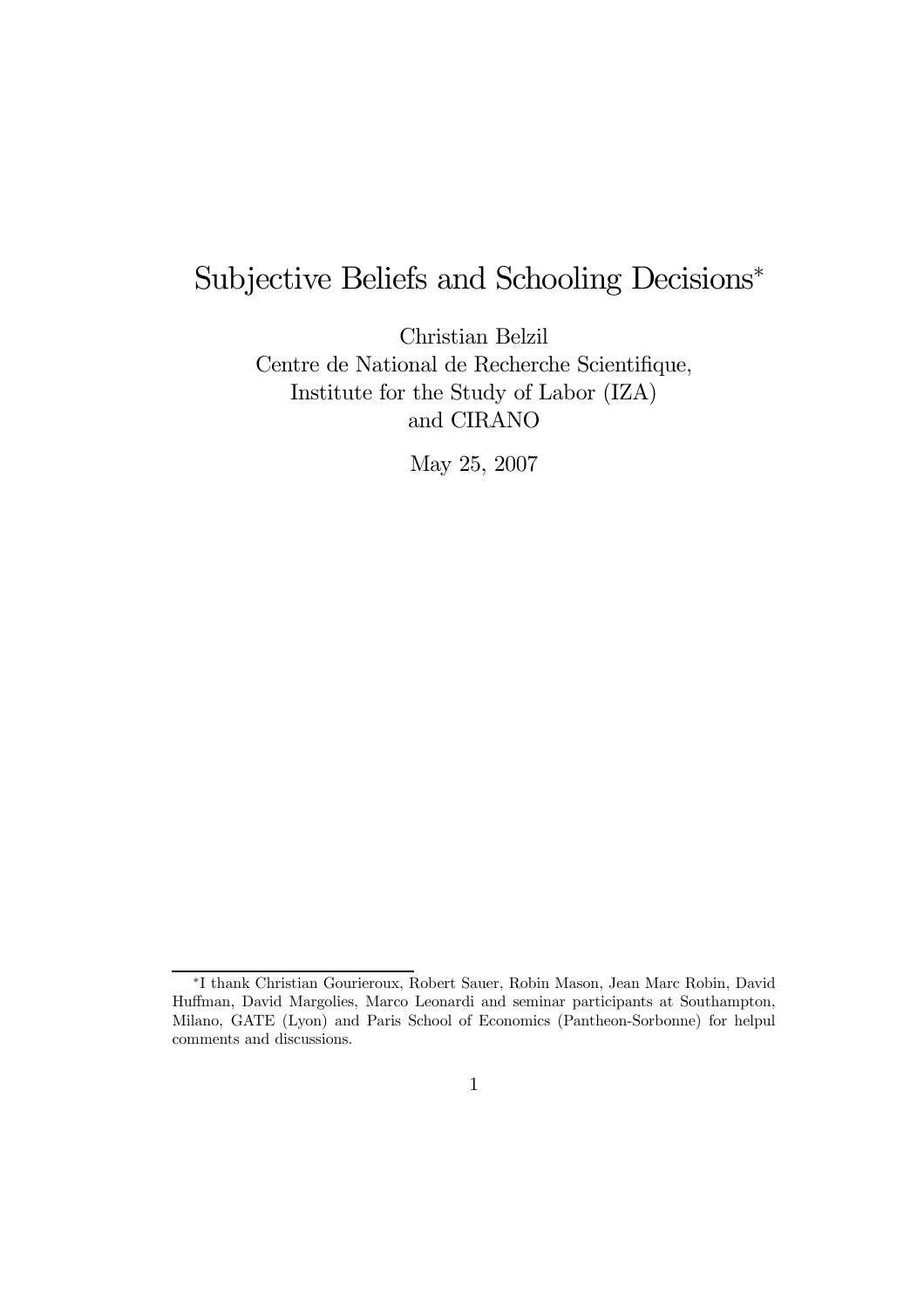#### Abstract

This paper considers the estimation of sequential schooling decisions made by agents who are endowed with subjective beliefs about their own ability. I use unique Italian panel data which provide information on i) the curvature of the per-period utility function, ii) schooling decisions, iii) post-schooling earnings, in order to estimate the future component of the differences in intertemporal utilities of school and work independently from the present component, (as in Geweke and Keane, 1995, 2001), and evaluate the importance of "present bias". Under certain conditions, which include imposing equality between the modal belief and true ability, I recover individual specific subjective probability distributions. I estimate both the degree of confidence (a measure of spread) and the incidence of over (and under) estimation. I find that the future component of intertemporal utilities dominates schooling decisions. I find a strong incidence of under-estimation among the more able and a much smaller incidence of over-estimation among the low ability group. At the medium ability spectrum, there is evidence of some over-estimation. The degree of confidence is high and imply that agents have a substantial amount of inside information (36% of the population act on a degenerate subjective distribution). Overall, the variance of the objective ability heterogeneity distribution is 4 times as large the variance of the distribution characterizing subjective beliefs.

#### JEL Classification: J24.

Key Words: Subjective distributions, Expectation Parameterization, Rational Expectation, Schooling, Dynamic programming, Present bias, Over-Confidence.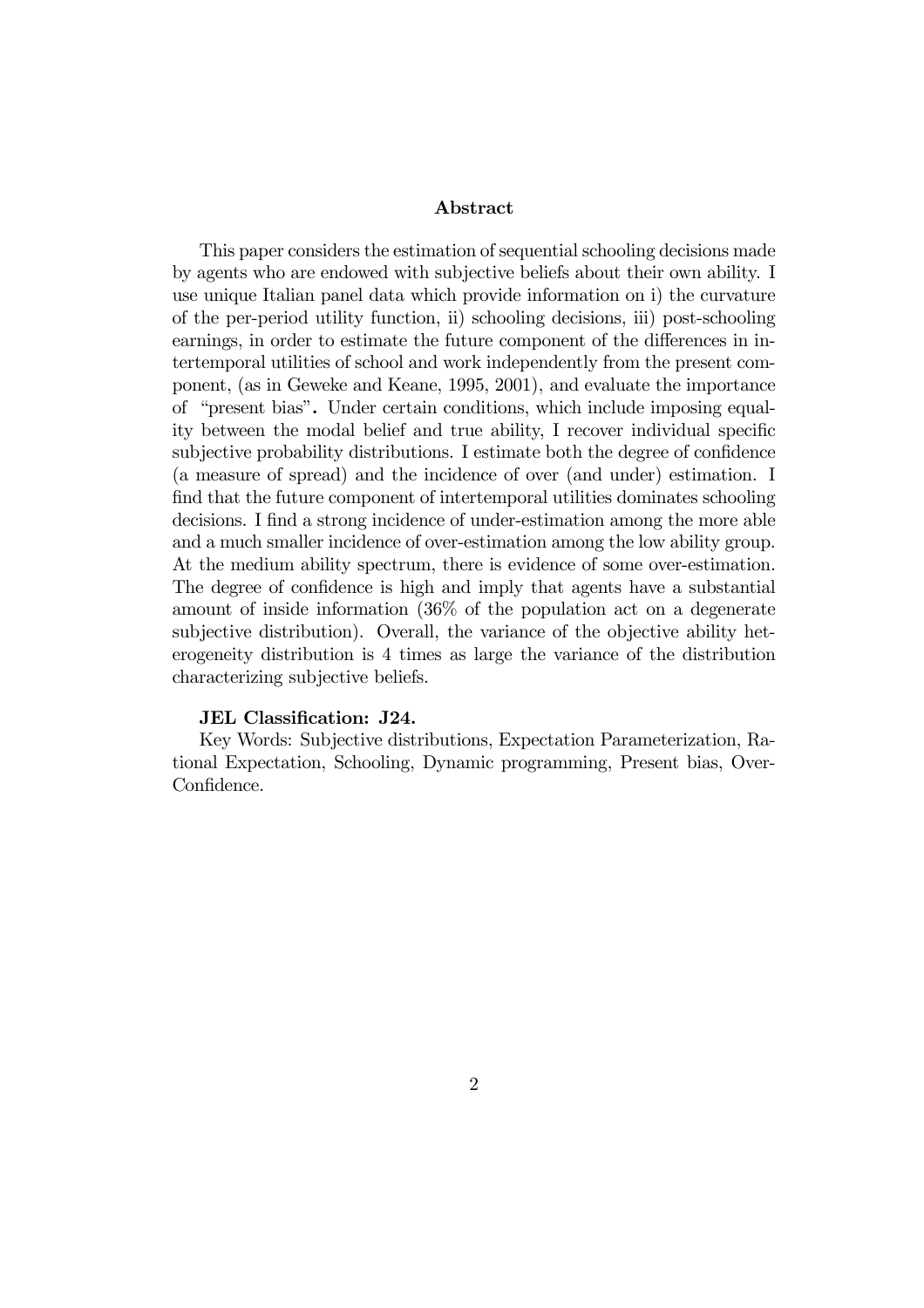## 1 Introduction

This paper considers the estimation of optimal (sequential) schooling decisions made within an imperfect information framework. Imperfections arise for two main reasons. First, agents have imperfect information about their abilities in the labor market and are endowed with a subjective probability distribution that characterizes their beliefs. This distribution is taken as exogenous. A second form of imperfection arises because agents may have subjective beliefs about future earnings random shocks that diverge from the objective distribution of post-schooling earnings<sup>1</sup>

The approach to estimation proposed herein is in the spirit of Geweke and Keane (1995, 2001). I use unique Italian panel data which provide information on i) the curvature of the per-period utility function, ii) schooling decisions, iii) post-schooling earnings, in order to estimate the future component of the differences in intertemporal utilities of school and work independently from the present component. Because the form of the per-period utility is known (the risk aversion parameter), the information about the curvature of the per-period utility function enters both the current utility and the future utility components separately. The separation between present and future components implies that I can estimate the degree of "present bias" in schooling decisions.2

Under certain conditions, which include imposing equality between the modal belief and true ability, I can recover individual specific subjective ability distributions. This has two immediate implications. First, I can estimate the location parameter of the subjective distribution and investigate the accuracy of subjective beliefs. This leads to the measurement of the incidence of over (or under) estimation. Second, the dispersion of the subjective ability distribution allows me to evaluate the degree of confidence of the agents (as measured by the variance of the subjective beliefs). In turn, the ratio of the variance of the objective heterogeneity distribution (from the perspective of the econometrician) over the variance of subjective beliefs may be informative about the degree of inside information held by agents (over the

<sup>&</sup>lt;sup>1</sup>Because I do not model how subjective distributions are inferred, the model is not necessarily inconsistent with a standard rational expectation framework.

<sup>&</sup>lt;sup>2</sup>This also implies that I can determine if young individuals perceive schooling as a form of insurance or as a risky asset. However, this issue (and other surrounding querstions) are investigated in a companion paper (Belzil and Leonardi, 2007). For this reason, I ignore the link between risk and education in this paper.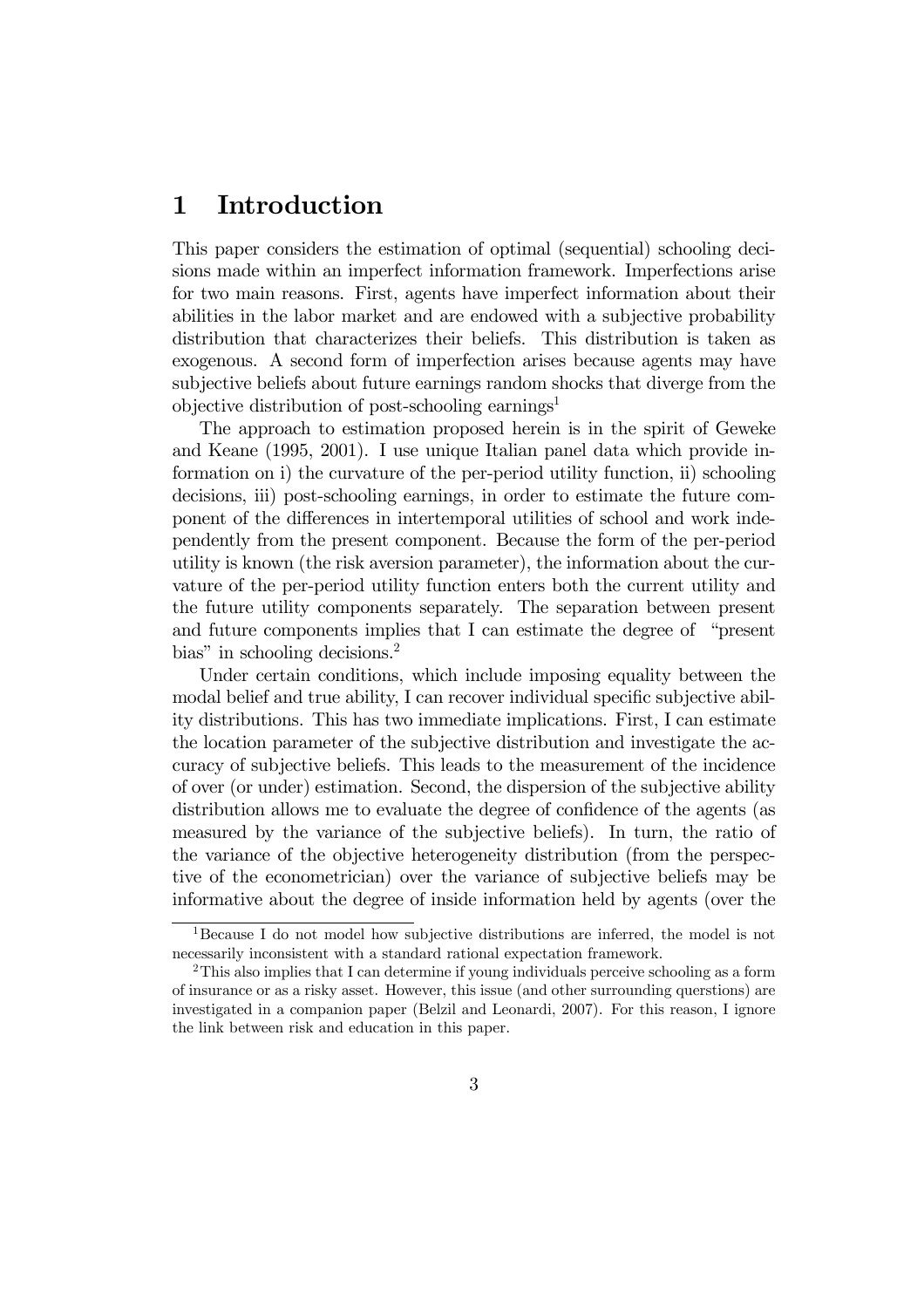econometrician). The analysis proposed herein may therefore be viewed as a generalization of the notion of "Overconfidence" that has recently gained in popularity. Finally, note that the degree of confidence is also a measure of ex-ante risk caused by the ignorance that agents may have about their own abilities.3

The empirical results display 6 major findings.

- 1. At all grade levels, both the average values and the degree of dispersion of the future component of the intertemporal utilities exceed the equivalent measure for the present component. The predominance of future components in schooling decisions, seem to be supportive of the standard time consistent model. However, at the same time, idiosyncratic utility shocks appear to be an important determinant of schooling decisions.
- 2. These is a high degree of heterogeneity in subjective beliefs, but it is explained mostly by the importance of heterogeneity in the objective ability distribution (identified from panel data). Subjective beliefs are found to be quite accurate on average (within-type dispersion is small).
- 3. Precisely, 36% of the population is found to take decisions based on a degenerate ability distribution.
- 4. I find a strong incidence of under-estimation among the more able but a small incidence of over-estimation among the low ability group. At the medium ability spectrum, there is evidence of some over-estimation.
- 5. Defining the degree of confidence as the ratio of the variance of the objective distribution (as perceived by the econometrician) to the variance of the subjective distribution, would lead to a degree approximately equal to 4. In other words, only 25% of unobserved ability heterogeneity is actually perceived as ex-ante risk. The degree of confidence is high and imply that agents have a substantial amount of inside information.
- 6. Both the level of ex-ante risk (the degree of non-confidence) and the degree of inaccuracy (the incidence of either under-estimation or overestimation) are increasing with market ability.

<sup>3</sup>The importance of distinguishing between ex-ante risk and heterogeneity (or inequality) is made forcefully in Cunha, Heckman and Navarro (2005).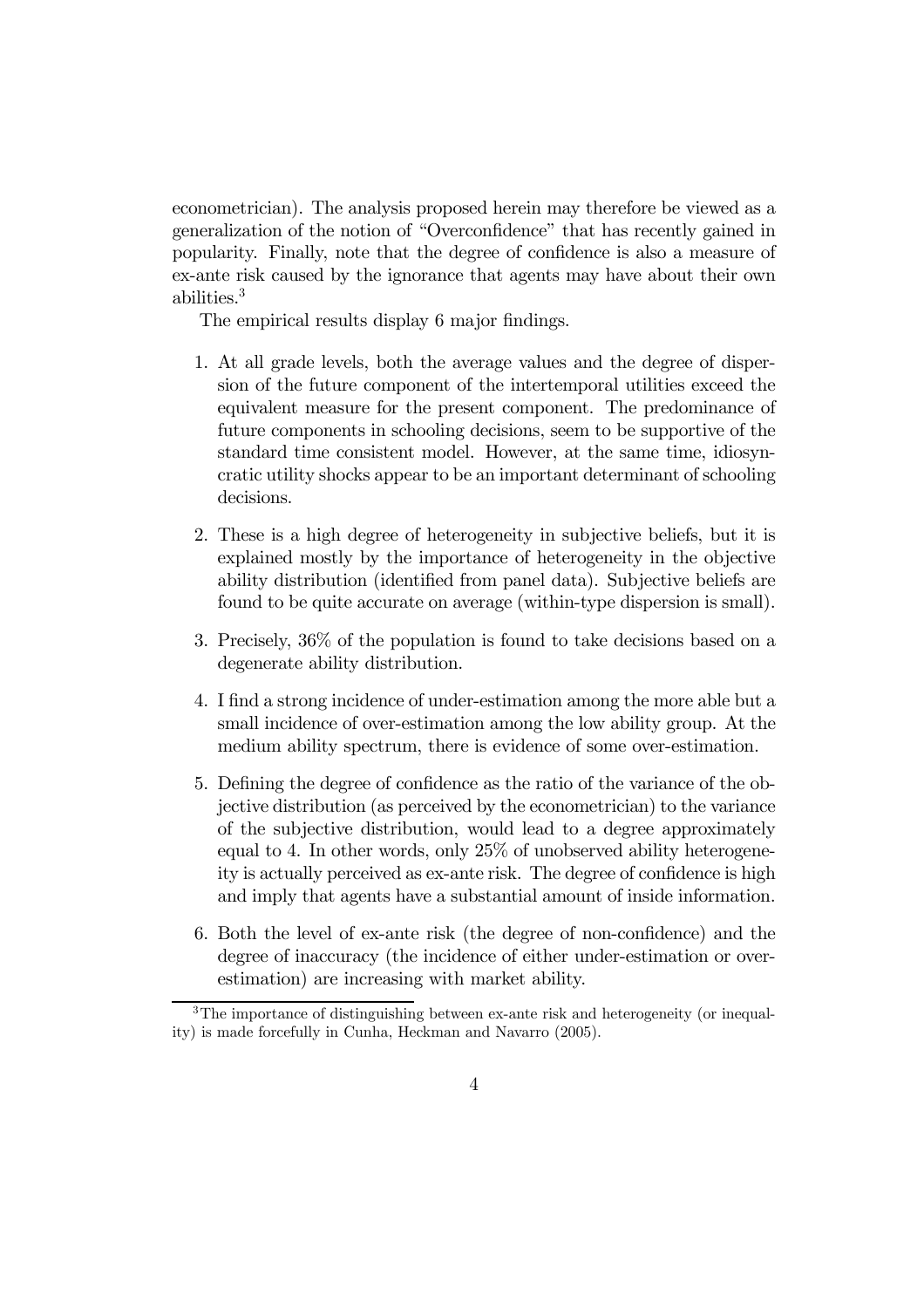The remaining sections of the paper are structured according to the following format. In Section 2, I discuss the motivation and some background literature. Section 3 describes the model. The Bank of Italy Survey of Income and Wealth (SHIW) is presented in Section 4. All assumptions required to implement the model are laid out in Section 5. In Section 6, I discuss how risk aversion is measured. Section 7 is devoted to issues surrounding identification and estimation. In Section 8, I briefly outline the presentation of the structural parameters. In Section 9, I discuss the relative importance of present and future components. In Section 10, I present the results characterizing the objective ability distribution. In Section 11, I discuss a set of issues (over and under estimation, confidence) related to subjective beliefs. A brief summary of results is reported in Section 12. The Conclusion is in Section 13.

## 2 Motivation and Background literature

The structural literature concerned with dynamic models of human capital accumulation has expanded rapidly in the past 10 years. There are good reasons for that. Structural models provide a transparent illustration of several dynamic self-selection issues which are central to the analysis of education and skill formation policies. Perhaps more importantly, the structural approach provides the only econometric framework which enables the researcher to distinguish the determinants of ex ante decisions from ex-post outcomes. To achieve this, those who have estimated dynamic models have relied invariably on various forms of the "Rational Expectation" (RE) hypothesis.4

Dynamic rational expectation models are based on the assumption that agents use available information efficiently. At a practical level, the RE hypothesis implies a coincidence between subjective probabilities used by the agent and the objective distribution that generates observable outcomes such as endogenous state variables (the law of motion) or random shocks. The RE hypothesis is therefore a powerful identifying restriction.<sup>5</sup> Because

<sup>&</sup>lt;sup>4</sup>In the structural literature on schooling decisions, Keane and Wolpin, 1997, Eckstein and Wolpin, 1999, Belzil and Hansen, 2002, and Heckman and Navarro (2006) are examples of dynamic rational expectations models. The literature is surveyed in Belzil (2007).

<sup>&</sup>lt;sup>5</sup>There is indeed a relatively wide literature on identification of dynamic discrete choices. See Rust (1994), Magnac and Thesmar (2002), and more recently, Heckman and Navarro (2006).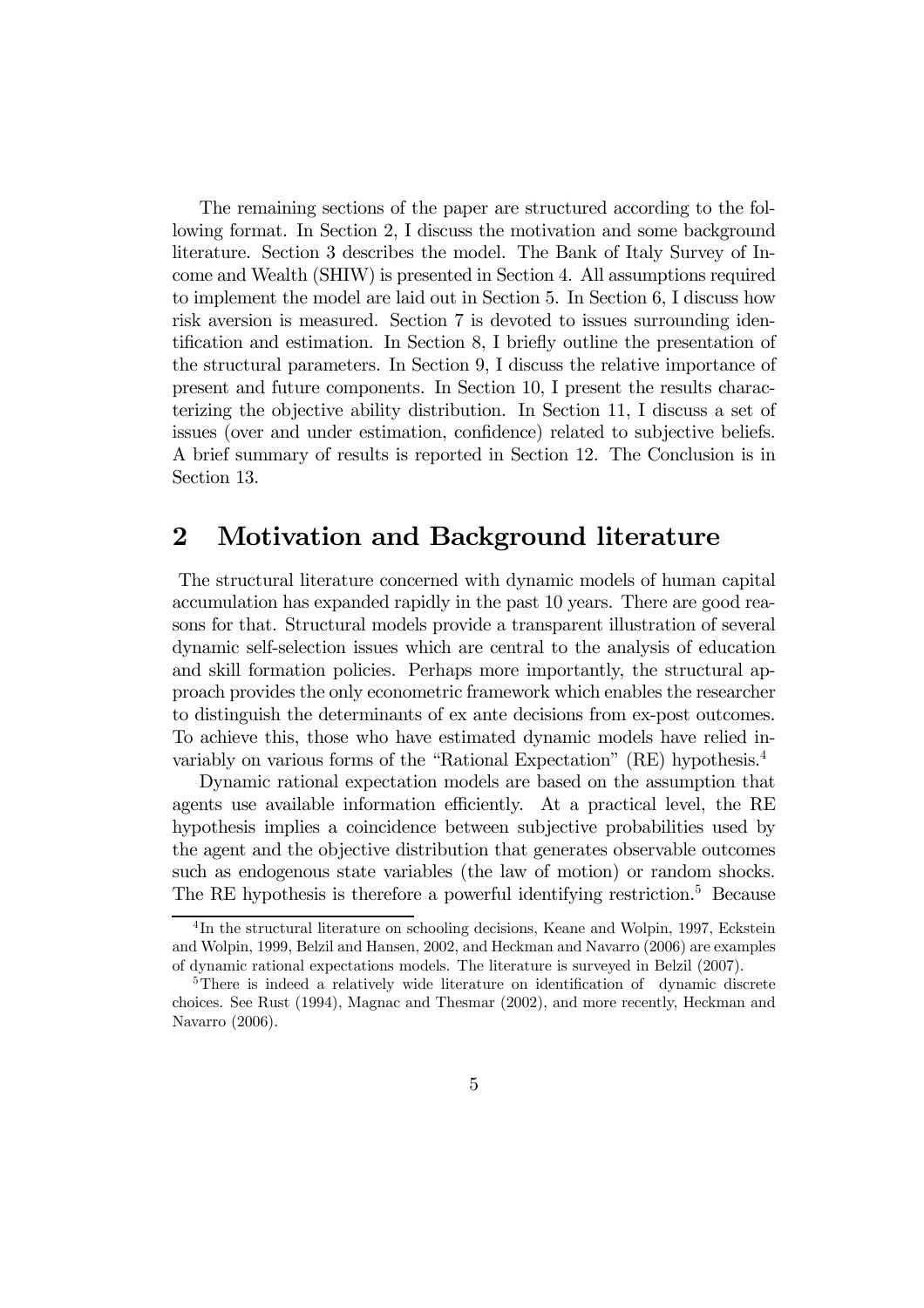the agent knows the objective distribution of interest, the econometrician may infer the distribution of stochastic shocks (and the law of motion) from data, and use it in order to solve the dynamic program faced by the agent.<sup>6</sup>

In many applications, the RE hypothesis involves more than the distribution of idiosyncratic random shocks. If there are time invariant state variables unobserved to the econometrician (what is usually referred to as unobserved heterogeneity), it is customary to maintain the assumption that individuals know their values from the beginning of the horizon, even though some of these variables may turn out to be realized at a later stage in the like cycle. In the schooling literature, this implies that labor market ability is known before entering the labor market.<sup>7</sup>

While the RE hypothesis is convenient, its empirical justification is rarely discussed. In his insightful criticism of the rational expectation hypothesis in micro-econometric models, Manski (2004) argues against the capacity of agents to form subjective beliefs that are consistent with actual outcomes based on the lack of agreement among micro-econometricians on a proper inference method.<sup>8</sup> Manski's criticisms may appear particularly relevant in the context where risk averse agents make optimal schooling decisions. Measuring the relationship between attitudes toward risk and educational choices is a long standing problem in labor economics. This is partly due to the fact that quantifying the marginal risk which characterizes the transition from one level of schooling to the next is much harder than evaluating the relative riskiness of various financial assets.

Not surprisingly, the controversial nature of the RE hypothesis has pushed many econometricians to suggest obtaining direct measures of subjective probability distributions, from various forms of elicitations. This literature is examined in Manski (2004).9 While using actual data on beliefs would always be a dominant strategy, such data are rarely available. For this rea-

 ${}^{6}$ In more extreme cases, such as in Rust's 1987 seminal piece on engine replacement, the random shocks is assumed to follow an extreme value distribution (with no free parameter) and the econometrician does not even need to use data on outcomes.

<sup>7</sup> In a certain sense, perfect knowledge of one's abilities in the labor market requires a form of perfect foresight.

<sup>8</sup>Obviously, the RE hypothesis is also difficult to maintain outside equilibrium, or in the presence of potential technological changes. In the presence of search friction, persistent individual effects identified in earnings panel data would also be affected by firm heterogeneity. By construction, it would be impossible for any agent to know these factors ex-ante.

<sup>9</sup>See Bellemare, Kröger and van Soest (2005) for a recent example.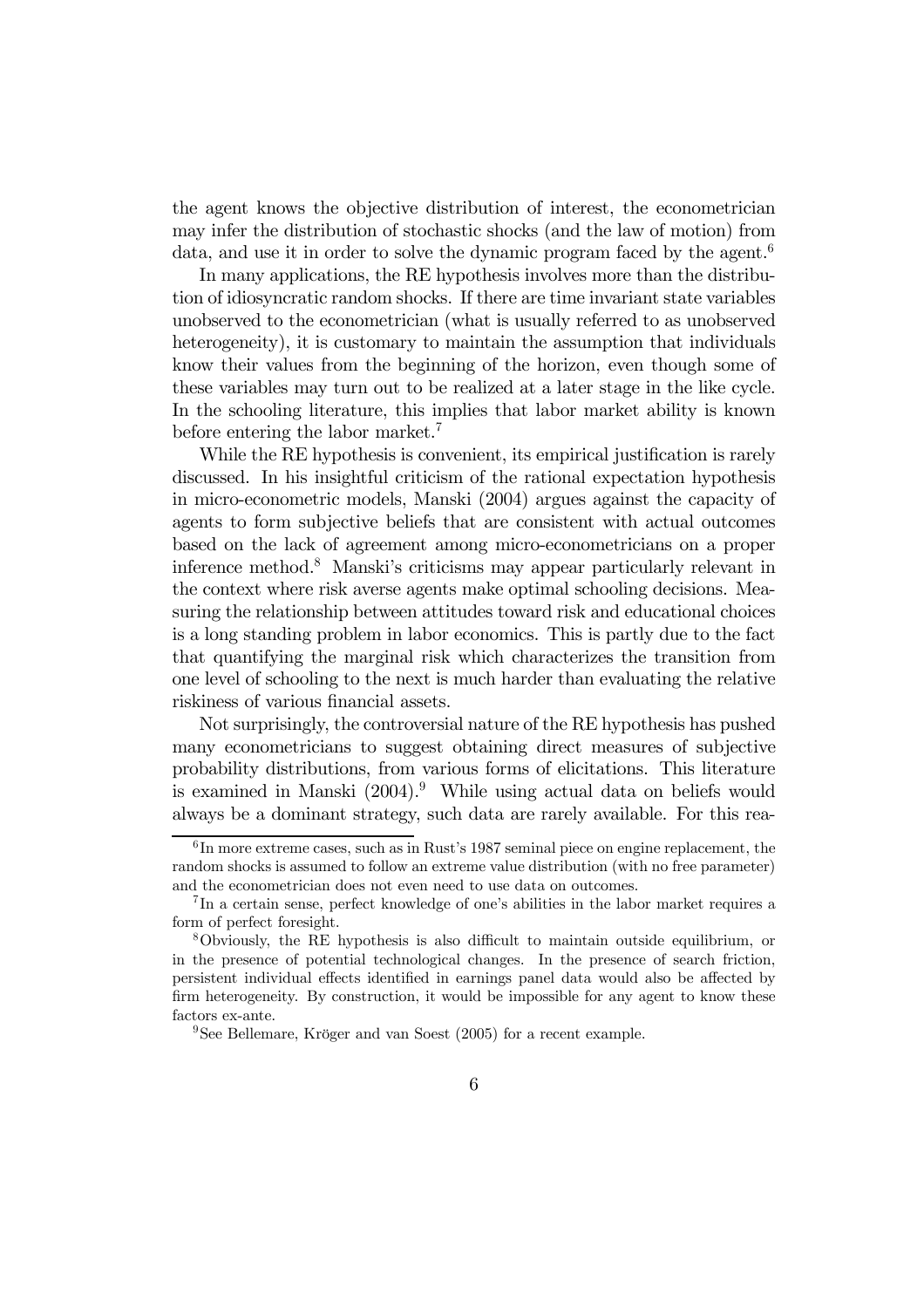son, it is particularly important to design an estimation method that may work in a context where agents have imperfect knowledge about their abilities and where econometricians do not have access to data on beliefs and  $e$ xpectations<sup>10</sup>. This is indeed the main objective of this paper.

However, the contributions are not solely located to the econometric literature on the estimation of dynamic discrete choices. The method that I propose in this paper is quite different from the usual structural strategy. It builds on a method proposed by Geweke and Keane  $(1995, 2001).$ <sup>11</sup> Because the estimation method decomposes sequential choices into three separate components (present utility, future utility, and utility shocks) which are freely estimated, I can evaluate the relative importance of the future in schooling decisions. This is a second objective, and it is an important issue. Standard structural (dynamic) estimation usually requires to posit a parametric family for the utility function (or other primitive objects) as well as all the probability distributions that characterize the subjective beliefs of the agents. The future component of the intertemporal utility of a specific choice is a by-product of the model structure. However, in recent years, the validity of intertemporal expected utility models has been the object of debates between Behavioral economists and proponents of the expected utility theory. More precisely, the existence of "present biased" behavior has been put forward as a challenge to conventional time consistent intertemporal models.<sup>12</sup> A second objective is to contribute to the debate between behavioral economists and proponents of the classical intertemporal models. I can do so by evaluating the relative importance of the future in schooling decisions.

A third objective is to evaluate both the degree of accuracy and the degree of confidence (dispersion) that characterize subjective ability evaluations. This allows me to link another segment of the behavioral literature with the literature on dynamic discrete choices. In recent years, the notion of "over-confidence" has attracted much attention. It has been used in order

 $10$ In the behavioral economics literature, it is common to elicit beliefs within laboratory experiments. However, the extrapolation of laboratory outcomes to actual lifecycle decisions may sometimes be viewed as controversial.

<sup>11</sup>As far as I know, the Geweke-Keane approach (a form of expectation parameterization) has not been used widely by microeconometricians. However, it has been applied in an experimental framework by Houser, Keane and McCabe (2004).

 $12$ The literature on Hyperbolic discounting, which has emerged in the past 10 years, is perhaps the best example. Rubinstein (2005) present a good exposition of the major theoretical issues that are at sake in the current debate between behavioral economists and proponents of the more classical approach.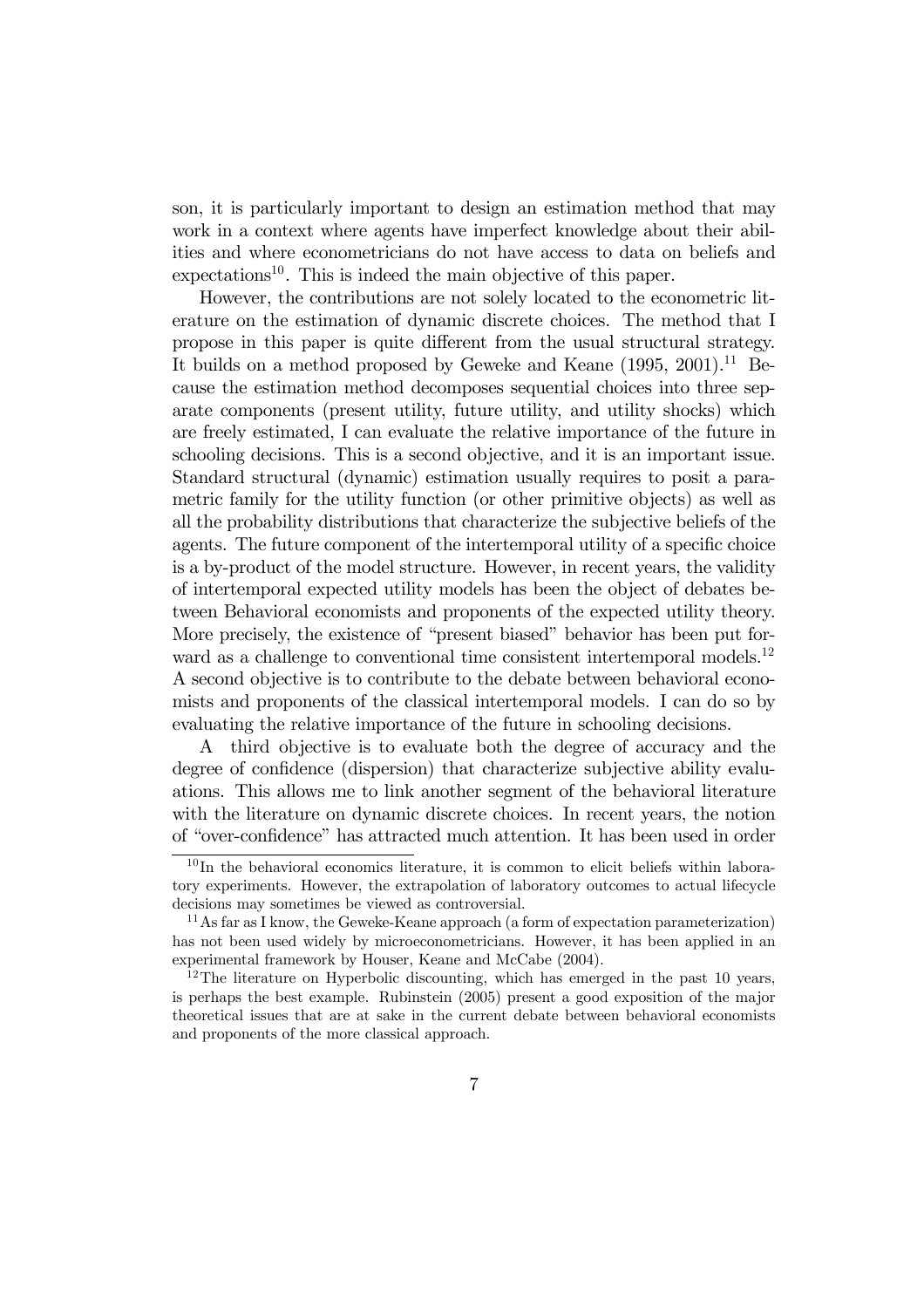to explain financial market behavior, and has also been analyzed in various laboratory experiments. As of now, over-confidence has been used mostly as a relative notion (using individual's own subjective ranking within a benchmark distribution in comparison with the individuals' actual ranking), but it has not been analyzed in a formal structural context.<sup>13</sup> Interestingly, most application seem to consider over-confidence in a degenerate context, in which ex-ante risk (about ability) plays no role.<sup>14</sup> As the approach suggested herein relies on estimation a full distribution of beliefs, I can distinguish between the degree of accuracy (under-estimation and over-estimation) and the degree of confidence (the level of ex-ante dispersion in the individual specific parameter). Ultimately, the approach I suggest generalizes the popular notion of over-confidence.

Finally, because the model distinguishes ex-ante beliefs from ex-post distributions (identified from panel data), a fourth objective is to contribute to the recent literature on the measurement of the degree of ex-ante risk and its comparison with cross-sectional heterogeneity which appears to be the central empirical measure motivation the literature on income or wage inequality.15

## 3 The Model

.

In this section, I present a simple theoretical model of schooling choices. The control variable,  $d_t$ , is equal to S when the individual chooses to continue in school, and to W when entering the labor market is chosen. The level of schooling completed by at the beginning of each period, denoted  $j$ , may take  $j = 1, 2, \ldots$  values. While it would be possible to equate time (t) with grade level  $(j)$ , I keep a separate time index. Finally, it is important to note that in the presentation we distinguish between subjective probability distributions, denoted by  $\mu(.)$ , and objective distributions, denoted by  $F(.)$ .

<sup>13</sup>Camerer and Lovello (1999) is a classical reference.

<sup>14</sup>Obviously, this does not mean that other aspects of the experiments do not involve risk.

<sup>15</sup>See Cunha, Heckman and Navarro (2005).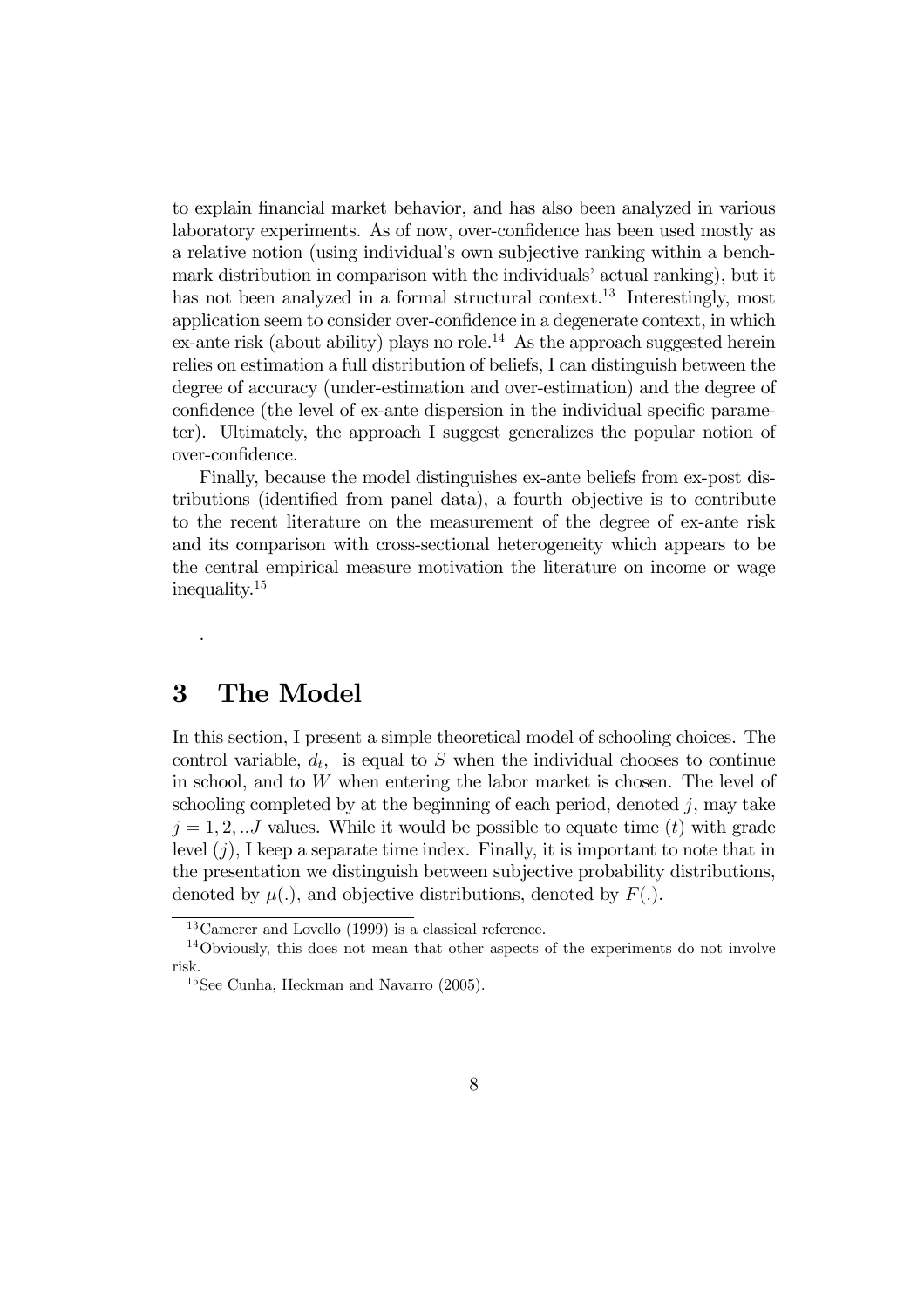#### 3.1 The Utility of Attending School

The per-period utility of attending school for an individual  $i$ , at time  $t$ , and who has already completed grade level j,  $U_{it}^S(j)$ , is

$$
U_{it}^{S}(j) = \phi\{I_{i}^{S}(j); \alpha_{i}\} + \varepsilon_{it}^{S}(j)
$$
\n
$$
\tag{1}
$$

where

$$
I_i^S(j) = \theta_i^S + \bar{I}_i^S(j)
$$
\n<sup>(2)</sup>

and where

- $\phi(.,;\alpha_i)$  is the deterministic part of the utility function,  $\alpha_i$  is an individual specific parameter that indicates the degree of curvature.
- $I_i(j)$  is the net individual income while school (in grade j).  $\bar{I}(j)$  may capture the effect of institutional features on the cost (or utility) of being in grade j.
- $\theta_i^S$  is individual specific taste/ability affecting net income<sup>16</sup> It is known by the agent.
- $\varepsilon_{it}^{S}(j)$  is a random utility shock affecting the utility of attending grade level  $j$ <sup>17</sup>

#### 3.2 Labor market income

Labor market income is stochastic. It is expressed as:

$$
I_{it}^{W}(j) = \overline{I}^{W}(j) + \theta_{i}^{W} + \varepsilon_{it}^{W}(j)
$$
\n(3)

where  $\varepsilon_{it}^{W}(j)$  is a random shock, which distribution may depend on grade level. It is discussed in details below. The term  $\theta_i^W$  represents individual specific market ability (it is unobserved to the econometrician). The perperiod utility of work will be introduced below, after having defined clearly the information set of the agent.

<sup>&</sup>lt;sup>16</sup>It is common to refer to  $\theta_i$  as the true psychic costs of attending school.

<sup>&</sup>lt;sup>17</sup>Another way to proceed would be to assume income while income in school as stochastic.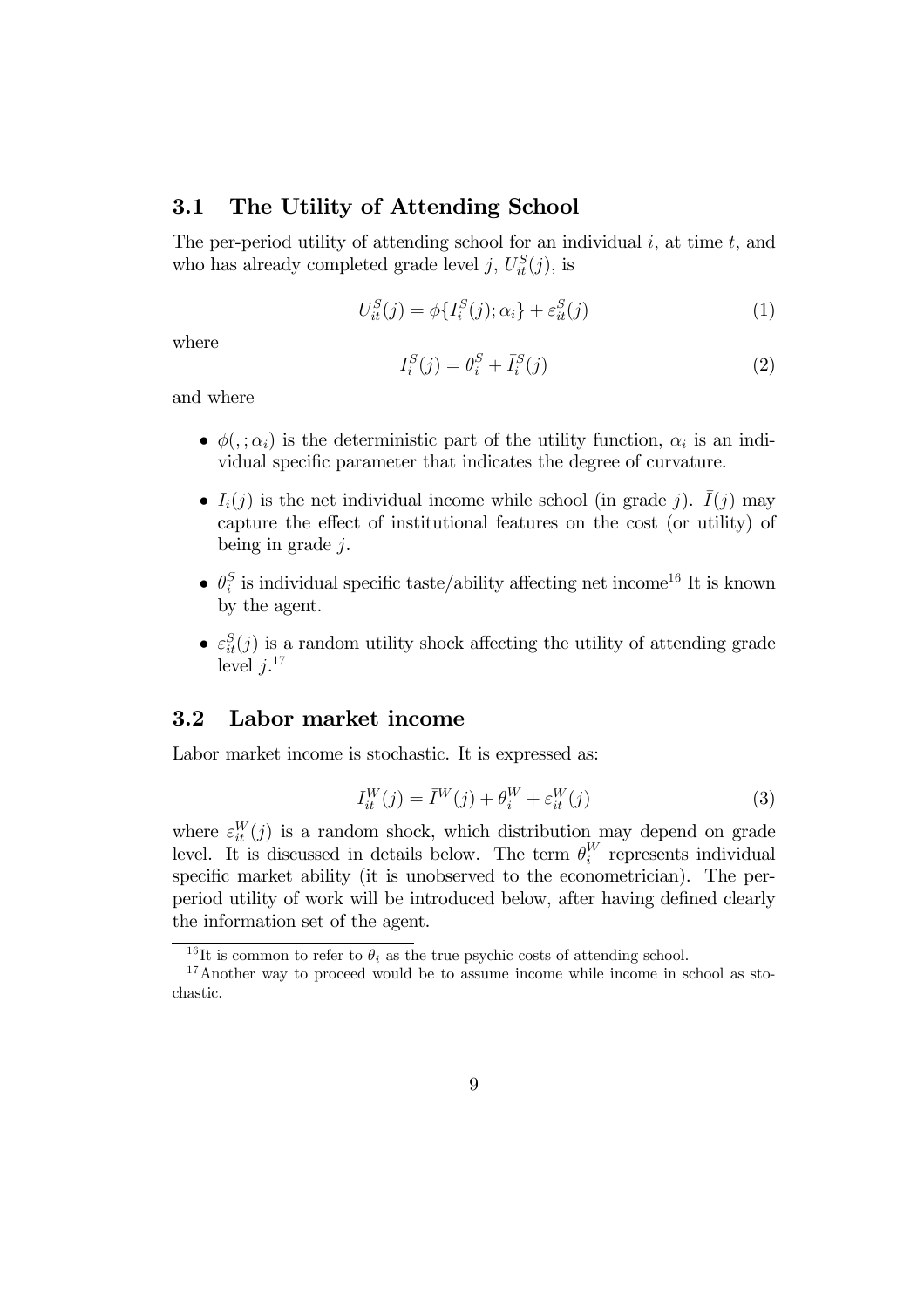#### 3.3 Individual Persistent Abilities

In order to solve the problem, young individuals must form a subjective probability distribution of  $\theta_i^W$ . I am agnostic about its determination. It could be understood as a belief conditional on  $\theta_i^S$  or/and on an individual specific vector of family background variables  $(X_i)$ . It is denoted  $\mu_{\theta^W}(.)^{18}$ It may correspond to a formal inference process that use wages and abilities (school and labor market) of individuals who belong to a different (older) cohort.

#### 3.4 Present and Future Earnings Random shocks

I assume young individuals do not know the stochastic shock affecting labor market income when the decision between school and work is exercised. It may be justified if, for instance, new entrants have to invest in search activities. Because  $\varepsilon_{it}^W(j)$ , reflects the status of the labor market at time t (for an individual with grade level  $j$ ), it is reasonable to assume that agents know the actual (objective) distribution  $F(\varepsilon_{it}^w)$ . The subjective probability distributions over future outcomes is denoted  $\mu_t^F(j)$ . It represents the subjective beliefs about all (relevant) future random shocks affecting earnings, but also random components affecting job search, career changes, training (or re-training) opportunities or the incidence of technological change, which are formed at time  $t$ . It is not necessarily equal to its corresponding objective distribution. Obviously, it may (and should) depend on grade level  $(j)$ since agents may believe that the higher moments of the random shocks are affected by accumulated schooling. At this stage,  $\mu_t^F(.)$  is left unspecified.

#### 3.5 Information Set and Timing of Decisions

I now define the information set of individual i, at time t, which is denoted  $\Omega_{it}$ . Because I focus on schooling decisions, I consider periods that precede labor market entrance. The information set,  $\Omega_{it}$ , contains the following elements:

$$
\Omega_{it} = \{j, \varepsilon_{it}^S(j), \bar{I}_i^S(j), \theta_i^S, X_i\}
$$
\n(4)

where  $X_i$  is an individual specific vector of family attributes. The timing of the decision is therefore the following. Upon entering period  $t$  with grade

<sup>&</sup>lt;sup>18</sup>Formally, it should be denoted  $\mu_{\theta}(\theta_i^W \mid \theta_i^S, X_i)$  but I use  $\mu_{\theta^W}(.)$  to avoid cumbersome notation.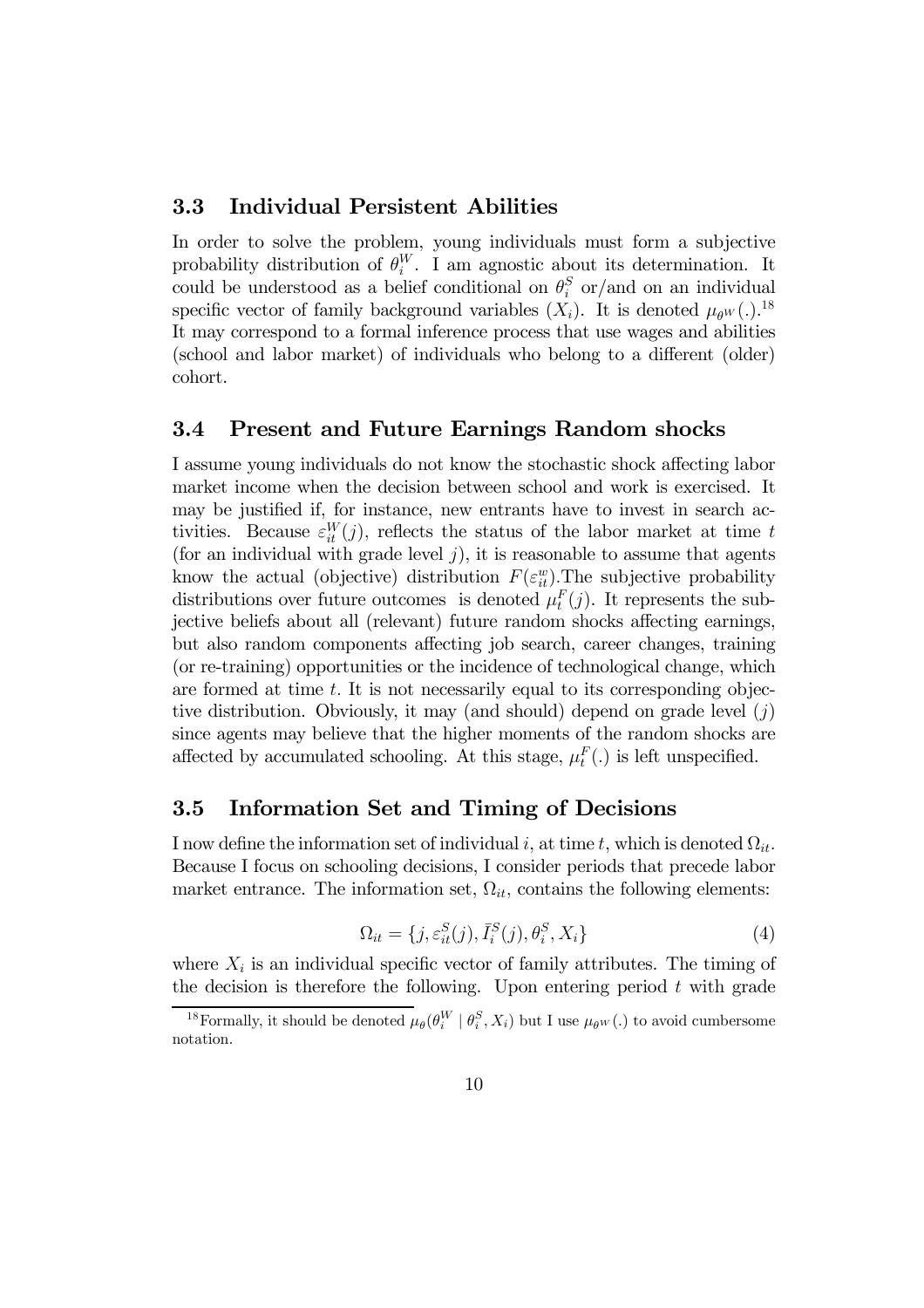level j already completed, individuals observe the utility shock  $(\varepsilon_{it}^S)$ . Then, they decide on entering the labor market or completing an additional grade level, based on  $\theta_i^S$ ,  $F(.)$ ,  $\mu_t^F(.)$  and  $\mu_{\theta^W}(.)$ .

## 3.6 The Utility of work

From the expected utility paradigm, the expected utility of entering the labor market (with completed grade level  $j$ ) is:

$$
U_{it}^W(j) = E\phi[I_{i,t}^W(j); F(\varepsilon_{it}^w), \mu_{\theta^W}(.)] = \int \int \phi[I_{i,t}^W(j)] dF(\varepsilon_{it}^w) d\mu_{\theta^W}(.) \tag{5}
$$

where the double integral reflects uncertainty about both the present earnings shock and labor market ability.

#### 3.7 Value Functions

Using grade level  $(j)$  as the only conditioning state variable, the intertemporal utility of entering grade  $j+1$  (with grade jcompleted),  $V_t^S(j)$ , is

$$
V_t^S(j) = \phi\{I_i^S(j)\} + \varepsilon_{it}^S(j) + \beta E(MaxV_{t+1}^s(j+1), V_{t+1}^w(j+1); \mu_t^F(), \mu_{\theta^W}(.))
$$
 (6)

which entails taking expectation over future random shocks  $(\mu_t^F() )$  and over subjective ability beliefs  $(\mu_{\theta^W}(.))$ . To reduce notational burden, I re-express  $V_t^S(j)$  as

$$
V_t^S(j) = U_{it}^S(j) + \beta EV_{t+1}(j+1)
$$
\n(7)

Assuming that work is an absorbing state, the value function of work,  $V_t^W(j)$ , is

$$
V_t^W(j) = E\phi[I_{it}^W(j); F(\varepsilon_{it}^w(j)), \mu_{\theta^W}(.)] + \beta EV_{t+1}^W(j; \mu_t^F(.), \mu_{\theta^W}(.)) \tag{8}
$$

which I also re-express as

$$
V_t^W(j) = U_{it}^W(j) + \beta EV_{t+1}^W(j)
$$
\n(9)

The future component of the expected utility of work may include the option of taking a wide variety of actions (job search, career changes, training (or re-training) opportunities), which are not modeled explicitly.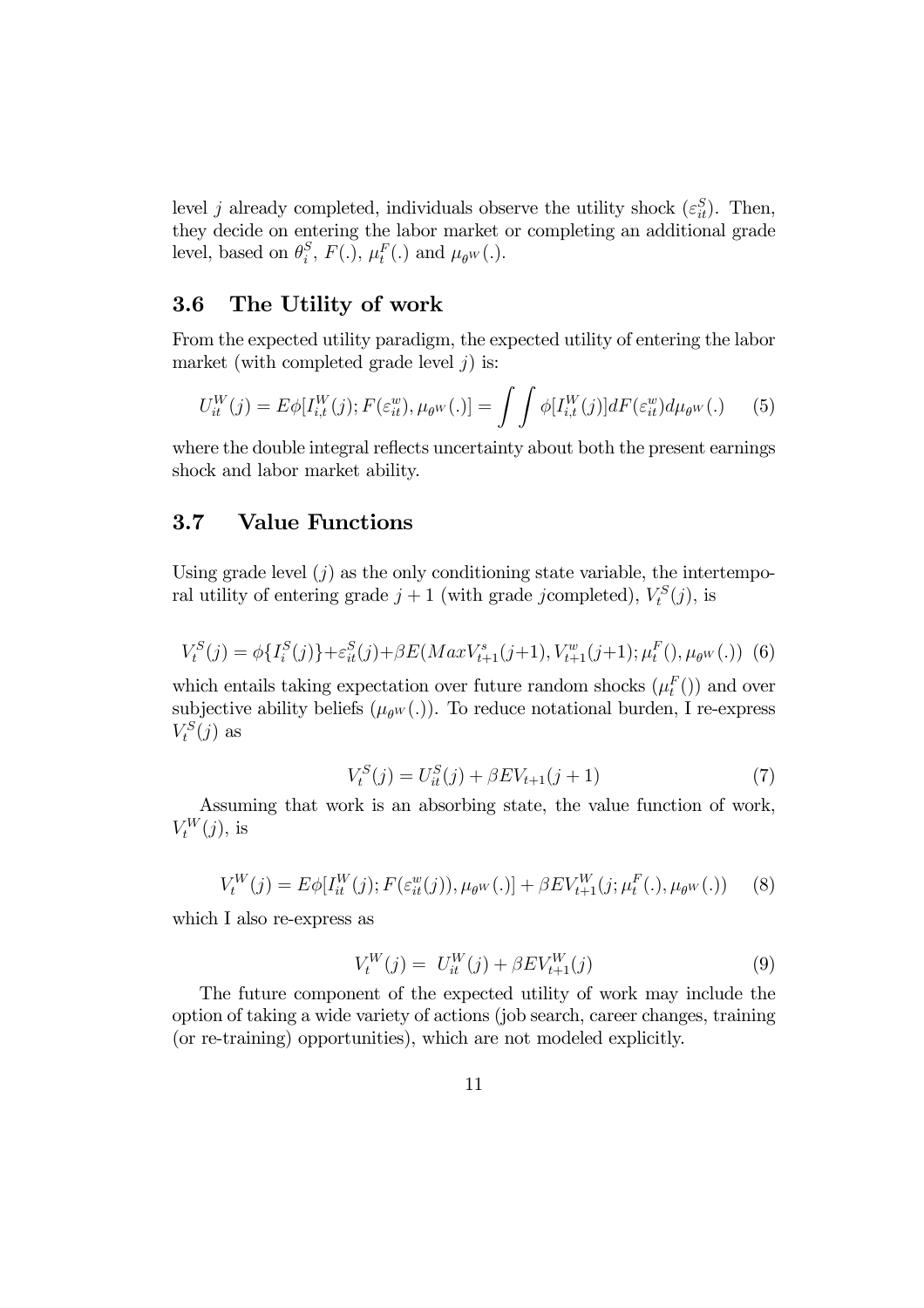# 4 The Bank of Italy Survey of Income and Wealth (SHIW)

The data come from the 1995 wave of the Bank of Italy Survey of Income and Wealth (SHIW). The survey collects information on consumption, income and wealth in addition to several household characteristics for a representative sample of 8,135 Italian households. More importantly, the 1995 survey contains a question on household willingness to pay for a lottery which can be used to build a measure of individual risk attitudes. <sup>19</sup>

Apart from the lottery question, I use information on the level of education attained by the head of household, as well as variables such as age, gender, region of birth, parental education and parental occupation. This set of variables is comparable to those which are used in US studies based on the National Longitudinal Survey (NLS). I select the sample of all heads with a valid answer to the lottery question (3,458) and eliminate those who report a missing value in any of the following variables: education, age, gender, region of birth, education and occupation of the head's father and mother. This selection process leaves us with a final sample of 3,288 heads of household.

The schooling variable takes values for 1 to 6 corresponding to no education, elementary school (typically attained at 11 years of age), junior high school (attained at 14), high school (attained at 18), university degree (attained at 23-24) and post-university degree. The data include schooling attainment (no qualification,elementary school, lower high school, upper high school and higher education) and panel data on post schooling labor market earnings.

The vector of family background variables  $(X_i)$  contains a set of education binary indicators equal to 1 the father and the mother have reached higher education  $(FED = 1, MED = 1)$  and a set of occupation indicators equal to 1 when they are classified as white collar worker  $(FWC = 1, MWC = 1)$ . The data also provide information on gender and geographic region of birth (North, Center and South). These are summarized in a vector denoted  $Z_i$ . As will be clear later, In order to identify subjective beliefs, post-schooling

<sup>19</sup>Guiso and Paiella (2005), use the question on risk aversion to analyze occupation choice, portfolio selection, insurance demand, investment in education (in the linear OLS case) and migration decisions. They find substantial effects of this measure of risk aversion in ways that are consistent with the theory i.e. that more risk averse individuals choose lower returns in exchange for lower risk.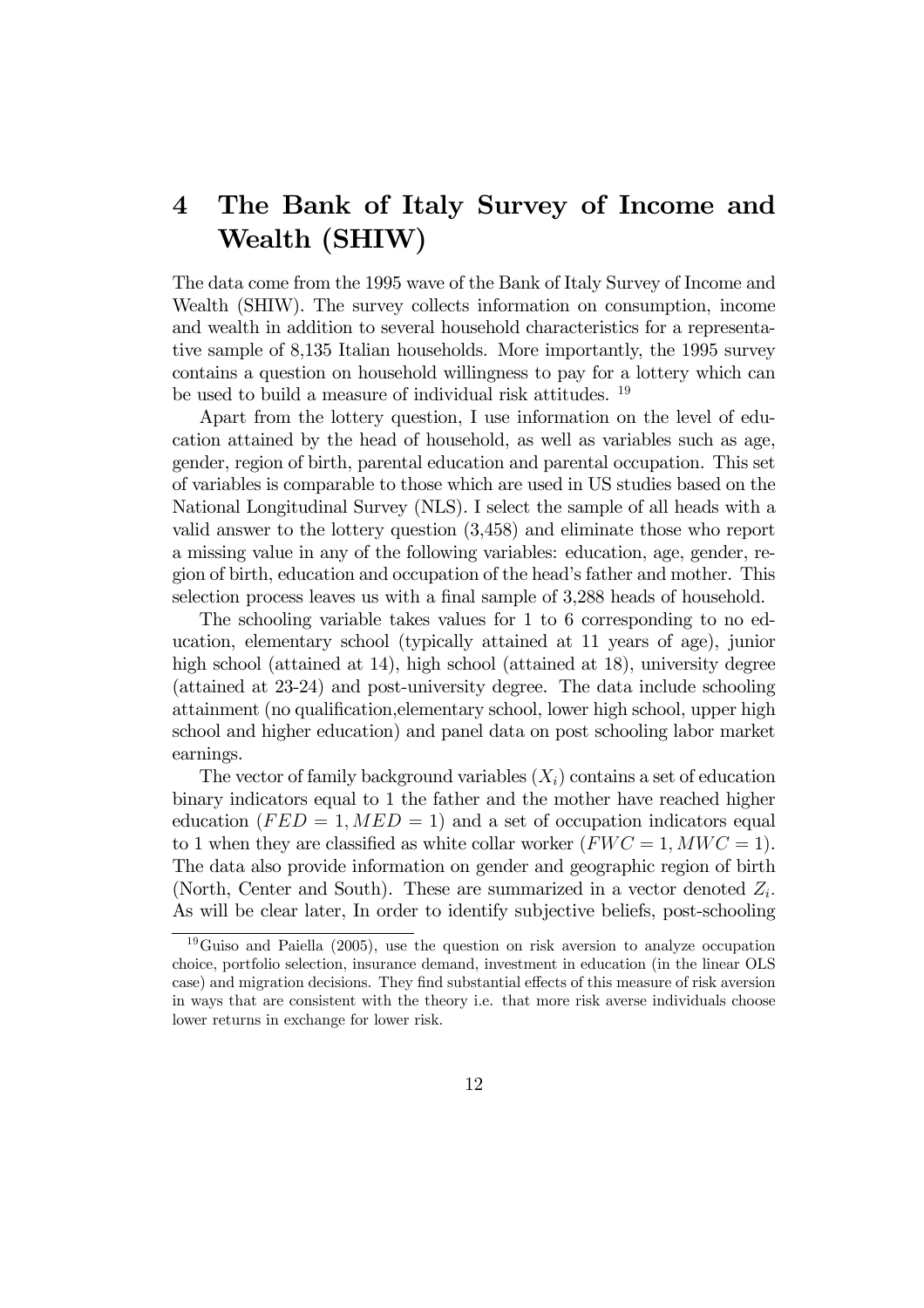panel data on earnings are crucial. In the SHIW, I observe a maximum of 7 post-schooling earnings (1989, 1992, 1995, 1997, 1999, 2000, 2002). Earnings are measured on a yearly basis, and are set in euros. Sample statistics are found in Appendix.

## 5 Empirical Implementation

In this section, I document all explicit assumptions that are needed in order to estimate the model. There are four main four components; unobserved heterogeneity, the distribution of the random shocks, the specification of the future component, and the subjective and objective probability distributions.

#### 5.1 Preferences

I assume that

$$
\phi(I_i(j); \alpha_i) = -\exp(-\alpha_i \cdot I_i(j))\tag{10}
$$

where  $\alpha_i$  is an individual specific parameter that measures the degree of absolute risk aversion. Risk aversion (loving) is obtained when  $\alpha_i$  exceeds (is below) 0.

#### 5.2 The Earnings Equation

There are 5 levels of education attainable by the individual. These levels are no qualification (level 1), elementary school (level 2), junior high school (level 3), Senior high school (level 4) and higher education (level 5).<sup>20</sup> I allow for non-linearities in the returns to schooling by using level specific dummy variables. I assume that

$$
I_{i,j}^{W} = \theta_i^{W} + \zeta_j^{W} \cdot Level(j) + \zeta_6 \cdot \exp(\zeta_7) \cdot \exp^2(\zeta_i^{W}(j)) \text{ for } j = 1, 2..5 \quad (11)
$$

and

$$
I_{i,j}^{S} = \theta_i^{S} + \zeta_j^{S} \cdot Level(j) \text{ for } j = 1, 2..5
$$
 (12)

<sup>&</sup>lt;sup>20</sup>I group those who report having completed graduate studies with those who have a university degree because their number is too small to form a distinct class.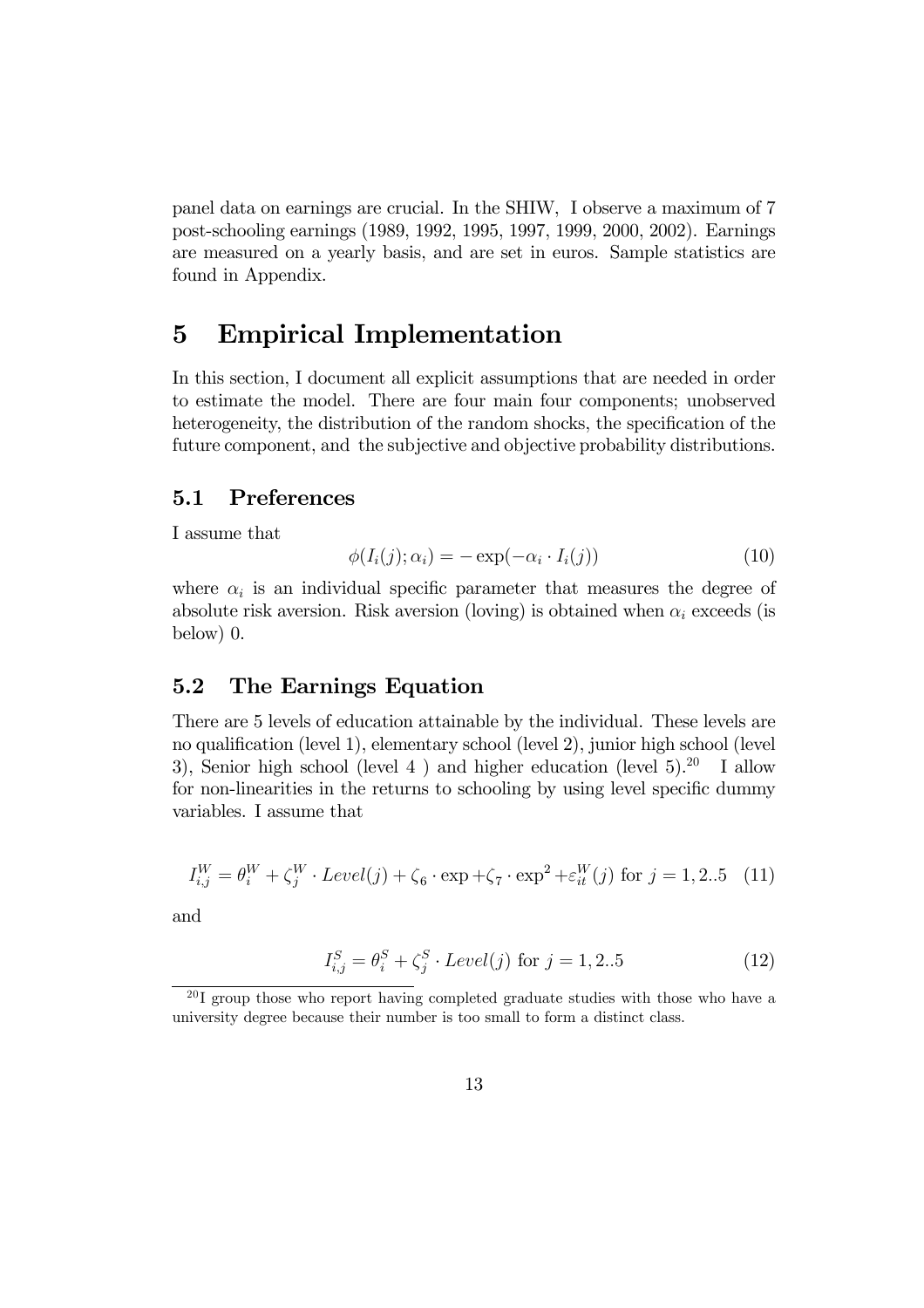where the  $\zeta_j^{W'}s$  and the  $\zeta_j^{S'}s$  are parameters to be estimated. The binary variables,  $Level(j)$ , are equal to 1 when individual *ihas reached level jand* 0 if not. More details about  $\theta_i^W$  and  $\theta_i^S$  are found below.

## 5.3 The Distribution of Random Shocks

In order to minimize the impact of distributional assumptions, I approximate the density of the earnings shocks with a mixture of M unrestricted normal densities and the distribution the utility shocks with a mixture of  $M$  normal distribution functions. Precisely,

$$
F(\varepsilon_{it}^S) = \sum_{m=1}^M P_m^S \cdot \Phi(\mu_m^S, \sigma_m^S). \tag{13}
$$

where  $P_m^S$  is the mixing probability and  $\Phi(\mu_m, \sigma_m)$  denotes the normal cumulative distribution function, and

$$
F(\varepsilon_{it}^W) = \sum_{m=1}^M P_m^W \cdot \phi(\mu_m^W, \sigma_m^W). \tag{14}
$$

where  $P_m^W$  is the mixing probability and  $\phi(\mu_m, \sigma_m)$  denotes the normal density. More details concerning are provided in Appendix 4.

## 5.4 Ability Heterogeneity, Parents Background and Separability

Both  $\theta_i^W$  and  $\theta_i^S$  are decomposed into a separable regression component that depends on parents background variables and an orthogonal component. That is

$$
\theta_i^S = \theta_1^S \cdot FED + \theta_2^S \cdot MED + \theta_3^S \cdot FWC + \theta_4^S \cdot MWC + \theta_2^S \cdot Z_i + \tilde{\theta}_i^S \tag{15}
$$

$$
\theta_i^W = \theta_1^W \cdot FED + \theta_2^W \cdot MED + \theta_3^W \cdot FWC + \theta_4^W \cdot MWC + \theta_2^W \cdot Z_i + \tilde{\theta}_i^W \tag{16}
$$

where  $\theta_Z^S$  and  $\theta_Z^W$  are parameters associated to the socio economic variables. I assume that agents are capable to infer the effects of parents' background

on  $\theta_i^W$ . In order to solve the dynamic programming problem, they must solely generate a subjective belief about  $\tilde{\theta}_i^W$ . This separability assumption will play a key role in the specification of the subjective beliefs.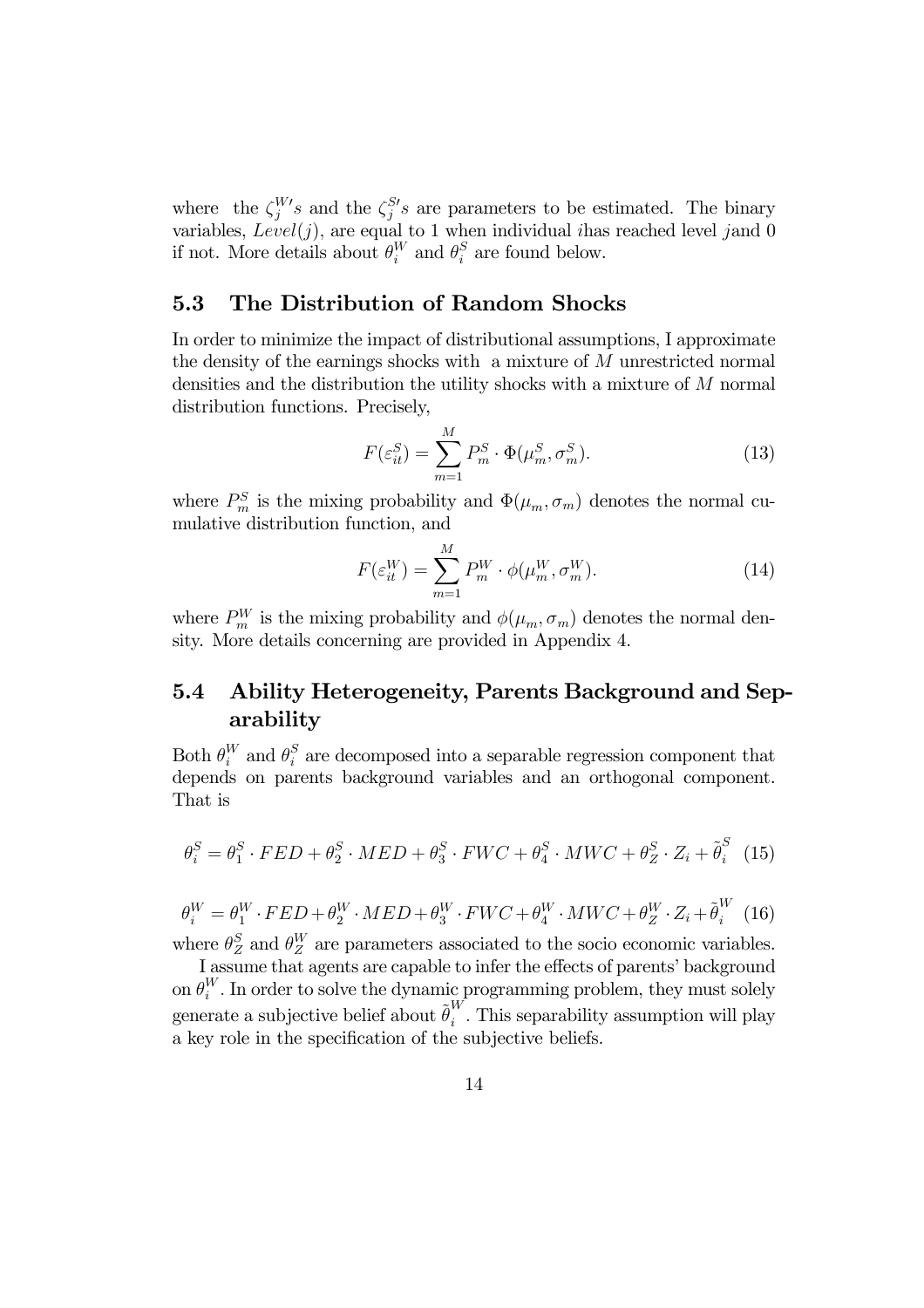#### 5.5 The Objective Probability Distribution of Abilities

The population is composed of 6 types of individuals. Each type is endowed with a vector of relevant parameters  $(\tilde{\theta}_{i...}^{W}, \tilde{\theta}_{i}^{S})$ . The market ability term takes three values;  $\tilde{\theta}_{H}^{W}$  (the highest value),  $\tilde{\theta}_{M}^{W}$  (the medium value) and  $\tilde{\theta}_{L}^{W}$  (the lowest value). The school ability term takes 2 values:  $\tilde{\theta}_H^S$  and  $\tilde{\theta}_L^S$ . The six types are generated by all combinations possible of  $\tilde{\theta}_i^W$  and  $\tilde{\theta}_i^S$ . The typology of the objective ability distribution is as follows:

|            | <b>Type</b> Market $(\tilde{\theta}_i^W)$ <b>School</b> $(\tilde{\theta}_i^S)$ |                 |
|------------|--------------------------------------------------------------------------------|-----------------|
| $n=1$ High |                                                                                | High            |
| $n=2$ High |                                                                                | low             |
|            | $n=3$ Medium                                                                   | High            |
|            | $n=4$ Medium                                                                   | Low             |
| $n=5$ Low  |                                                                                | high            |
| $n=6$ low  |                                                                                | $L_{\text{OW}}$ |

The (objective) type probabilities,  $Pr(type n)$ , are estimated using logistic transform. That is

$$
Pr(type\ n) = \frac{\exp(\omega^n)}{1 + \exp(\omega^1) + \dots \exp(\omega^5)}
$$
(17)

where the  $\omega^{n}$ 's are parameters to be estimated.

#### 5.6 The Subjective Beliefs about Market Ability

In order to estimate the model, I must first specify the subjective probabilities of the agent. Each type (objective) of individual is endowed with a different set of subjective type probabilities. By this, I mean probabilities of being of type  $H$ , type  $M$  and type  $L$ . This heterogeneity may arise for several reasons. Individuals may use their inside information about  $\theta_i^S$  to predict  $\theta_i^W$ . An alternative hypothesis is that individuals with different abilities may use available information differently, and therefore be endowed with different subjective probabilities..

For an individual of type  $n$ , the subjective beliefs (or the set of subjective probabilities) are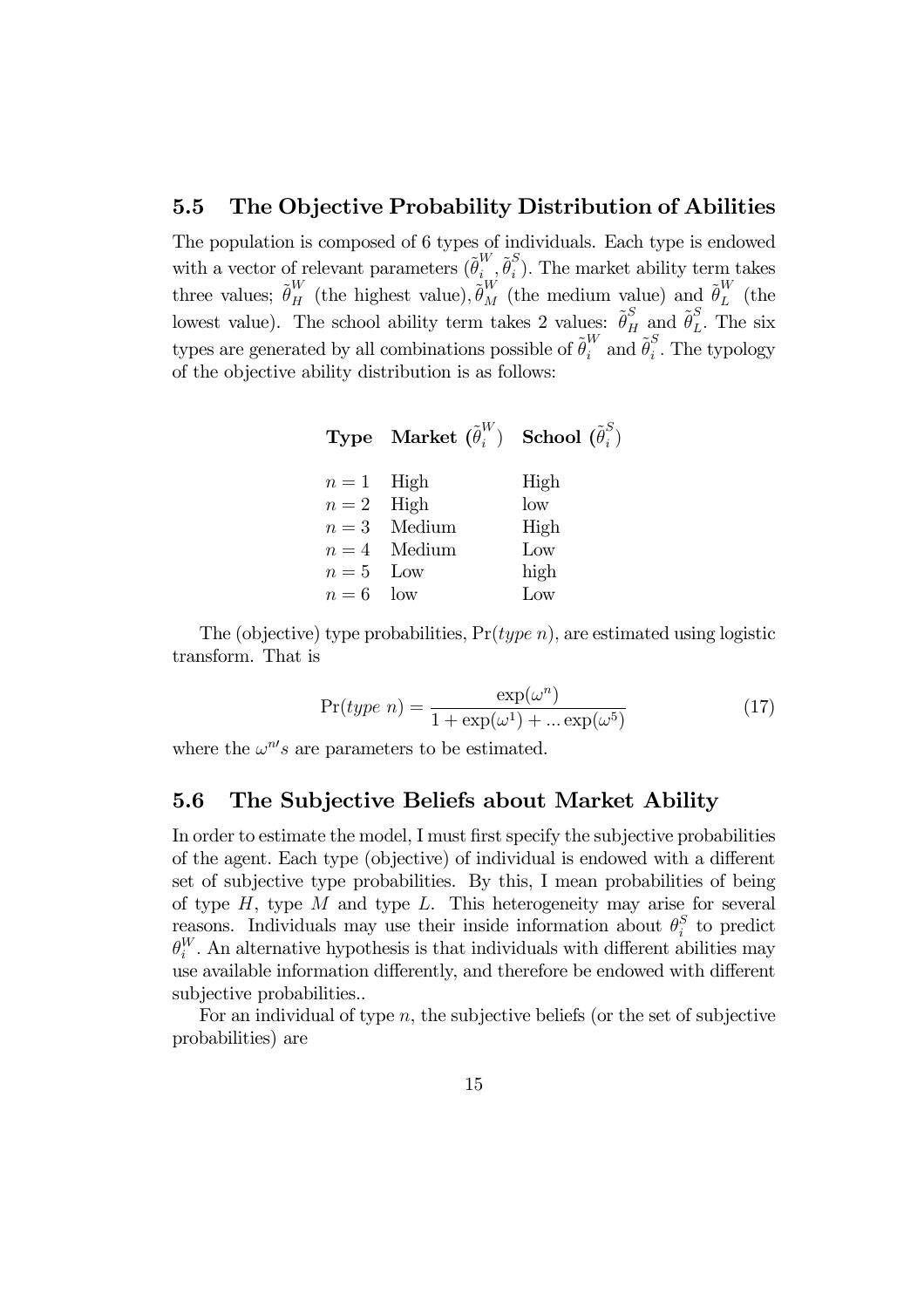$\mu_{\theta^w}(type\ n) =$ 

$$
\begin{aligned} \{ \Pr(\tilde{\theta}_i^W \ = \ \tilde{\theta}_H^W \mid type \ n), \Pr(\tilde{\theta}_i^W = \tilde{\theta}_M^W \mid type \ n), \Pr(\tilde{\theta}_i^W = \tilde{\theta}_L^W \mid type \ n) \} \\ &= \ \{ p_{Hn}, p_{Mn}, p_{Ln} \} \end{aligned} \tag{18}
$$

where each probability is specified as a logistic distribution;

$$
p_{\ln} = \frac{\exp(\mu_l^n)}{1 + \exp(\mu_l^n)} \text{ for } l = H, M, L \text{ and } j = 1, 2, ... 6
$$
 (19)

where  $\mu_l^n$  is a parameter to be estimated. Identification is addressed below.

## 5.7 The Present and Future Components of the Intertemporal Utility

#### 5.7.1 The Present Component

The type-specific per-period utility (expected) of entering the labor market with schooling level j,  $E\phi[I_{it}^W(j); F(\varepsilon_{it}^w), \mu_{\theta^W}(.)]$  type n] is:

$$
\sum_{l=H,M,L} p_{\ln} \cdot \left\{ - \sum_{m=1}^{M} p_m^* \cdot \exp(-\alpha_i \cdot (\delta_j + \tilde{\theta}_l^W) + \frac{\alpha_i^2 \cdot \sigma_m^2}{2}) \right\} = h^n(j) \tag{20}
$$

and the type specific difference in present utilities (the present component of the intertemporal utility),  $P<sup>n</sup>(j)$ , is

$$
P^{n}(j) = h^{n}(j) - \phi(I(j))
$$
\n(21)

#### 5.7.2 Future component

To estimate the model, I must posit the form of the future component of the difference between the utility of work and the utility of attending school. The future component is to be understood as a weighted average of conditional future component (for each possible pair  $(\tilde{\theta}_i^W, \tilde{\theta}_i^S)$ ). It represents the future component of the intertemporal utility of an individual with a given school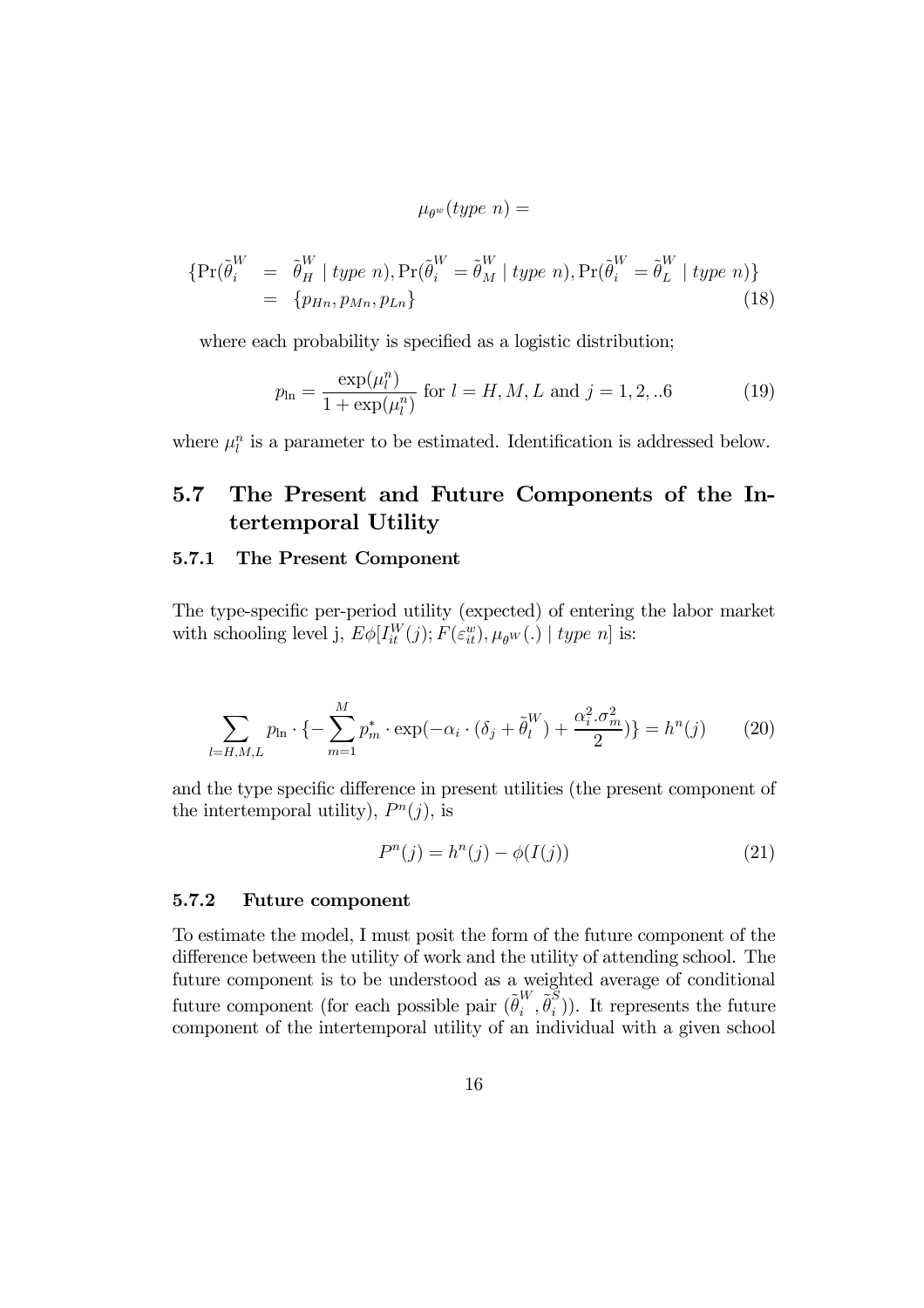ability type and a given (perhaps counterfactual) market ability type. However, it is defined under the maintained assumption that all individual (all types) share a common belief about post-schooling random shocks  $\mu_t^F(.)$ . denote the conditional future component by  $F_{kl}(j)$ , where the index k identifies the school ability type  $(H \text{ or } L)$ , the index l identifies labor market ability type  $(H, M, L)$ , and where j is again grade level. It is given by the following expression

$$
F_{kl}(j) = F_{0klj} + F_{1klj} \cdot \alpha_i + F_{2klj} \cdot FED + F_{3klj} \cdot MED + (22)
$$
  

$$
F_{4klj} \cdot FWC \cdot F_{5klj} \cdot MWC + F_{6klj} \cdot Z_i
$$

where all the  $F'_{klj}s$  are parameters to be estimated. The parameter  $F_{0klj}$ plays the role of a heterogeneity term for each school and market ability type and grade level combinations.<sup>21</sup> In words,  $F_{kl}(j)$  is the difference in future components of value functions for a given level of school ability and a potential level of market ability. As opposed to the conditional future component, the type specific future component depends on the actual type simply because each type is endowed with its own subjective beliefs.

The type specific future component,  $\bar{F}_{nj}(.)$ , is therefore equal to

$$
\bar{F}_n(j) = p_{Hn} \cdot F_{kH}(j) + p_{Mn} \cdot F_{kM}(j) + p_{Ln} \cdot F_{kL}(j)
$$
 (23)

Note that the separate estimation of the future component from the present component implies that the marginal effect of the curvature of the per-period utility function (the degree of risk aversion  $\alpha_i$ ) on future expected utility of attending school is freely estimated.

## 6 Measuring Risk Aversion

In the survey, each head of household is asked to report the maximum price he/she is willing to pay to participate to an hypothetical lottery. The question is worded as follows:

"We would now like to ask you a hypothetical question that we would like you to answer as if the situation was a real one. You are offered the opportunity of acquiring a security permitting you, with the same probability,

<sup>&</sup>lt;sup>21</sup>I impose an additive (as opposed to multiplicative) heterogeneity term in order to minimize the number of parameters.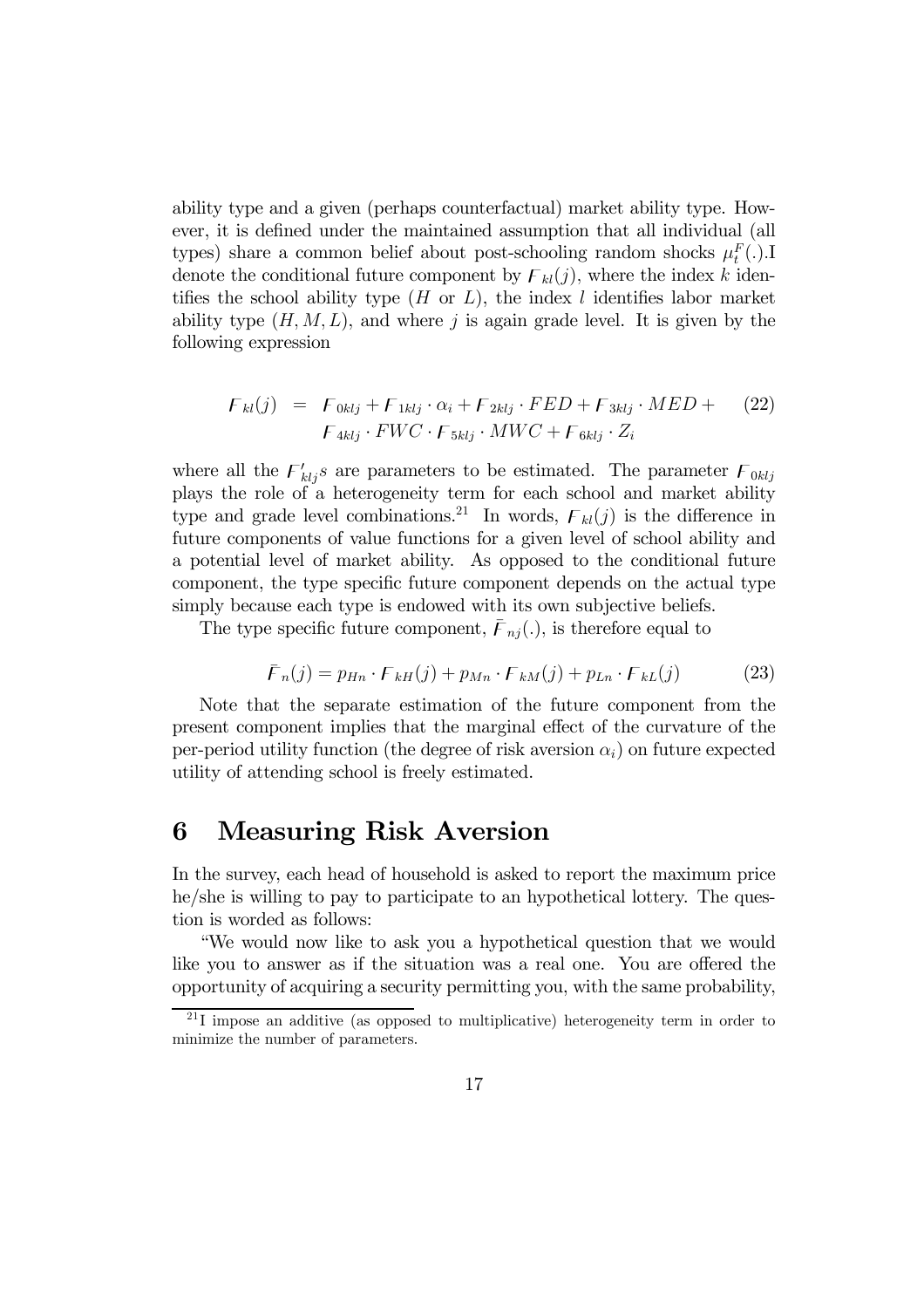either to gain a net amount of 10 million lire (roughly 5,000 dollars) or to lose all the capital invested. What is the most you are prepared to pay for this security?"<sup>22</sup> The respondent can answer in three possible ways: 1) give the maximum price he/she is willing to pay, which we denote as bet; 2) don't know; 3) don't want to participate. In total, 3,458 answered they were willing to participate and reported a positive maximum price they were willing to bet (prices equal to zero are not considered a valid response). The valid responses to the question  $- bet$  - range from 1,000 lire to 100 million lire and constitute our measure of individual risk aversion. Of the 3,288 heads for whom I have access to parents background variables, 3,131 reported a maximum price bet less than 10 million lire which implies that they are risk averse individuals, 117 reported bet exactly equal to 10 million lire (i.e. they are risk neutral) and 40 reported bet more than 10 million indicating that they are risk lovers. The empirical distribution of bet is reported in Appendix 1B. Although the majority of the respondents are risk averse and only 5% of the sample is either risk-neutral or risk-loving, there is a large heterogeneity in the degree of risk aversion within the risk averse individuals which shows that preferences are very heterogenous with respect to risk.

In general, the optimal bet depends on  $U_i(.)$  and on consumer endowment  $(w_i)$ . To obtain a measure of risk aversion, I use the one-to-one correspondence between the value attached to the lottery, and the degree of risk aversion (given wealth). Given the static (single period) nature of the lottery, I assume that the per-period utility function, along with the value of the bet, is sufficient uncover the degree of risk aversion.

In the applied literature, it is common to rely on a Taylor series expansion of the expected utility equation of a lottery for a small risk.<sup>23</sup> In such a case, it is easy to express the Arrow Pratt measure of risk aversion (the degree of absolute risk aversion) in terms of the parameters of the lottery. Such a measure is indeed available in the SHIW. However, in this paper, I use a more direct approach. As is usually the case in structural analysis, I assume a particular parametric form for the per-period utility. This implies that I may re-interpret the maximum bet offered by a given individual as the solution

<sup>&</sup>lt;sup>22</sup>In other words, the expected value of entering the lottery is  $0.5 \cdot (10,000,000 - bet)$ . Guiso and Paiella (2004) write that the interviews were conducted by professional interviewers at the respondents' homes and to help the respondent to understand the question the interviewers showed them an illustrative card and were ready to provide explanations.

 $^{23}$ For more discussion, see Gollier (2001).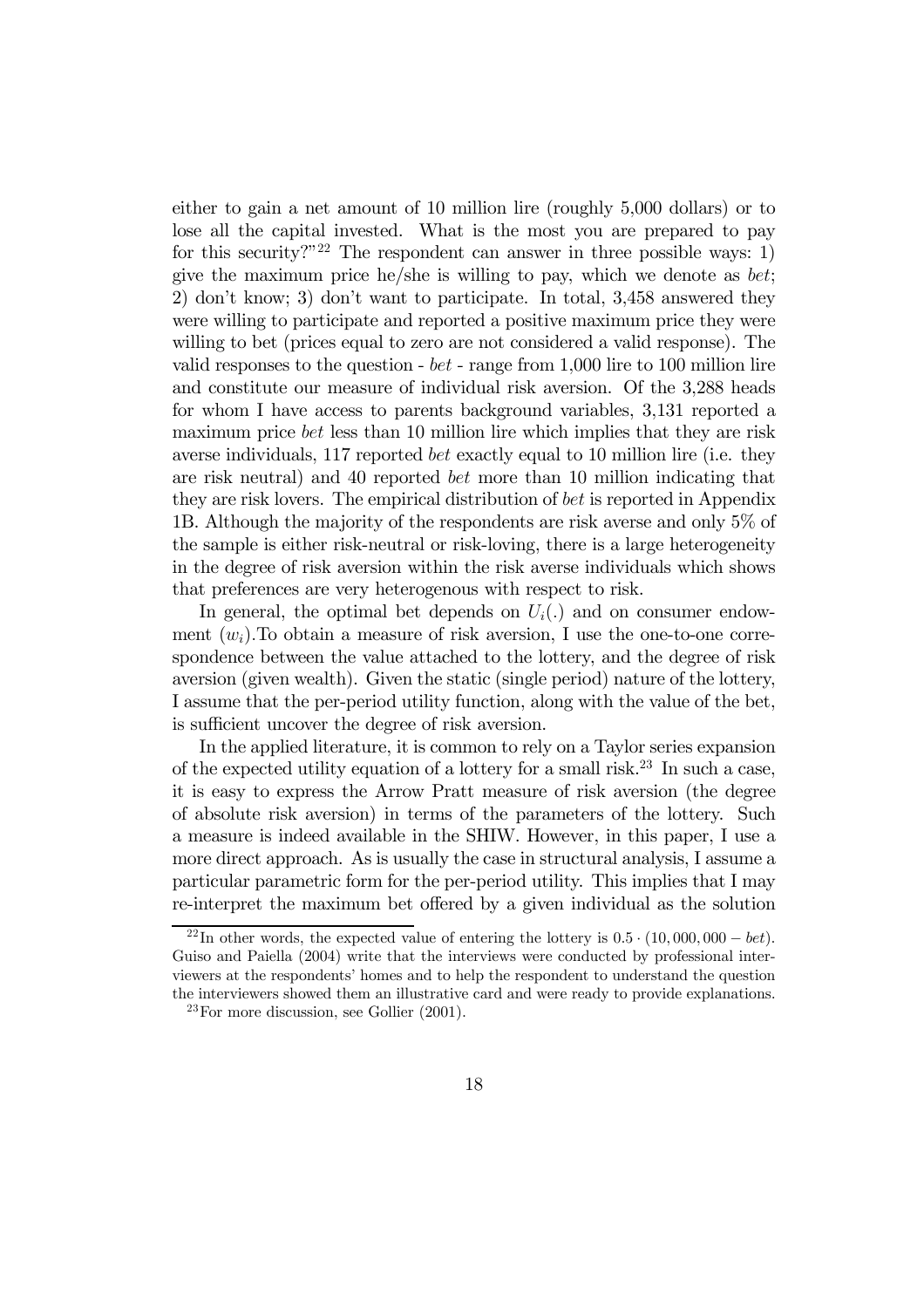to the following equation;

$$
\frac{1}{2}\phi_i(w_i+g;\alpha_i) + \frac{1}{2}\phi_i(w_i-bet_i,\alpha_i) = \phi_i(w_i,\alpha_i)
$$
\n(24)

Using the restriction that  $U(x) = -\exp(-\alpha_i \cdot x)$ , it is easy to solve for the degree of risk aversion; that is to find an individual specific parameter  $\alpha_i$ which is uniquely determined by the value of the bet and the gain

$$
\alpha_i = \alpha(bet_i, w_i) \tag{25}
$$

To do so, I use a simple Gauss-Newton algorithm.<sup>24</sup> The results reported in Table 2 indicate that, on average, Italian heads of households are risk averse (the average value of  $\alpha_i$  is 0.14). The degree of risk aversion ranges between and 0.18 and -0.13. The data indicate that 98% of the sample is characterized by risk aversion.

## 7 Identification and Estimation

In the structural econometric literature, identification is typically considered within a particular parametric structure.25 The structural literature on schooling and human capital is no exception. In most applications, preference heterogeneity is allowed through heterogeneity in the costs (or the monetary equivalent utility) of schooling and the joint distribution of school and market abilities is inferred from schooling attainments and post-schooling earnings panel data. Differences in the curvature of the utility function are typically ignored<sup>26</sup> This is not the case in the present model. While I have observa-

 $^{24}$ In order to check the validity of the absolute risk aversion measure used by most of the SHIW users, I computed the correlation between the exact solution to the non-linear equations and the taylor-series expansion approximation. As the correlation was found to be only 0.10, I disregarded the use of the measure obtained from a Taylor series expansion.

<sup>25</sup>The common view is that structural models require to specify preferences and technology and therefore imply functional forms and parametric assumptions. The degree of under-identification (non-parametric) is analyzed precisely in Rust (1994) and Magnac and Thesmar (2002) although all of them consider the identification of generic models in which data on outcomes are ignored. Heckman and Navarro (2006) show that non-parametric identification may be obtained in certain type of dynamic structural model, with optimal stopping properties.

 $^{26}$ This is the case, for instance, in Keane and Wolpin (1997), Eckstein and Wolpin (1999) and Belzil and Hansen (2002). The typical identification procedure characterizing the structural literature on schooling is surveyed in Belzil (2007).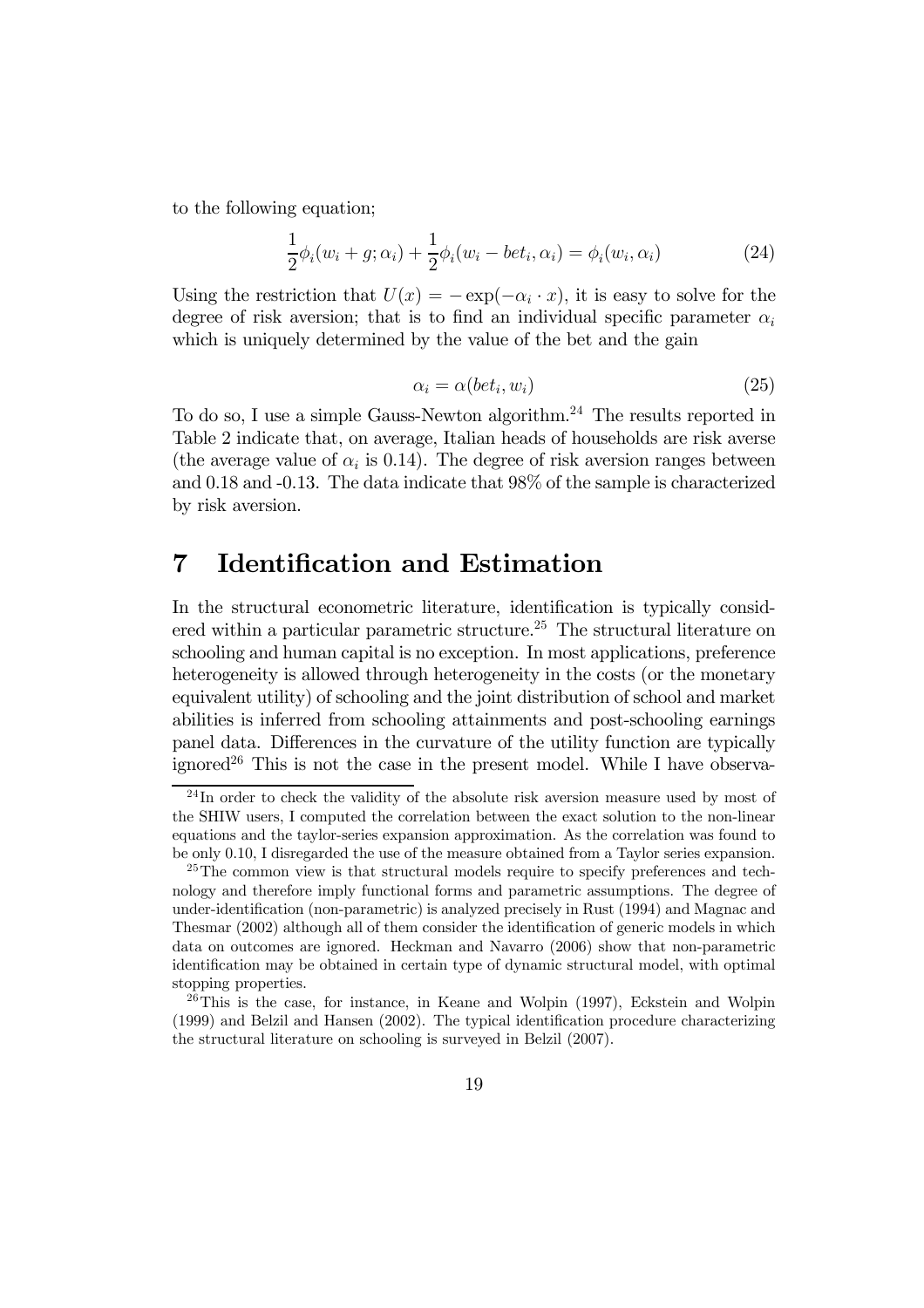tion on the individual specific degree of curvature of the utility function, I do not have data on the earnings while in school (the argument of the utility function of attending school) and, furthermore, schooling decisions are affected by a supplementary source of heterogeneity caused by individual specific subjective probability distributions. This is one aspect of identification that has to be tackled. A second one arises because I assume that parents' background variables do not only affect observable components (like labor market earnings), but also affect two distinct unobservable components; namely the present and the future components of the schooling choice determinants. To get around this fundamental degree of under-identification (and obtain parametric) identification, some restrictions have to be imposed.

## 7.1 Identifying Restrictions

- Assumption 1- Parameter Space restrictions. Consistent with the high level of intergenerational education correlation reported in the literature, I assume that i) the difference between the future component of the intertemporal utility of work and the intertemporal utility of school must be decreasing with family education and that ii) both school and market ability increase with parents'education. This ensures that those coming from more educated background must be more likely to obtain higher education. This restricts the parameter space of  $F_{1klj}$ ,  $F_{2klj}$ ,  $F_{3klj}$  and  $F_{4klj}$  to negative values and the parameter space of  $\theta_1^W, \theta_2^W, \theta_3^W$  and  $\theta_4^W$  as well as  $\theta_1^S, \theta_2^S, \theta_3^S$  and  $\theta_4^S$  to positive values.
- Assumption 2-Common Support points: I assume that the support points  $(\tilde{\theta}_{H}^{W}, \tilde{\theta}_{M}^{W}, \tilde{\theta}_{L}^{W})$  of the subjective market ability distribution,  $\mu_{\theta^w}$ ., coincide with the support points of the objective probability distribution .
- Assumption 3- Modal belief and actual type: I impose that individuals have sufficient information about their actual market ability so to construct subjective beliefs that assign a higher probability of being their actual type than each probability of being of being a counterfactual type<sup>27</sup> This entails forcing equality between the actual market ability type and the mode of the subjective distribution. For the more

 $27$ This is not the only identifying restriction which is feasible. An alternative strategy would be to restrict subjective probabilities across types.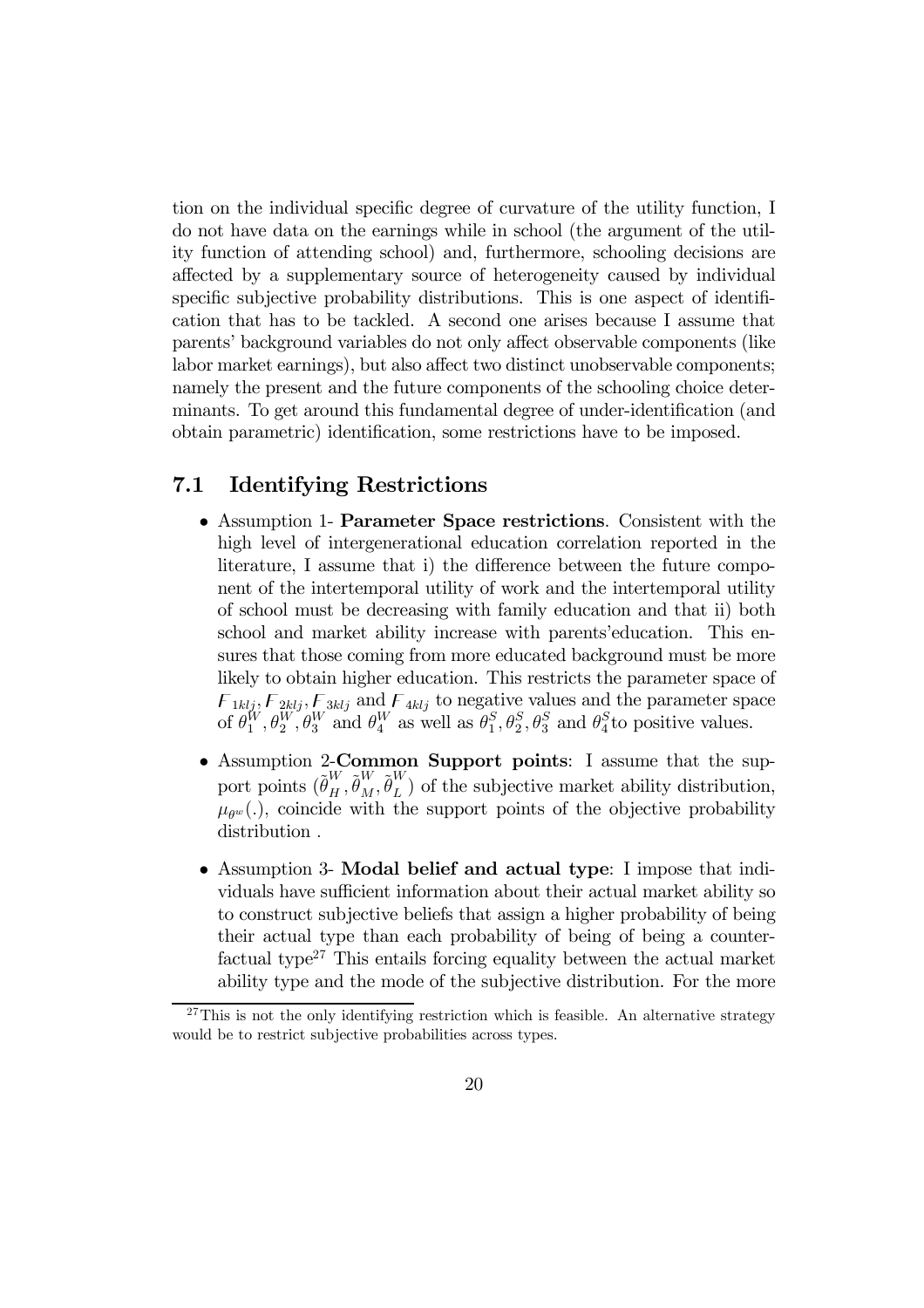(less) able, the subjective probabilities are monotonically decreasing (increasing) from  $\tilde{\theta}_{H}^{W}$  to  $\tilde{\theta}_{L}^{W}$ . Precisely, I assume that

$$
p_{H1} > p_{M1} > p_{L1}
$$
\n
$$
p_{H2} > p_{M2} > p_{L2}
$$
\n
$$
p_{M3} > \max\{p_{H3}, p_{L3}\}
$$
\n
$$
p_{M4} > \max\{p_{H4}, p_{L4}\}
$$
\n
$$
p_{H5} < p_{M5} < p_{L5}
$$
\n
$$
p_{H6} < p_{M6} < p_{L6}
$$

In order to implement these inequality restrictions, it is sufficient to restrict the parameter space of the elements inside the logistic transform of the subjective probabilities. Details are found in the Appendix

• Assumption 4- **Common Belief:** I assume that all individual (all types) share a common belief about post-schooling random shocks  $\mu_t^F(.)$ . This allows me to focus solely on beliefs regrading ability.

## 7.2 Estimation Method

The probability of continuing from one grade level  $(j)$  to the next  $(j + 1)$ ,  $Pr(j, t)$  is

$$
\Pr(j, t) = \Pr[\varepsilon_{it}^S(j) > h^n(j) + \bar{F}_n(j)] \tag{27}
$$

It is straightforward to form the likelihood function for an individual who has reached level  $j^*$ , and has experienced a series of post-schooling earnings  $(.)$ The contribution to the likelihood for the schooling attainment  $j^*$  is denoted  $L_1$ , and is

$$
L_1 = \Pi_{j=1}^{j^*-1} (\Pr(j, t)) \cdot (1 - \Pr(j^*, t)) \tag{28}
$$

Given an observed earnings in post-schooling year  $t$  (denoted  $I_t$ ), the density of post-schooling earnings,  $L_{2t}$ , is

$$
L_{2t} = \sum_{m=1}^{M} P_m^* \cdot \phi(\frac{I_t^W - \mu_m}{\sigma_m})
$$
\n(29)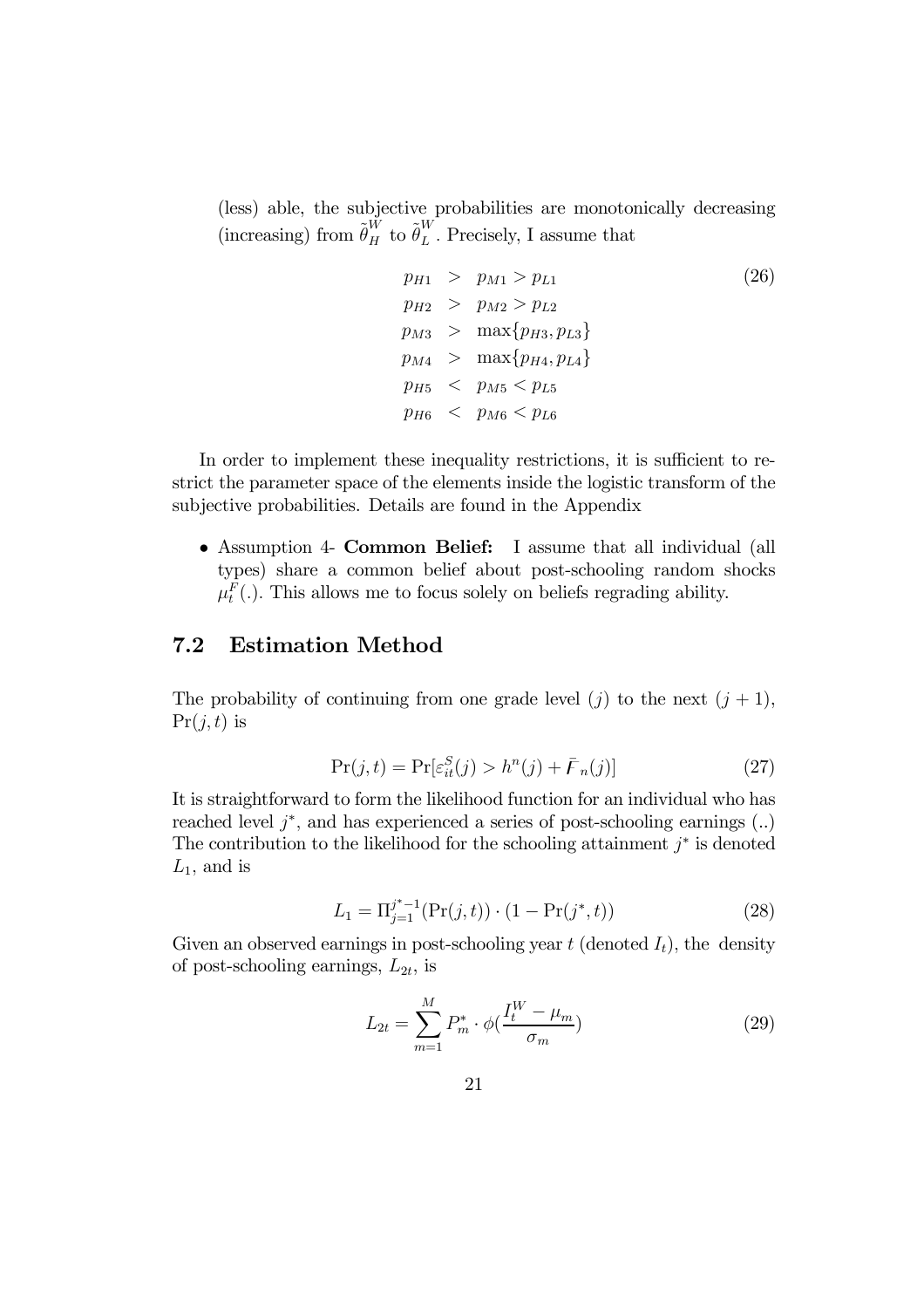The contribution to the likelihood of the full earnings vector  $\{I_{89}^W, I_{89}^W, \ldots I_{02}^W\}$ ,  $L_2$ , is

$$
L_2 = L_{2,89} \cdot L_{2,92} \cdot \dots \cdot L_{2,02}
$$

while the total likelihood is given by

$$
L(.) = \sum_{n=1}^{6} [L_1(. \mid type \; n) \cdot L_2(. \mid type \; n)]. \Pr(type \; n) \tag{30}
$$

The parameters are obtained by maximizing the logarithm of the product of each individual specific likelihood functions.

## 8 Results: Parameter Estimates

In order to estimate the model, I have separated the individuals in two cohorts. The youngest cohort is made of all those individuals born in or after 1956. The second cohort is comprised of those born between 1945 and 1955. The model has been estimated on both cohorts, although I only report the results obtained for Italian Head of households born after 1956.<sup>28</sup> In total, the model requires the estimation of around 140 free parameters. As is usually the case in structural dynamic models, not all parameter estimates raise a direct interest. For this reason, I report them in Appendix 4. They are presented in the following blocks; objective type probabilities, earnings shocks distribution (mixture of normals), utility shocks (mixture of normals), market earnings, earnings in school, subjective beliefs, future component heterogeneity, and future component (risk aversion and parents' background).

In the presentation, I shall focus my attention on the parameter estimates of the subjective and the objective ability distribution, but as I go along, I will occasionally refer to particular parameter estimates reported in Appendix 4. Most tables that will be discussed below are devoted to particular quantities implied by the parameters of the model.

 $^{28}$ I do this because mostly because the results are very similar, and partly because the presentation of a different set of results would be cimbersome.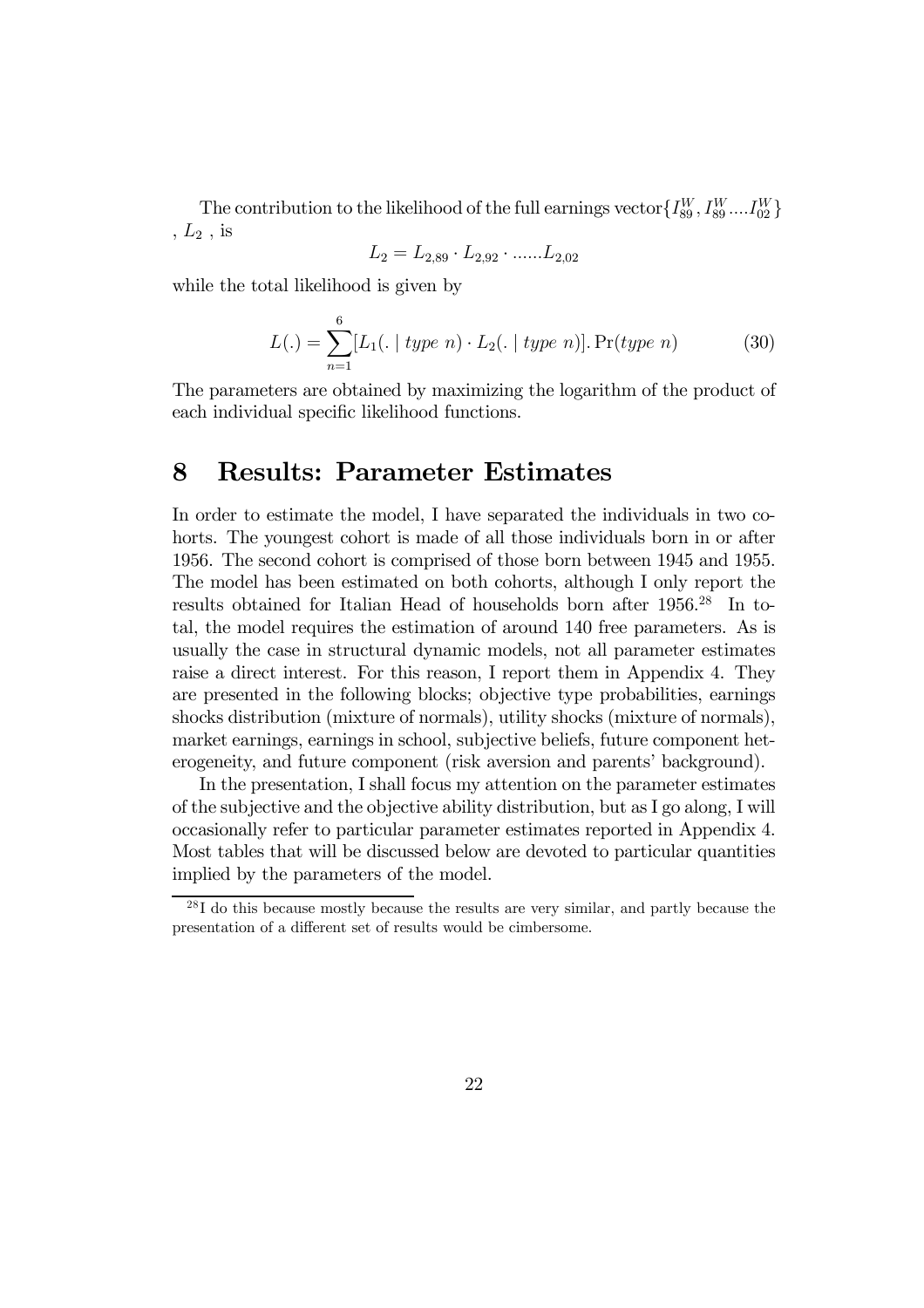# 9 Present and the Future Components of the Intertemporal Utilities

In Table 1A, I report the average present and future utilities (in differences) for each type. Schooling decisions are partly based upon the actual taste for schooling but also on the subjective distribution of market abilities. As we move from on type to the next, actual (objective) abilities change at the same time as do subjective ability distributions. For this reason, the link between schooling and specific type identity is difficult to evaluate, and is not as limpid as it would be in a more standard case.<sup>29</sup>

However, the type specific utilities may turn out to be very useful in order to comprehend the inherent importance that agents attach to the future (as opposed to the present). In standard structural dynamic models, the difference between the present and the future components of the intertemporal utilities is largely conditioned by the value of the discount factor. In many applications, it is set to a fix value (usually between 0.9 and 0.95). In other cases, it may be estimated. For a given value of the discount factor, the parametric form of the utilities and their related random shocks translate into corresponding value functions. In practice, this means that the incidence of "present biased" behavior is hardly detectable.

In the present case, the explained part of he model is composed of three independent components of the intertemporal utilities. The present component of the choice determinant is the difference between per-period utilities of school and work. However, the future component is freely estimated and there is also an unexplained part that is represented by the stochastic utility shock. Although the stochastic term is linked to the present component in the model presentation, it could as well be interpreted as an element of the future component. After all, the random shock represents an i.i.d. innovation realized at the time of the decision. Attaching a particular meaning to it is therefore an ad-hoc decision.30

The future components (reported for the differences in the utility of at-

 $29$ In the structural dynamic discrete choice literature (Keane and Wolpin, 1997), it is common to illustrate the role of heterogeneity by presenting type specific schooling decisions. Because agents are assumed to know their ability endowments, it is easy to associate schooling/career profiles , to individual persistent taste for schooling.

<sup>&</sup>lt;sup>30</sup>In Houser, Keane and McCabe (2004), the unexplained part of the model is interpreted as an optimization error which occur when participants to a laboratory experiment attend to solve a Bellman equation.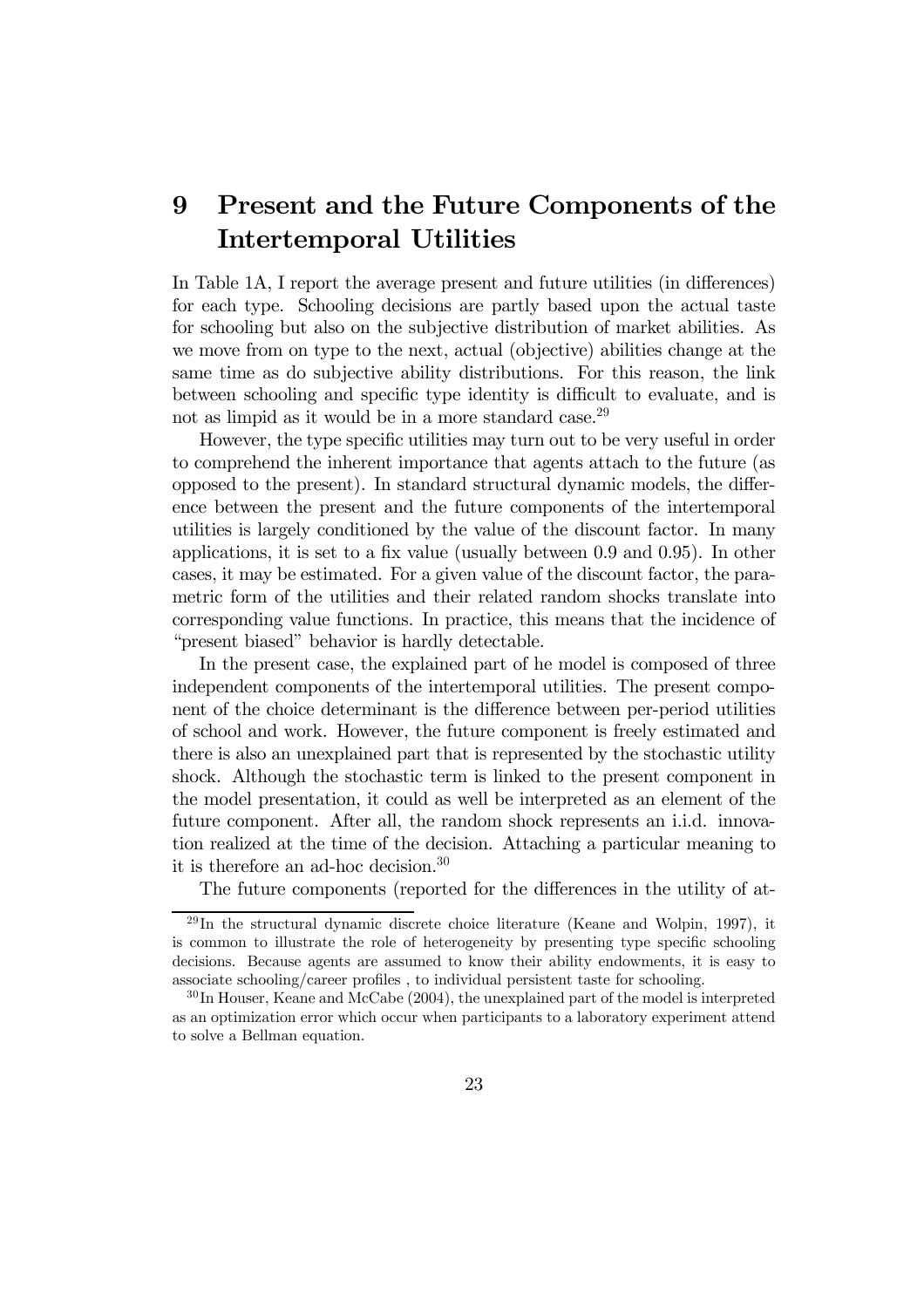tending junior high-school, senior high-school and higher education) appears to be, by far, the dominant factor generating schooling decisions. More precisely, for all types, the difference in current utilities are close to 0 while the difference in future utilities moves from large negative numbers at lower schooling levels (between -14 to -23) to a large positive number. While the type specific average values indicate a higher importance of the future component, it is also important to very the degree of cross-sectional dispersion. Recall that a higher value for the present or the future components indicates a higher propensity to leave school since the component measures the difference between the utility of work and the utility of school.

In Table 1B, I report the standard deviation of the present and future components. The standard deviations reflect variations across types and also take into account heterogeneity parents background. The numbers indicate that the present component is not more dispersed than the future component. At all grade levels, the degree of heterogeneity in the future component exceeds the one corresponding to the present component. It also exceeds the standard deviation of the random shocks (equal to 7.7 at all levels).

In recent years, several economists have questioned the foundation of the standard time-consistent intertemporal model and, in particular, have pointed out particular economic behaviors that are may be characterized by "present bias". To the extent that the results reported in Table 1A and 1B indicate a predominance of future components in schooling decisions, they seem to be supportive of the standard time consistent model.<sup>31</sup>

# 10 The Objective Distribution of Skill Heterogeneity

The objective distribution of ability heterogeneity is summarized in Table 3A. The population is composed of 17% of high ability individuals (for whom  $\theta^W$  is 15.56), of 49% of medium ability individuals (for whom  $\theta^W$  is 9.65) and of 34% of low ability individuals (for whom  $\theta^{W}$  is 5.12). The objective distribution is characterized by a variance equal to 12.50. At a later stage, I will compare the importance of heterogeneity to the degree of ex-ante risk perceived by individuals. At the same time, the population is composed of

 $31$  For a theoretical discussion of the foundations of Behavioral Economics, see Rubinstein (2005).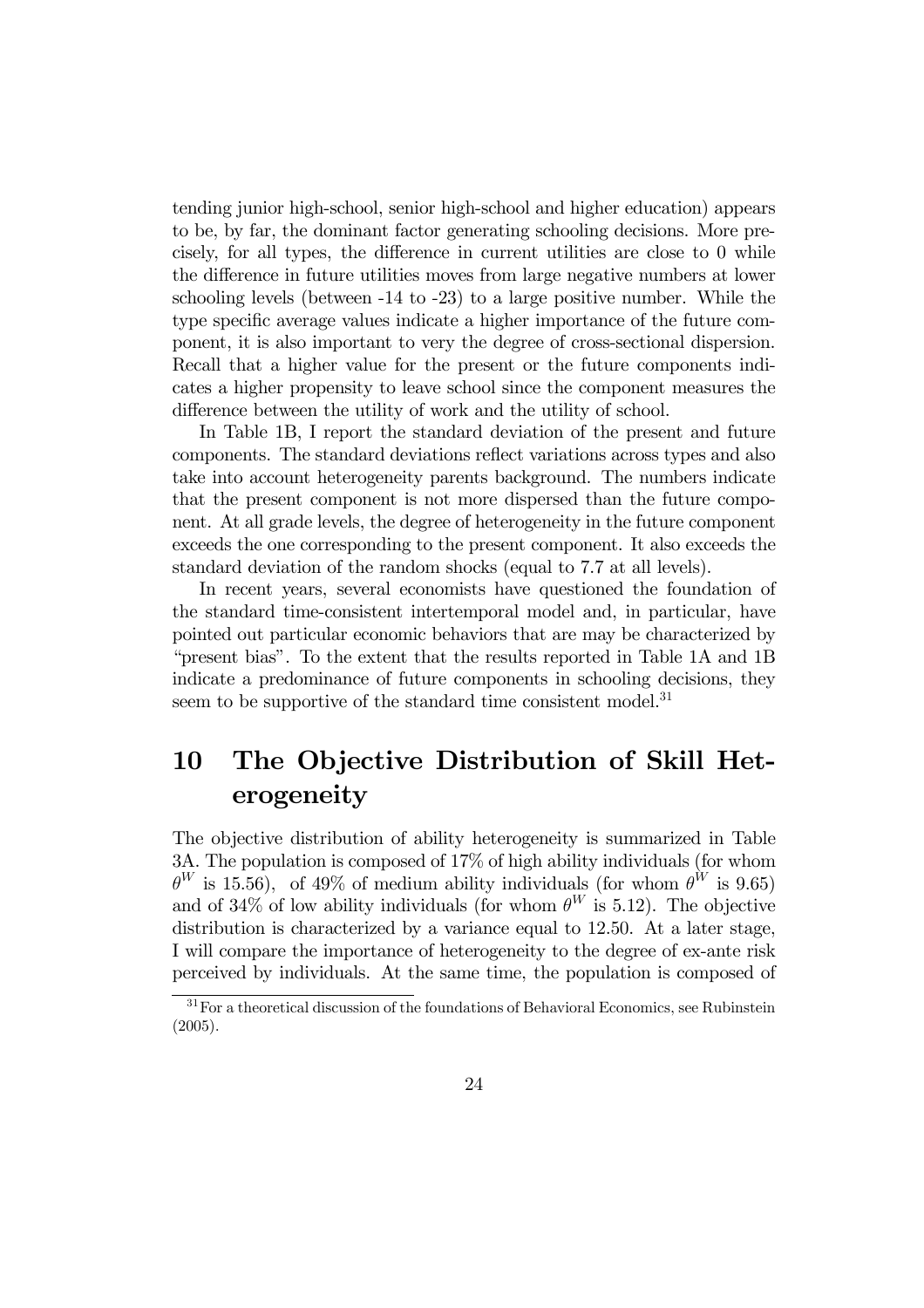74% of individuals with high taste for schooling (for whom  $\theta^S$  is 13.72) and 26% of individuals with low taste (-1.62).

The effect of parents background variables on both school and market abilities (the  $\theta^{S}$ 's and the  $\theta^{W'}$ s) are also found in appendix. Consistent with what has been reported in the structural literature, the effect of parents' background on the utility of attending school is much stronger than on the earnings equation's intercept. This is a standard result in the structural literature on schooling and it does not require further discussion.

## 11 The Subjective Beliefs

In this section, I summarize the results that allow me to characterize the subjective beliefs. I first analyze the relative incidence of over-estimation and under-estimation (the measure of location of the subjective distribution). Then, I consider the notion of confidence (the measure of spread) and quantify the degree of ex-ante risk.

## 11.1 Over or Under Estimation? Measuring Accuracy

The subjective distribution of labor market skills is reported in Table 3B. In Table 3C, I report three important summary statistics that characterize the subjective beliefs; the mean belief, the bias (as defined by the difference between the mean belief and the true (objective) value), and the degree of ex-ante risk as evaluated by the variance of the subjective distribution. Note that a negative (positive) bias indicates the incidence of under-estimation (over-estimation). To a certain extent, this allows me to investigate the notion of "over-confidence", which has appeared recently in the behavioral economics. However, it is important to note that in the literature, it is typically defined in a context where the variable (or the parameter) that characterizes over-confidence is non-stochastic.<sup>32</sup> As my approach is more general because I distinguish between location and spread, I prefer to use the term "over-estimation" (or under-estimation) when referring to the central location parameter of the distribution of subjective beliefs. As will be clear in the next section, when analyzing the spread of the distribution, I use the

<sup>&</sup>lt;sup>32</sup> Indeed, over-confidence is usually defined in general terms without any specific detail.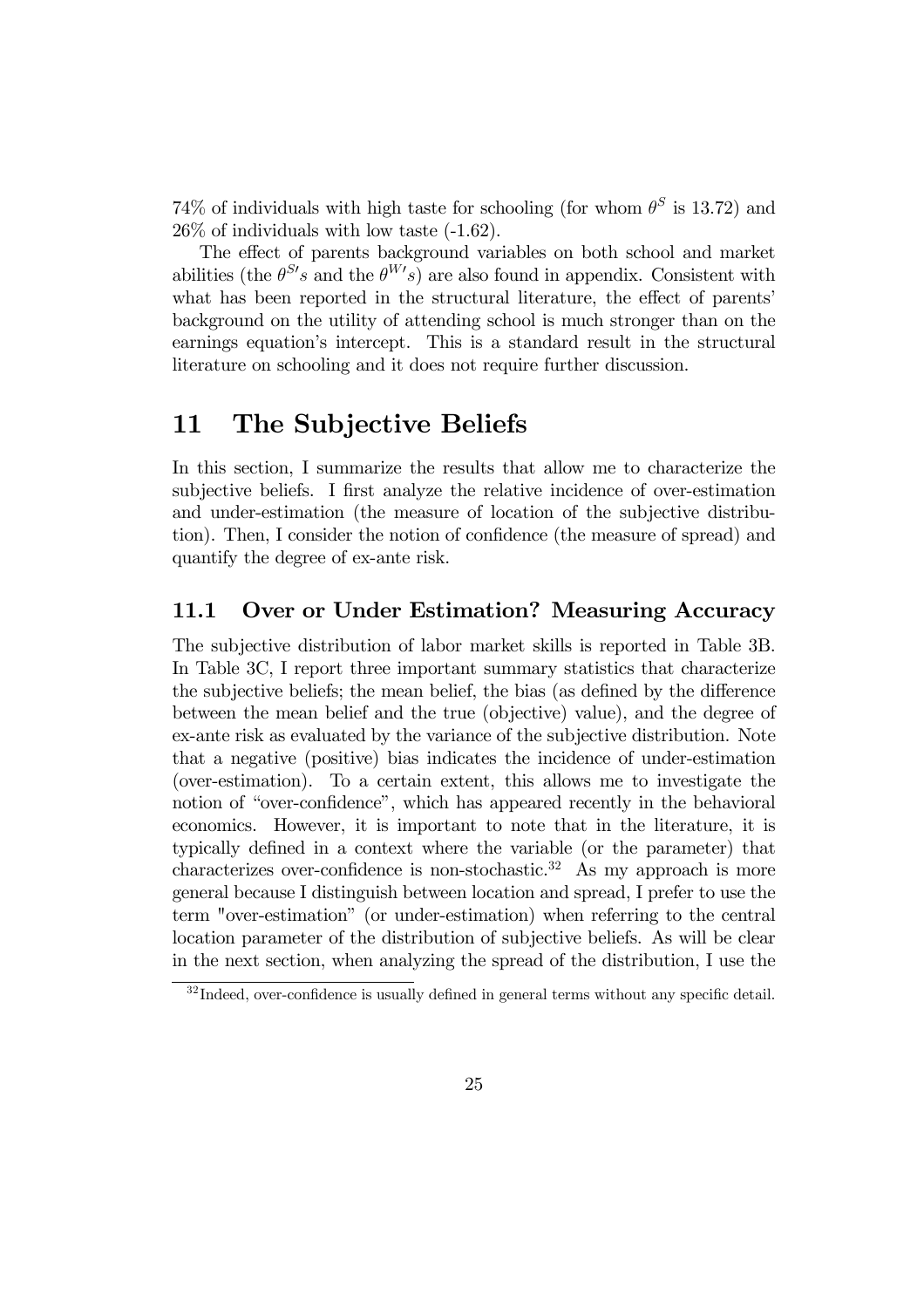term "confidence".<sup>33</sup>

As may be inferred from Table 3B and Table 3C, a substantial level of heterogeneity characterizes subjective beliefs. For both the most able (type 1 and type 2) and the least able (type 5 and type 6) individuals, there exists one type that are endowed with degenerate subjective beliefs that coincide with their actual type. These are type 2 and type 5 individuals. For these types of individuals, both the bias and the ex-ante risk are equal to 0.(see Table  $3C$ ).  $34$ 

Among the more able, under-estimation appears to be important. Individuals of type 1 attribute only a probability equal to 0.46 to their actual type. The bias that characterize their beliefs (-3.60) is the highest among all types. This high level of dispersion translates into a high degree of ex-ante risk, which is equal to 12.57. Overall, type 1 individuals represent 65% of the able individuals.

At the lower end, over-estimation appears to be minor when compared to the degree of under-estimation for the more able, as type 6 individuals appear to over-estimate their ability only by a slight margin. Their subjective probability of being their actual type, 0.87, is reasonably close to 1 and drives the bias at a value of 0.59 and the degree of ex-ante risk at 2.32.

Finally, in the medium ability range (type 3 and type 4 individuals), both subjective distributions are characterized by a positive bias and therefore imply over-estimation. In the case of type 3 individuals, the subjective probability assigned to the actual type, 0.87, implies only a modest bias (0.04) but the almost equal probability assigned to the high ability and the low ability values (0.06 and .07) implies a relatively important level of risk (3.53). Both over-estimation and ex-ante risk are more important among type 4 individuals. The bias (1.89) is the second highest in absolute value, while the variance of the subjective distribution (7.60) is also the second highest.

Overall, when considering types as separate sub-populations, over-estimation (or over-confidence) appears to me more frequent than under-estimation (under-confidence). However, the degree of under-estimation found among the more able is much more severe (in absolute value) than the degree of

<sup>33</sup>Arguably, the term "over-confidence" used in the behavioral economics literature is somewhat misleading since it conveys a notion of ex-ante risk.

<sup>&</sup>lt;sup>34</sup>The reader should note that the restriction on the mode of the subjective distribution implies that, in a case of degenerate beliefs, there cannot be any bias. In words, this rules out the case where an agent is certain of his type, but is actually wrong about it.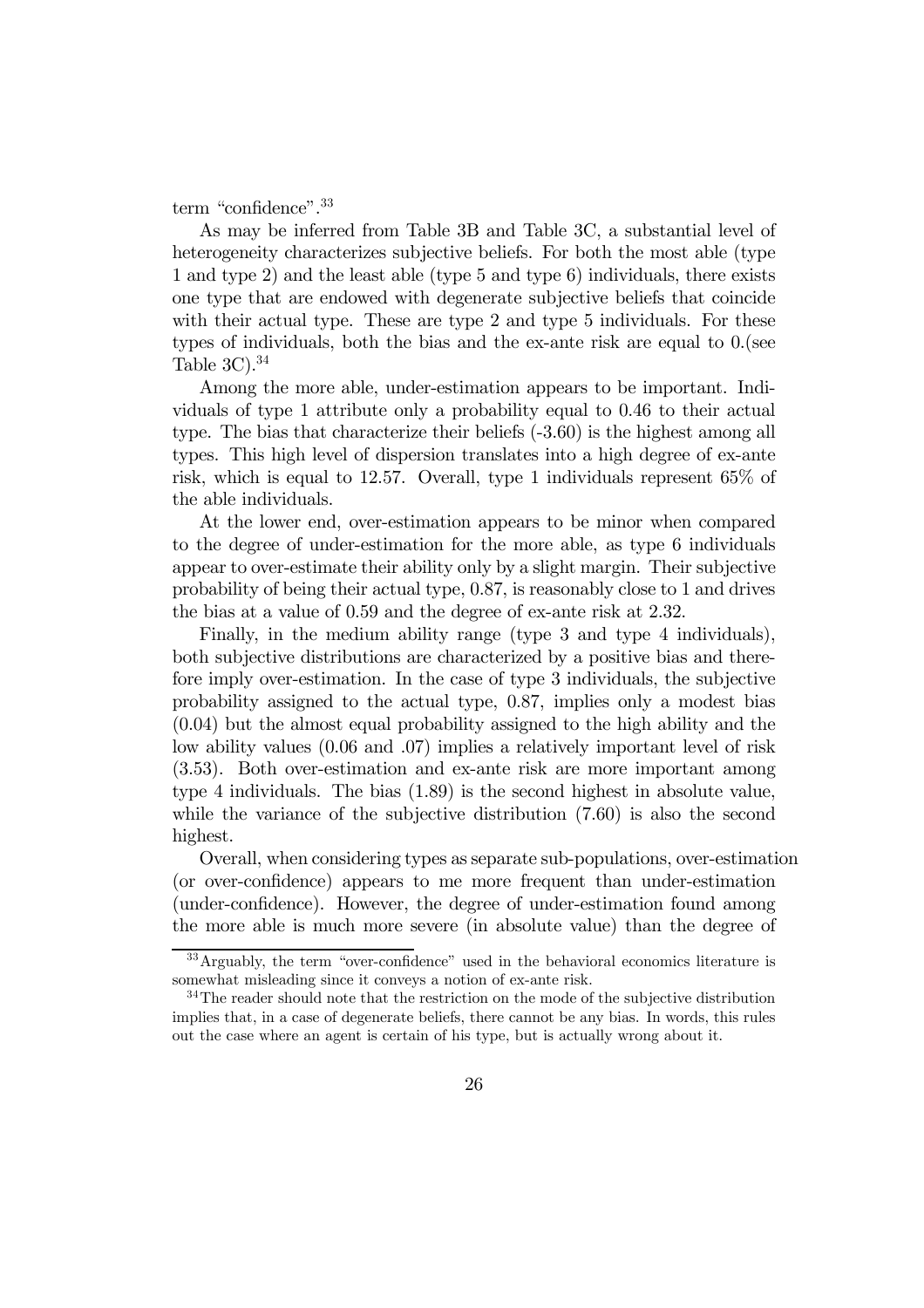over-estimation found among the medium and the low ability spectra.

## 11.2 Ex-Ante Risk: Measuring the Degree of Confidence

As reported in Table 3A, the variance of the objective ability distribution (as perceived by the econometrician) is relatively high (12.50). When averaged over all types, the level of ex-ante risk (as measured by the average variance over each subjective ability distribution) is equal to 3.81. Defining the degree of confidence of the agent as the ratio of the variance of the objective distribution (as perceived by the econometrician) to the variance of the subjective distribution, would lead to a degree approximately equal to 4. In other words, only 25% of unobserved ability heterogeneity is actually perceived as ex-ante risk. Given the relatively accurate characterization of their own ability (as indicated by the low average bias), these number therefore imply that agents have a substantial amount of inside information, when compared to the econometrician (they are four times more informed). Indeed, as seen earlier, the type specific analysis revealed that around 36% of the population act on the basis of a degenerate subjective ability distribution.

## 11.3 Accuracy, Confidence and Objective Market Ability.

Given the importance of heterogeneity that characterizes the subjective beliefs, it would be important to relate both a measure of accuracy (the absolute value of the bias or the bias squared) and a measure of ex-ante risk (the variance of the type specific subjective distributions) to actual market ability. This may be achieved informally. A quick inspection of Table 3C reveals that both the incidence of a large bias and a high degree of dispersion are confined to high ability individuals, and to a lesser extent, the medium ability types. Those endowed with low ability appear to have an accurate depiction of their true ability.35

<sup>&</sup>lt;sup>35</sup>This may be verified formally. To do so, I performed an ordinary regression of both the bias squared and the ex-ante risk on the actual heterogeneity component (school and market abilities). The regressions indicate that both the level ex-ante risk and the degree of inaccuracy is increasing with market ability.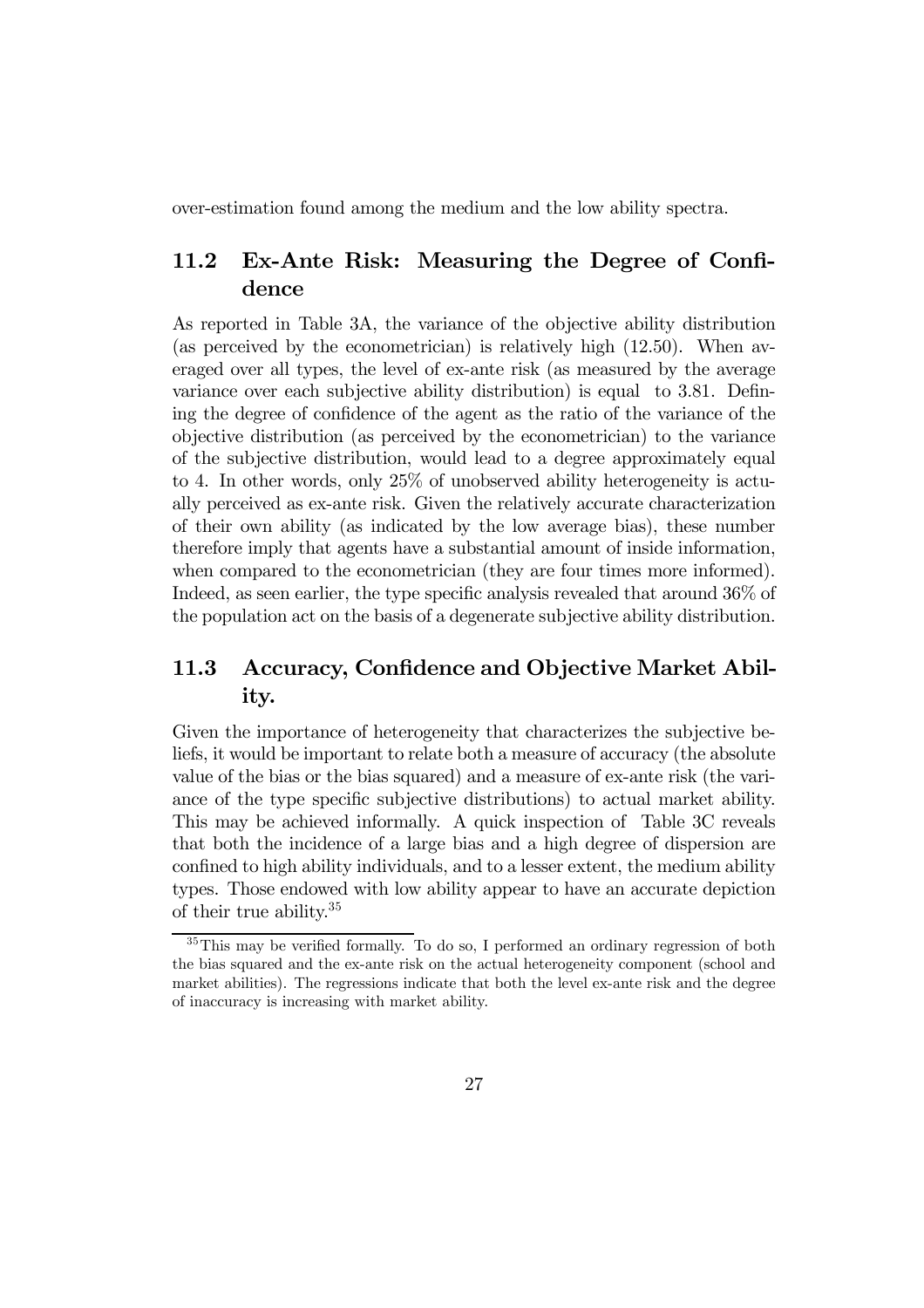Obviously, this does not necessarily indicate that the more able are less capable to form accurate beliefs than the less able. In a rigid labor market, characterized by the presence of minimum wages and income support policies for the disadvantaged, the wage distribution is more likely truncated from below. It is therefore reasonable to expect low wage workers to use a relatively accurate distribution of their potential wages. For the more able individuals, wages are intrinsically more variable.

## 12 A Summary of the Major Findings

In this section, I summarize 6 major findings.

- 1. At all grade levels, both the average values and the degree of dispersion of the future component of the intertemporal utilities exceed the equivalent measure for the present component. The predominance of future components in schooling decisions, seem to be supportive of the standard time consistent model. However, at the same time, idiosyncratic utility shocks appear to be an important determinant of schooling decisions.
- 2. These is a high degree of heterogeneity in subjective beliefs, but it is explained mostly by the importance of heterogeneity in the objective ability distribution (identified from panel data). Subjective beliefs are found to be quite accurate on average (within-type dispersion is small).
- 3. Precisely, 36% of the population is found to take decisions based on a degenerate ability distribution.
- 4. I find a strong incidence of under-estimation among the more able but a small incidence of over-estimation among the low ability group. At the medium ability spectrum, there is evidence of some over-estimation.
- 5. Defining the degree of confidence as the ratio of the variance of the objective distribution (as perceived by the econometrician) to the variance of the subjective distribution, would lead to a degree approximately equal to 4. In other words, only 25% of unobserved ability heterogeneity is actually perceived as ex-ante risk. The degree of confidence is high and imply that agents have a substantial amount of inside information.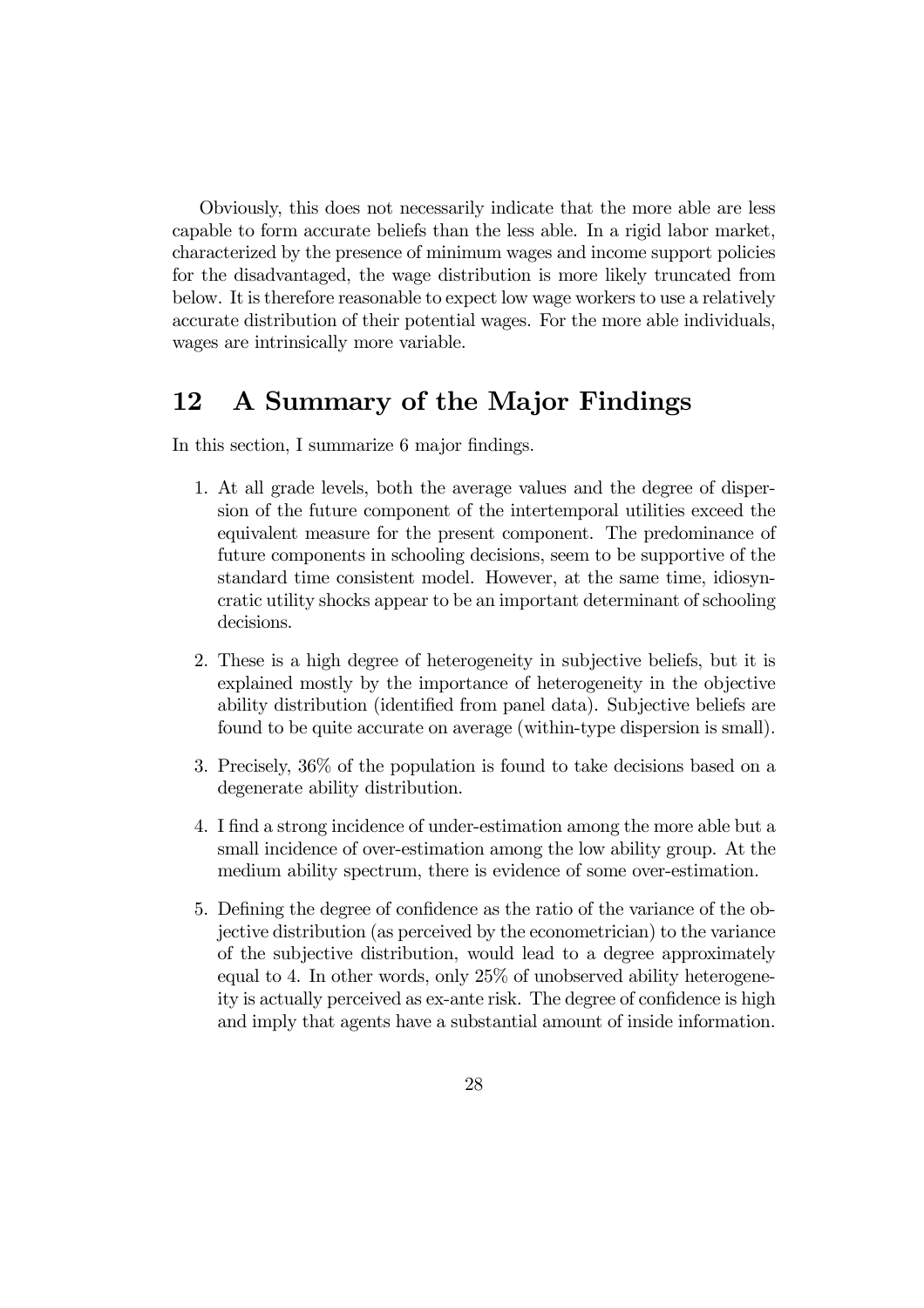6. Both the level of ex-ante risk (the degree of non-confidence) and the degree of inaccuracy (the incidence of either under-estimation or overestimation) are increasing with market ability.

## 13 Conclusion Remarks

As far as I know, this paper is the first attempt to obtain micro-econometric estimates of subjective beliefs in a context where the econometrician has no access to such direct measures. While using elicited beliefs would always be the preferred strategy, it is important to note that such data are rarely available. For this reason, I believe that this approach is promising.

In line with the recent creation of data sets that incorporate various measurements on psychometric and/or risk attitude questions, it would be interesting to use factor analysis in order to investigate deeper issues regarding subjective risk evaluation and risk aversion.<sup>36</sup>

Evidently, the structure of the models could also be modified in various ways. As I have focussed on schooling decisions at the detriment of post schooling choices, and used data on post schooling earnings, the model implicitly disallows individuals to take actions to correct their mistakes. It would therefore be interesting to endogenize post schooling earnings growth.

Finally, this approach could also be applied in a treatment effect heterogeneity framework so to model the incidence of over-education (or undereducation). It could equally be applied to model the duration of unemployment, or job search behavior.

## References

- [1] Bellemare, Charles, Kröger, Sabine and Arthur van Soest (2005), "Actions and Beliefs: Estimating Distribution-Based Preferences Using a Large Scale Experiment with Probability Questions on Expectations" IZA Working Paper 1666.
- [2] Belzil, Christian and Marco Leonardi (2007) "Risk Aversion and Schooling Decisions" IZA Working Paper.

<sup>36</sup>Such measures are now available in the German Socio Economic Panel.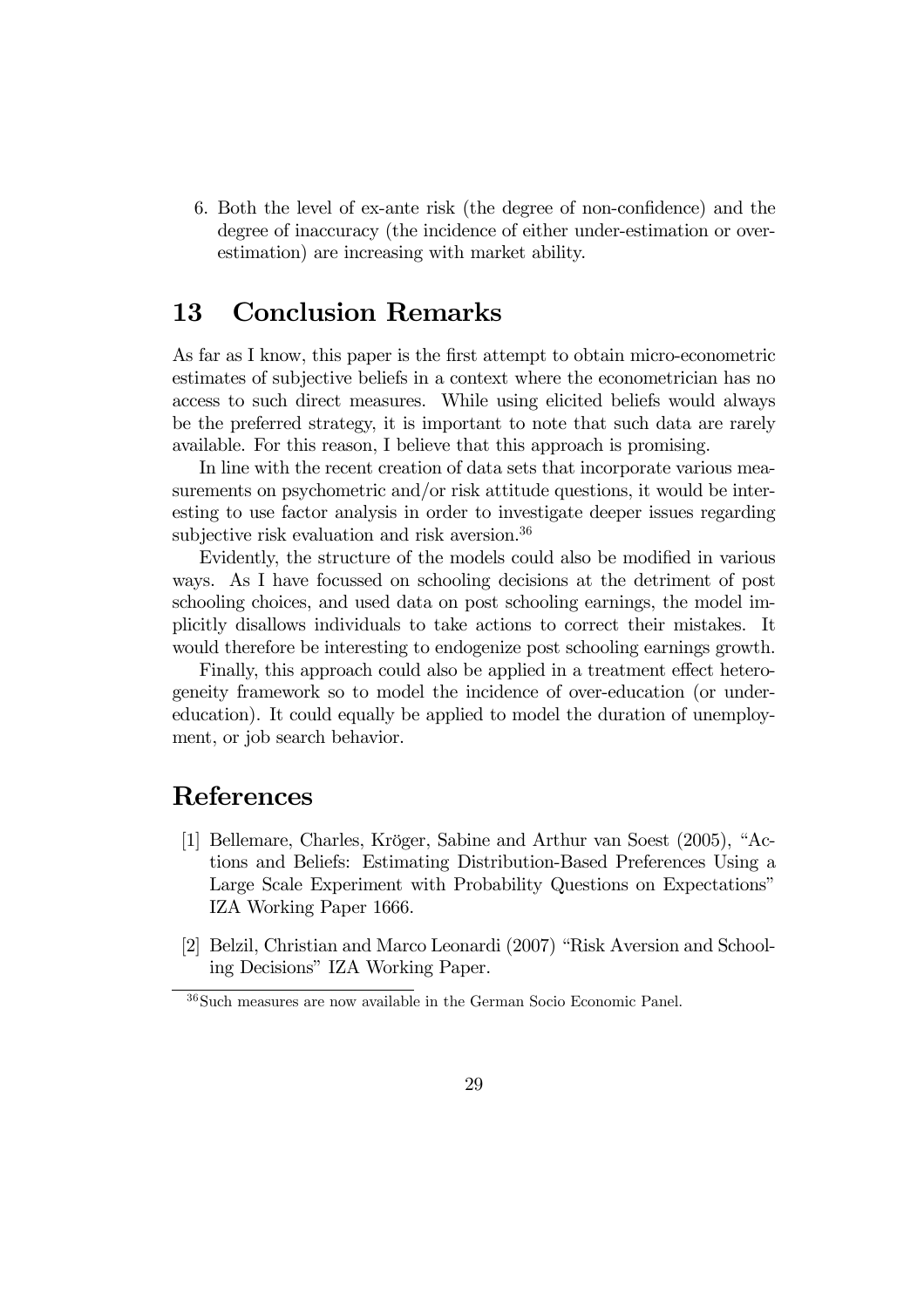- [3] Belzil, Christian (2007) "The Return to Schooling in the Structural Dynamic Models: A Survey " IZA Working paper, forthcoming in The European Economic Review.
- [4] Belzil, Christian and Hansen, Jörgen (2007) "A Structural Analysis of the Correlated Random Coefficient Wage Regression Model", forthcoming in Journal of Econometrics
- [5] Belzil, Christian. and Jörgen Hansen (2002) "Unobserved Ability and the Return to Schooling" Econometrica, 70(5), 2075-2091.
- [6] Camerer, Colin and Dan Lovallo (1999) "OverConfidence and Excess Entry: An experimental Approach" The American Economic Review, vol 89, no 1 (March), 302-318
- [7] Cunha, F., J. Heckman and Salvador Navarro (2005) "Separating Uncertainty from Heterogeneity in Life Cycle Earnings" NBER Working Paper 11024.
- [8] Eckstein, Zvi and Kenneth Wolpin (1999) "Why Youths Drop Out of High School: the Impact of Preferences, Opportunities and Abilities" Econometrica, 67(6), 1295-1339.
- [9] Flinn, Christopher (2002) "Labour Market Structure and Inequality: A Comparison of Italy and the U.S." Review of Economic Studies, 69(3), 611-645.
- [10] Geweke, J. and M. Keane (2000). Bayesian Inference for Dynamic Discrete Choice Models without the Need for Dynamic Programming. Simulation Based Inference and Econometrics: Methods and Applications, Mariano, Schuermann and Weeks (eds.), Cambridge University Press, 100-131. (Also available as Federal Reserve Bank of Minneapolis WP  $#$ 564, January 1996).
- [11] Gollier, Christian (2001), The Economics of Risk and Time, The MIT Press.
- [12] Guiso, L. and Monica Paiella (2001) "Risk Aversion, Wealth and Background Risk" CEPR Discussion Paper 2728.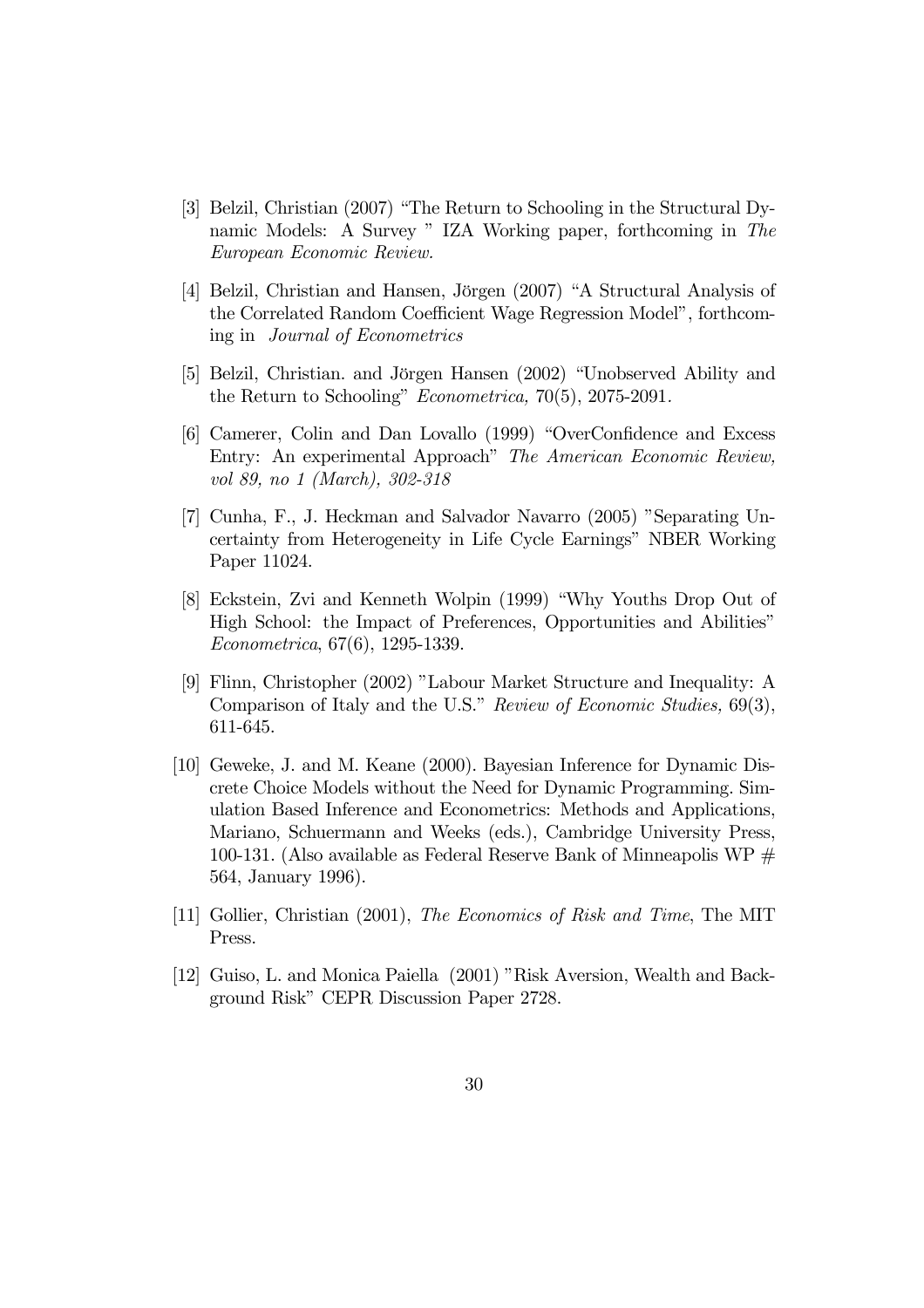- [13] Guiso, L. and Monica Paiella (2005) "The Role of Risk Aversion in Predicting Individual Behaviour" Banca d'Italia Temi di Discussione 546.
- [14] Guiso, L., T. Jappelli and L. Pistaferri (2002) "An Empirical Analysis of Earnings and Employment Risk" Journal of Business and Economic Statistics, 20, 1-13.
- [15] Heckman, J., Lochner, L. and Petra Todd (2005) "Earnings Functions, Rates of Return, and Treatment Effects: The Mincer Equation and Beyond" NBER Working Paper 11544.
- [16] Heckman, J. and Salvador Navarro (2007) "Dynamic Discrete Choices and Dynamic Treatment Effects" Journal of Econometrics (April).
- [17] Houser, Daniel, Michael Keane and Kevin McCabe (2004) "Behavior in a dynamic decision problem: An analysis of experimental evidence using a Bayesian type classification algorithm," Econometrica, 72:3 (May), 781-822.
- [18] Rubinstein, Ariel (2005) "Discussion of Behavioral Economics" forthcoming in Advances in Economics and Econometrics Theory and Applications, Ninth Wold Congress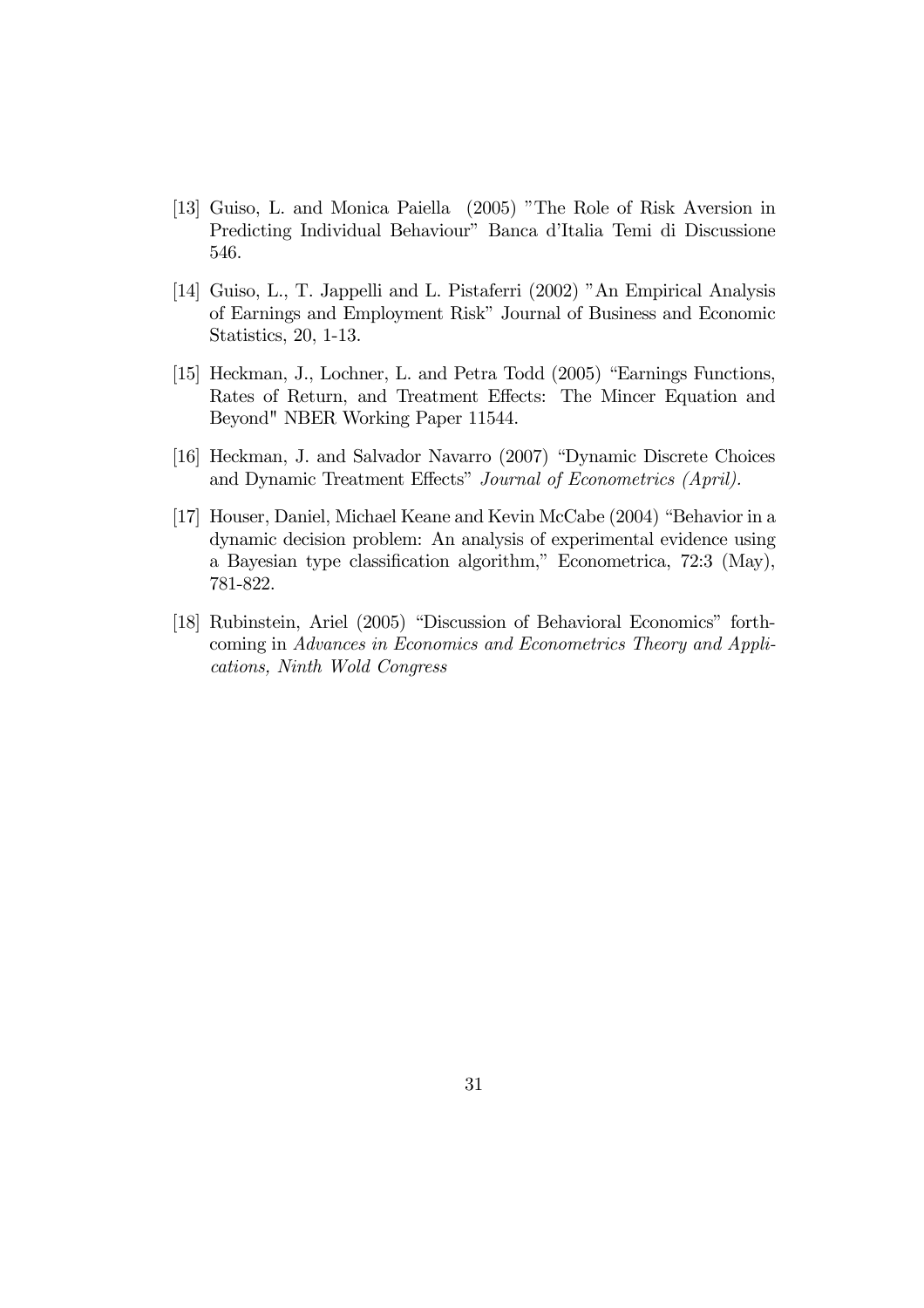#### Table 1A The average Present and Future components of the Intertemporal utilities

|                                           | <b>Average Components</b> |         |        |         |                                                  |         |  |
|-------------------------------------------|---------------------------|---------|--------|---------|--------------------------------------------------|---------|--|
|                                           |                           |         |        |         | $j =$ Elementary $j =$ Junior HS $j =$ Senior HS |         |  |
|                                           |                           |         |        |         | Present Future Present Future Present Future     |         |  |
|                                           | P(j)                      | F(j)    | P(j)   | F(j)    | P(j)                                             | F(j)    |  |
| type 1 $(\theta_H^S, \theta_H^W)$         | $-0.01$                   | $-13.3$ | 0.06   | $-3.62$ | 0.15                                             | 9.43    |  |
| type 2 $(\theta_L^S, \theta_H^W)$         | $0.2\,$                   | $-14.7$ | 1.0    | 16.8    | 0.74                                             | $-7.05$ |  |
| type 3 $(\theta_{H}^{S}, \theta_{M}^{W})$ | $-0.4$                    | $-14.4$ | $-0.3$ | 3.91    | $-0.2$                                           | 9.24    |  |
| type 4 $(\theta_L^S, \theta_M^W)$         | 0.1                       | $-15.4$ | 0.9    | $-6.8$  | 0.8                                              | 4.1     |  |
| type 5 $(\theta_{H}^{S}, \theta_{L}^{W})$ | 0.1                       | $-23.5$ | 0.2    | $-3.6$  | 0.3                                              | 11.2    |  |
| type 6 $(\theta_L^S, \theta_L^W)$         | 0.6                       | $-19.4$ | 1.4    | $-10.1$ | 1.6                                              | 11.9    |  |
| average over types                        | 0.1                       | $-17.4$ | 0.3    | $-0.7$  | 0.5                                              | 8.2     |  |

Note: The present  $(P(j))$  and future  $(F(j))$  are defined as the difference in per-period utilities of school and work and the difference in future utilities of school and work for those who have already completed level j. The components reported are for the transition from elementary to junior high school, junior high school to senior high school, and senior high school to higher education.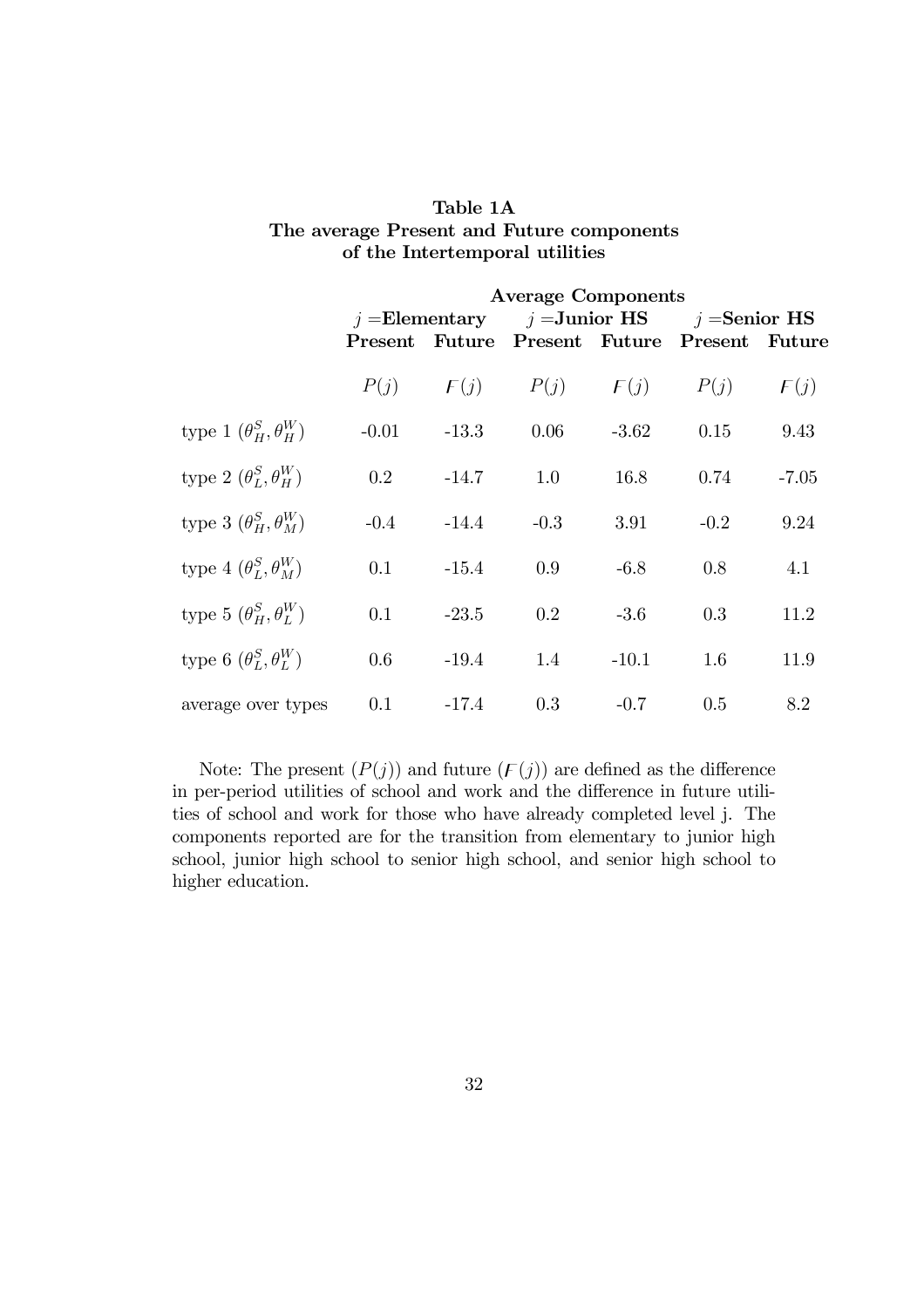## Table 1B The Relative Importance of the Present and the Future Components

Standard Deviations  $j =$ elementary  $j =$ Junior HS  $j =$ Senior HS

| Present                                   |      |     |     |
|-------------------------------------------|------|-----|-----|
| P(j)                                      | 1.7  | 1.9 | 5.3 |
| Future<br>F(j)                            | 16.4 | 8.4 | 6.2 |
| utility shocks<br>$\varepsilon_{it}^S(j)$ | 7.7  | 7.7 | 7.7 |

Note: The standard deviations represent the dispersion in the present  $(P(j))$  and future  $(F(j))$  components across all types.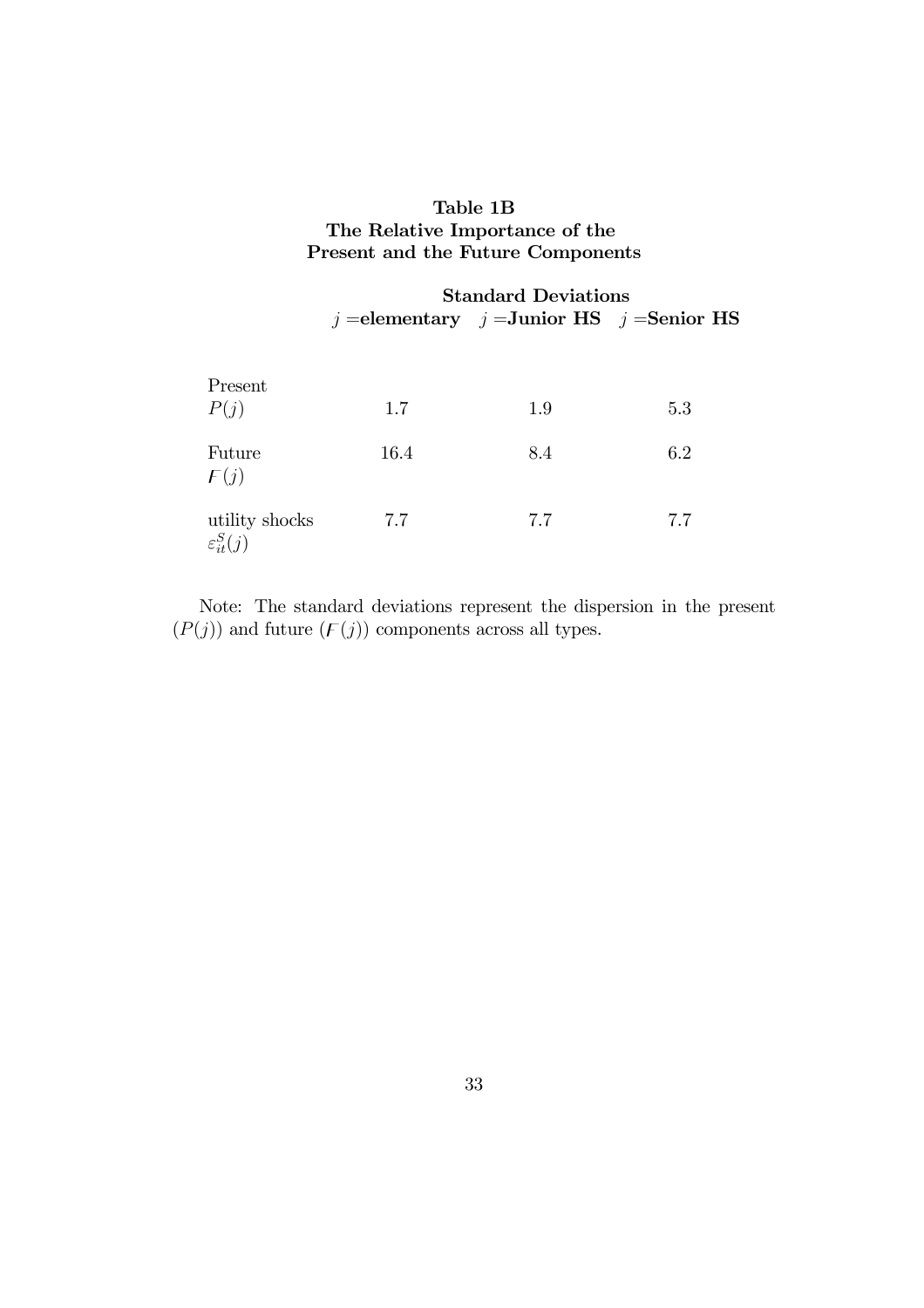## Table 1C The Type specific grade termination rates

## Fraction Leaving School

 $j =$ Elementary  $j =$ Junior HS  $j =$ Senior HS

| average<br>Actual                 | 0.18<br>0.23 | 0.72<br>0.79 | 0.92<br>0.91 |
|-----------------------------------|--------------|--------------|--------------|
| type 6 $(\theta_L^S, \theta_L^W)$ | 0.08         | 0.33         | 0.98         |
| type 5 $(\theta_H^S, \theta_L^W)$ | 0.00         | 0.70         | 0.98         |
| type 4 $(\theta_L^S, \theta_M^W)$ | 0.21         | 0.47         | 0.92         |
| type 3 $(\theta_H^S, \theta_M^W)$ | 0.27         | 0.87         | 0.97         |
| type 2 $(\theta_L^S, \theta_H^W)$ | 0.24         | 0.98         | 0.32         |
| type 1 $(\theta_H^S, \theta_H^W)$ | 0.42         | 0.67         | 0.97         |

Note: The grade termination (hazard) rates should be understood as the conditional probability of leaving school with a particular grade level already completed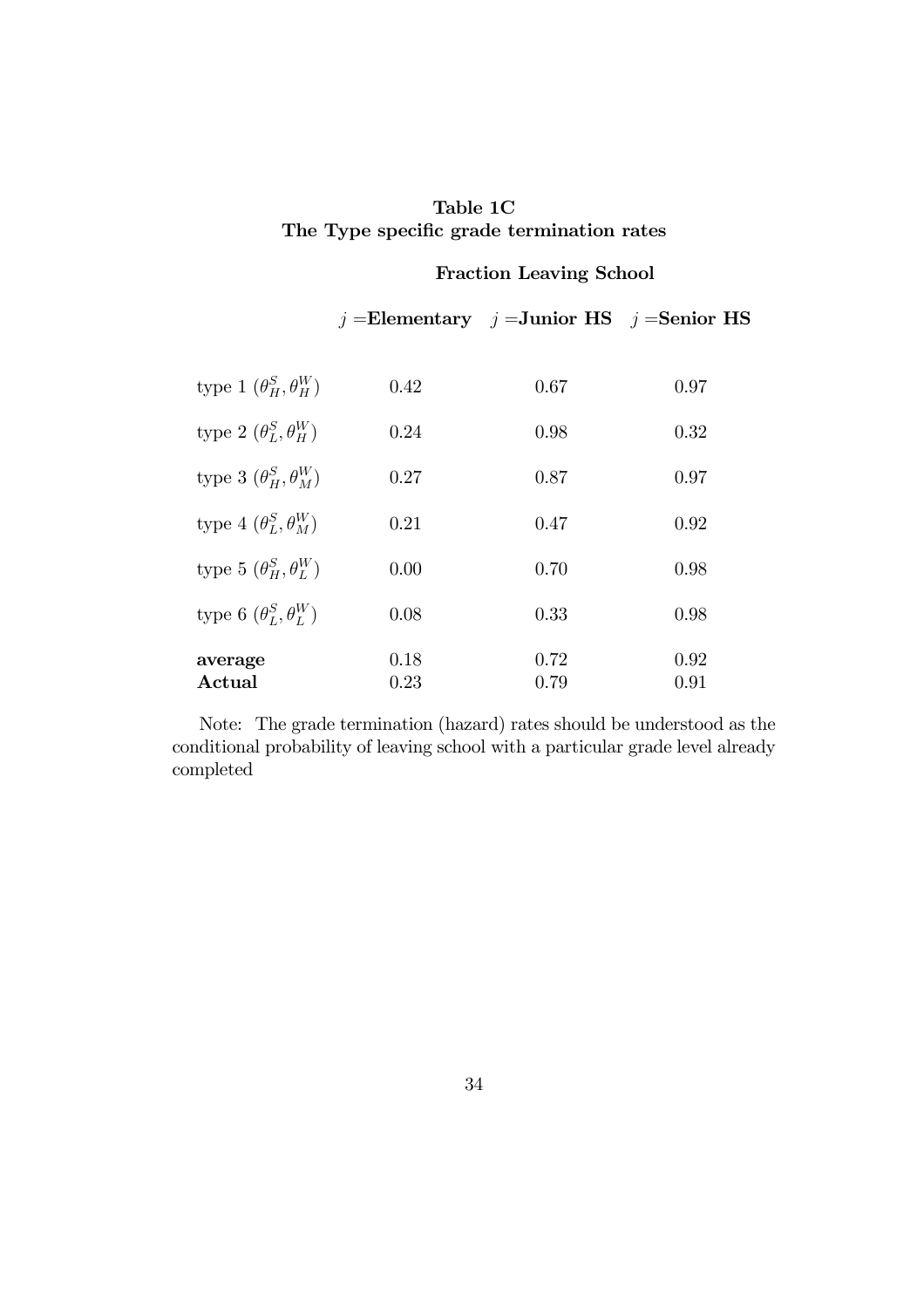## Table 2 Risk Aversion: Summary Statistics

|                      | <b>Risk Aversion</b> |
|----------------------|----------------------|
| Average              | 0.14                 |
| Min                  | $-0.13$              |
| Max                  | 0.18                 |
| St. dev              | 0.02                 |
| fraction risk averse | 0.98                 |
| ٠                    |                      |

Note: the estimates of the risk aversion parameter are obtained from the solution of the expected utility equation corresponding to the lottery.

## Table 3A Skill Heterogeneity The Objective Distribution of Market Ability

|          | $\theta^{S}$ | $\theta^W$ | type Prob. |
|----------|--------------|------------|------------|
| type 1   | 13.7248      | 15.5604    | 0.11       |
| type 2   | $-1.6169$    | 15.5604    | 0.06       |
| type 3   | 13.7248      | 9.6504     | 0.33       |
| type 4   | $-1.6169$    | 9.6504     | 0.16       |
| type 5   | 13.7248      | 5.1204     | 0.30       |
| type 6   | $-1.6169$    | 5.1204     | 0.04       |
| Mean     | 10.42        | 9.25       |            |
| Variance | 63.24        | 12.50      |            |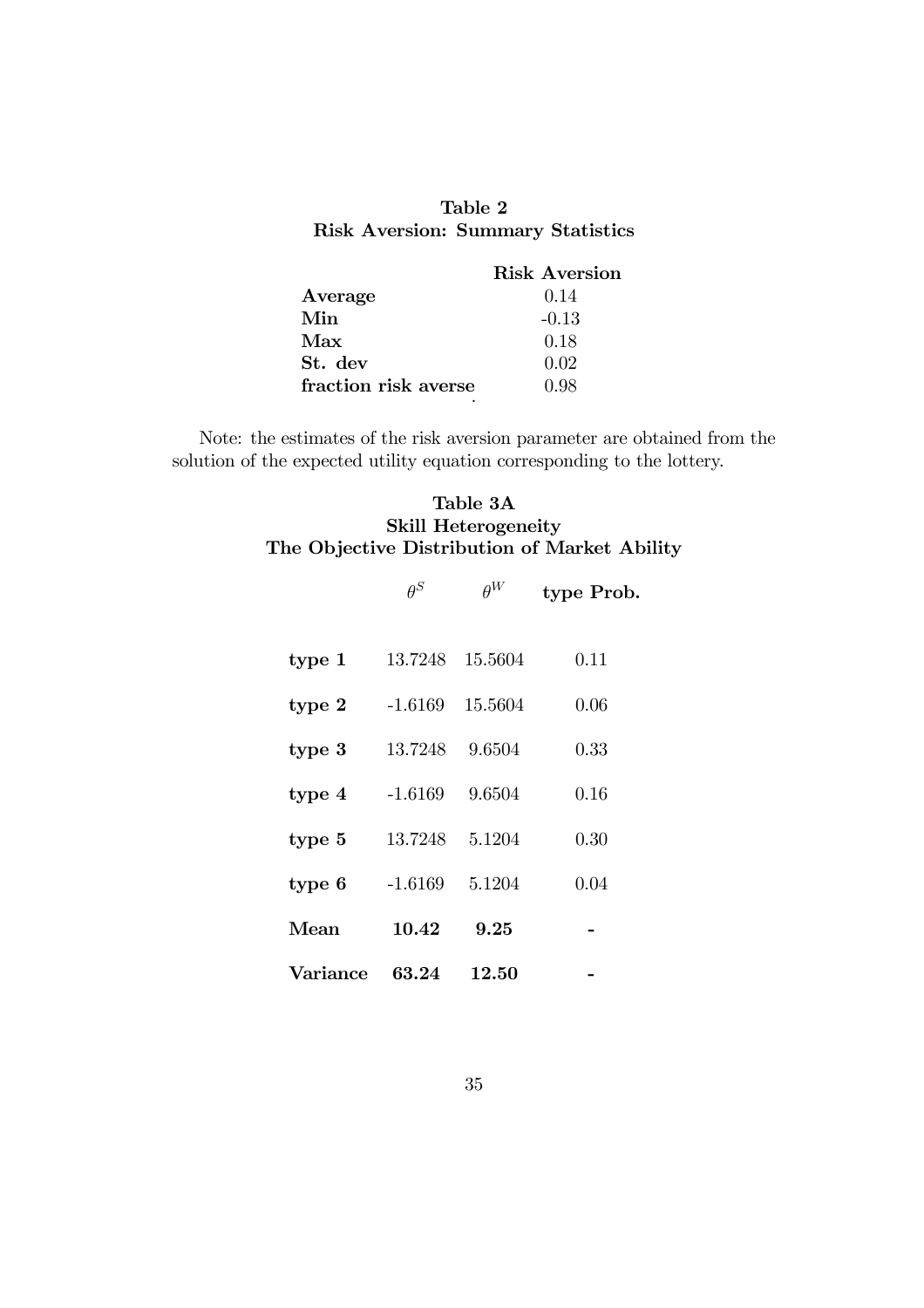## Table 3B Subjective Beliefs: The type specific subjective probability distributions

|               | Actual<br><b>Type</b> |                      | Potential<br><b>Type</b> |                                                                                                                        |      |
|---------------|-----------------------|----------------------|--------------------------|------------------------------------------------------------------------------------------------------------------------|------|
|               |                       | School ab Market. ab | High                     | Medium Low<br>$\tilde{\theta}_{i}^{W} = 15.56 \quad \tilde{\theta}_{i}^{W} = 9.65 \quad \tilde{\theta}_{i}^{W} = 5.12$ |      |
| type $1$ High |                       | High                 | 0.46                     | 0.45                                                                                                                   | 0.09 |
| type $2$ Low  |                       | High                 | 1.00                     | 0.00                                                                                                                   | 0.00 |
| type $3$ High |                       | Medium               | 0.06                     | 0.87                                                                                                                   | 0.07 |
| type $4$ Low  |                       | Medium               | 0.32                     | 0.68                                                                                                                   | 0.00 |
| type $5$ High |                       | $_{\text{Low}}$      | 0.00                     | 0.00                                                                                                                   | 1.00 |
| type $6$ Low  |                       | Low                  | 0.00                     | 0.13                                                                                                                   | 0.87 |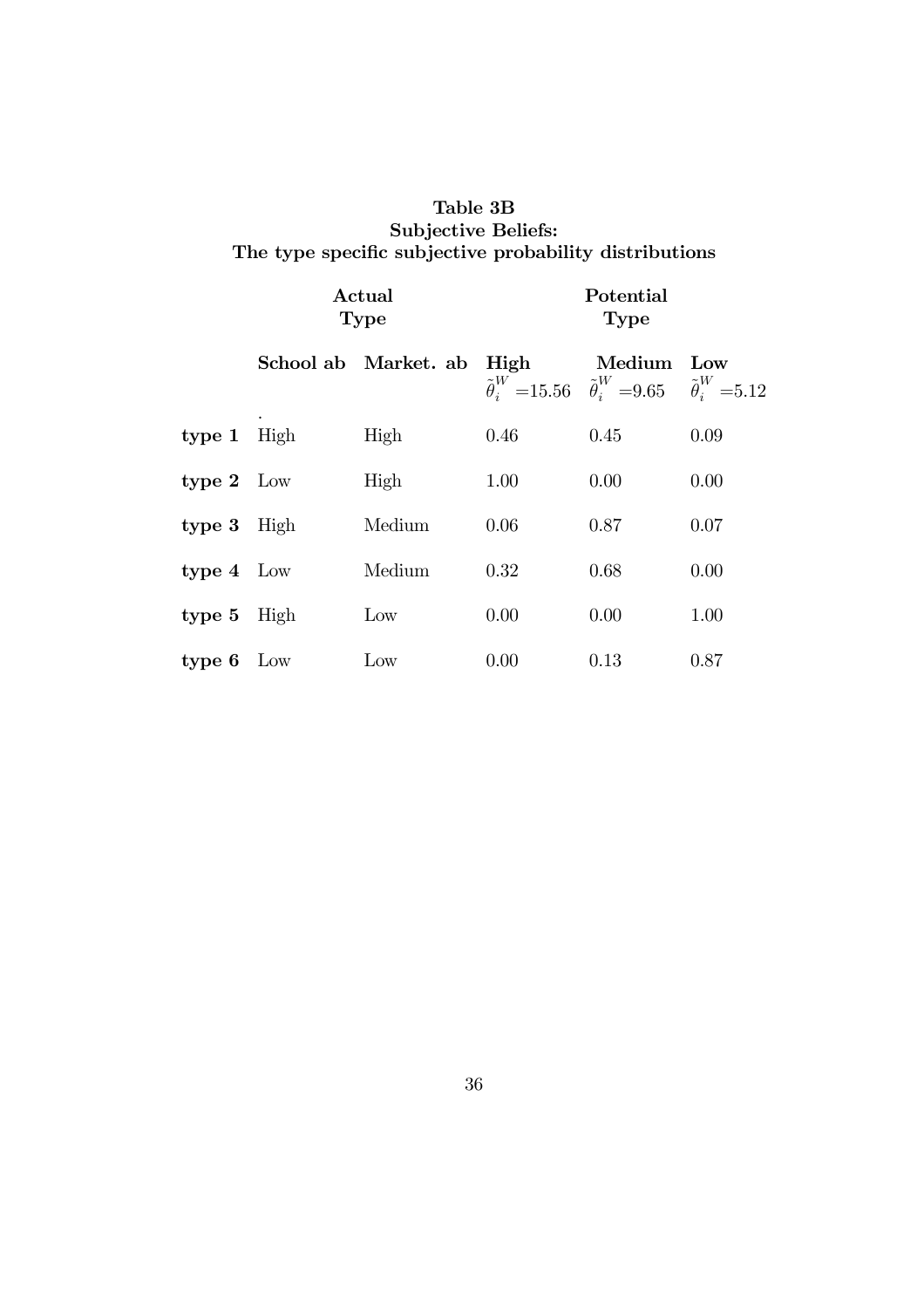|  |  | Table 3C                                                   |  |  |
|--|--|------------------------------------------------------------|--|--|
|  |  | Mean, Bias and Ex-ante risk characterizing the Subjectibve |  |  |
|  |  | <b>Beliefs</b>                                             |  |  |

|                                           |       |         |         | Mean Actual value Bias Risk (variance) |
|-------------------------------------------|-------|---------|---------|----------------------------------------|
| type 1 $(\theta_H^S, \theta_H^W)$         | 11.96 | 15.5604 | $-3.60$ | 12.57                                  |
| type 2 $(\theta_L^S, \theta_H^W)$         | 15.56 | 15.5604 | 0.00    | 0.00                                   |
| type 3 $(\theta_{H}^{S}, \theta_{M}^{W})$ | 9.69  | 9.6504  | 0.04    | 3.53                                   |
| type 4 $(\theta_L^S, \theta_M^W)$         | 11.54 | 9.6504  | 1.89    | 7.60                                   |
| type 5 $(\theta_H^S, \theta_H^W)$         | 5.12  | 5.1204  | 0.00    | 0.00                                   |
| type 6 $(\theta_L^S, \theta_L^W)$         | 5.71  | 5.1204  | 0.59    | 2.32                                   |
| Average over types                        | 9.08  | 9.25    |         | 3.81                                   |

Note: The type specific bias is the difference between the type specific mean belief and the true (objective) value). A negative (positive) bias indicates the incidence of under-estimation (over-estimation).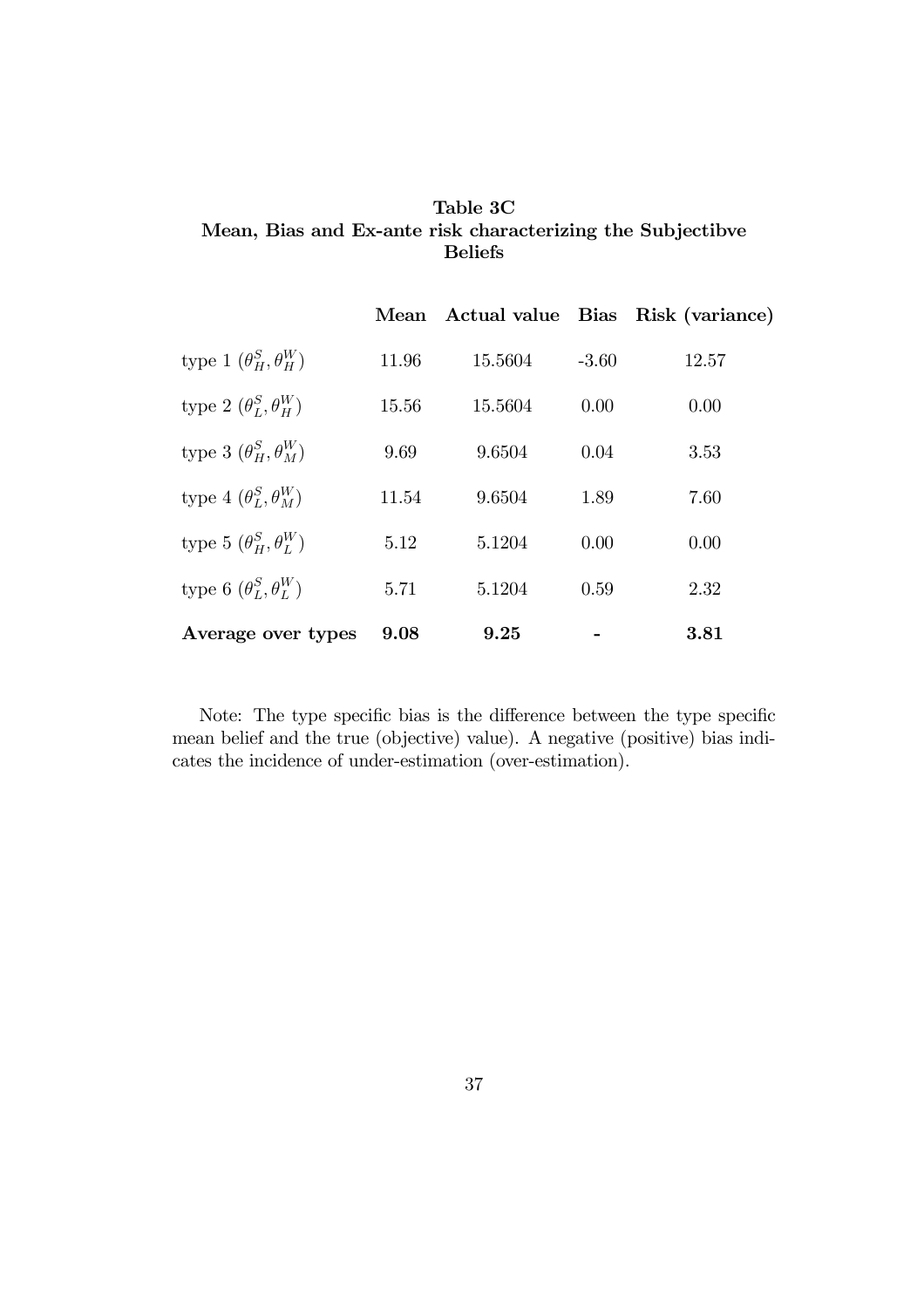| Variable                      | Obs | Mean     | Std. Dev. | Min              | Max          |
|-------------------------------|-----|----------|-----------|------------------|--------------|
| bet (in $000$ liras)          |     | 2513.083 | 4798.066  | $\mathbf{1}$     | 100000       |
| edu1 (graduate)               |     | 0.005    |           | $\mathbf{0}$     |              |
| edu2 (universirty)            |     | 0.099    |           | $\left( \right)$ |              |
| edu3 (senior high school)     |     | 0.461    |           | 0                | 1            |
| edu4 (junior high school)     |     | 0.392    |           |                  | 1            |
| edu <sub>5</sub> (elementary) |     | 0.038    |           |                  | 1            |
| $edu6$ (no $educ$ )           |     | 0.005    |           |                  | 1            |
| edu father                    |     | 0.127    |           | 0                | 1            |
| edu mother                    |     | 0.088    |           |                  | $\mathbf{1}$ |
| north                         |     | 0.406    |           |                  |              |
| south                         |     | 0.423    |           |                  |              |
| female                        |     | 0.179    |           |                  |              |
| wc father                     |     | 0.250    |           | 0                | 1            |
| wc mother                     |     | 0.101    |           |                  |              |
| age (in 1995)                 |     | 32.45    | 3.91      | 20               | $38\,$       |

#### Appendix 1 Descriptive Statistics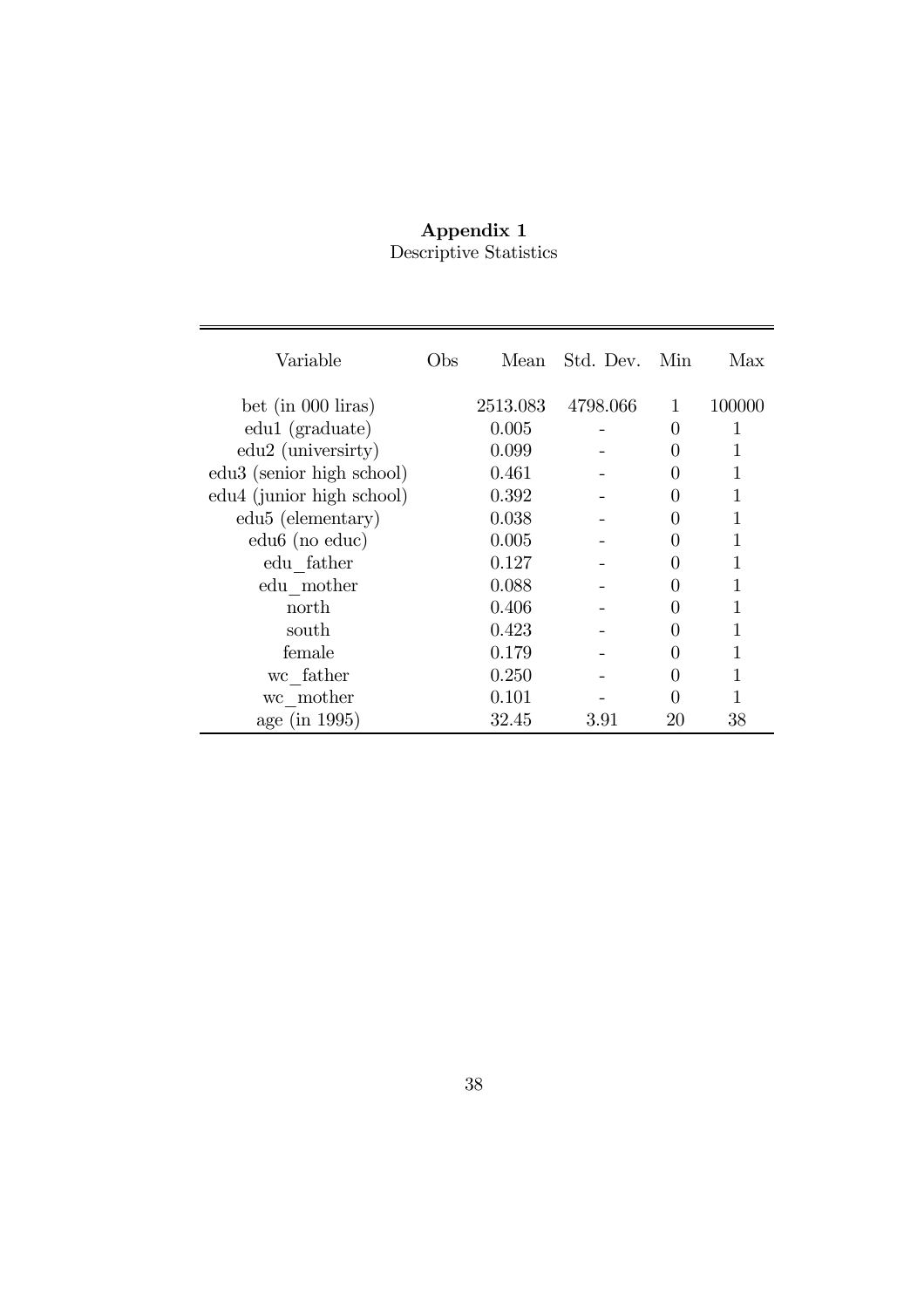| <b>Yearly Earnings Data</b> |            |                       |      |             |  |  |
|-----------------------------|------------|-----------------------|------|-------------|--|--|
| year                        |            | mean St. Dev. Min Max |      |             |  |  |
| 1989                        | 16551 5577 |                       |      | 2205 40847  |  |  |
| 1991                        | 17015      | 8936                  |      | 1807 216889 |  |  |
| 1993                        | 17193      | 8094                  | 592  | 72472       |  |  |
| 1995                        | 16118 7631 |                       | 421  | 78217       |  |  |
| 1998                        | 16735 7811 |                       | 507  | 84504       |  |  |
| 2000                        | 17186 7795 |                       | 272  | 68062       |  |  |
| 2002                        | 17037 8361 |                       | 1000 | 100000      |  |  |

Appendix 2

Note: Yearly Earnings are measured in 2002 euros. The numbers include all cohorts.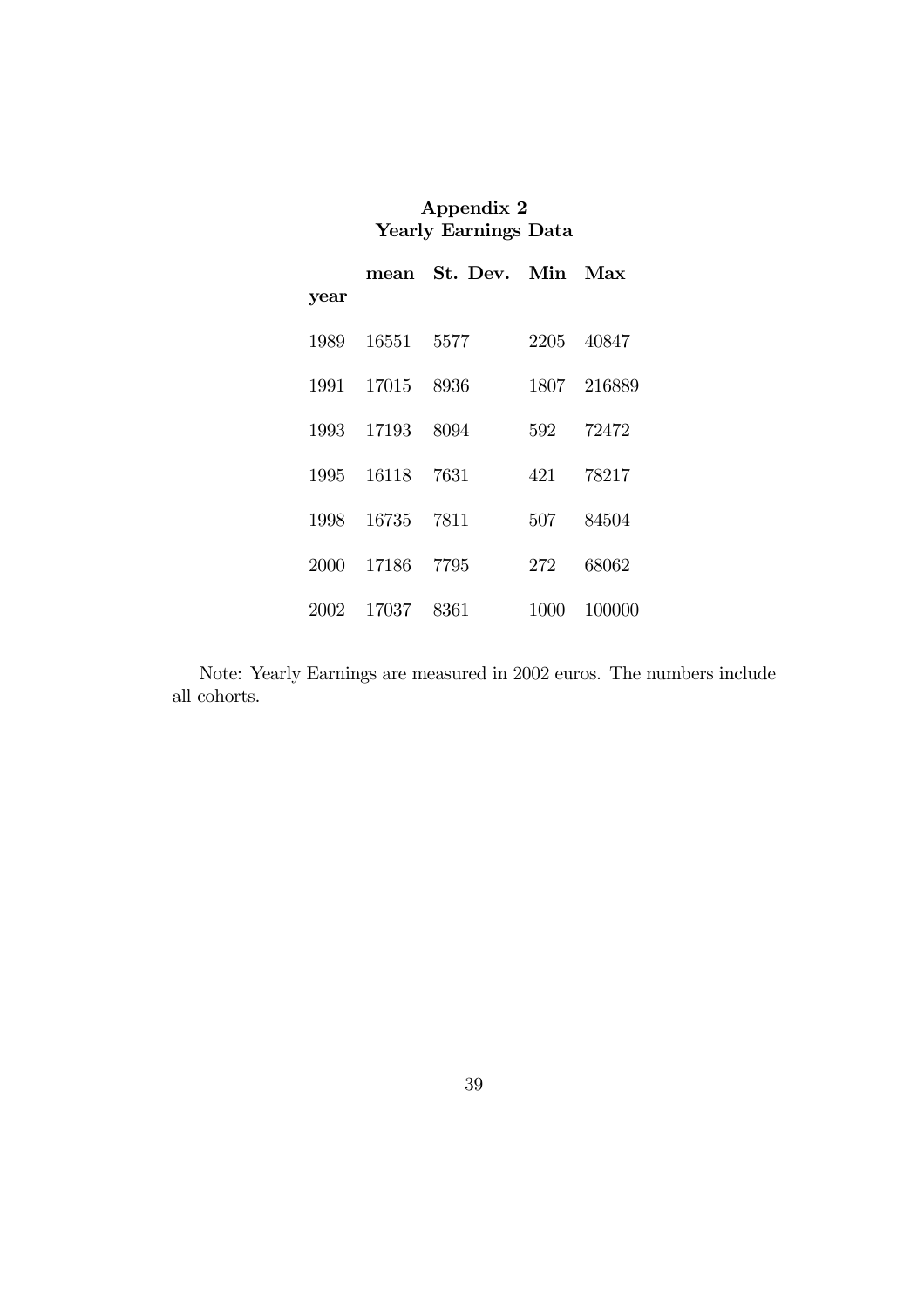## Appendix 3 Further parameterization

Objective type probabilities:

$$
Pr(type\ n) = \frac{\exp(\omega^n)}{1 + \exp(\omega^1) + \dots \exp(\omega^5)}
$$

Earnings random shocks (normal mixtures):

$$
P_m^W = \frac{\exp(p_m^{W*})}{1 + \exp(p_1^{W*}) + \exp(p_2^{W*})} \text{ for } m = 1, 2 \text{ and } p_3^{W*} = 0
$$
  

$$
\mu_1^W = -\exp(\mu_1^{S*}), \mu_2^W = 0, \mu_3^W = \exp(\mu_3^{S*})
$$
  

$$
\sigma_m^S = \exp(\sigma_m^{W*})
$$

Utility Shocks (normal mixtures):

$$
P_m^S = \frac{\exp(p_m^{S*})}{1 + \exp(p_1^{S*}) + \exp(p_2^{S*})} \text{ for } m = 1, 2 \text{ and } p_3^{S*} = 0
$$
\n
$$
\mu_1^S = -\exp(\mu_1^{S*}), \mu_2^S = 0, \mu_3^S = \exp(\mu_3^{S*})
$$

$$
\sigma_m^S = 1 \text{ for } m = 1, 2, 3
$$

Parents' background/market abilities:

$$
\theta_1^W=\exp(\theta_1^{W*}), \theta_2^W=\exp(\theta_2^{W*}), \theta_3^W=\exp(\theta_3^{W*}), \theta_4^W=\exp(\theta_4^{W*})
$$

parents' background/school abilities:

$$
\theta_1^S=\exp(\theta_1^{S*}), \theta_2^S=\exp(\theta_2^{S*}), \theta_3^S=\exp(\theta_3^{S*}), \theta_4^S=\exp(\theta_4^{S*})
$$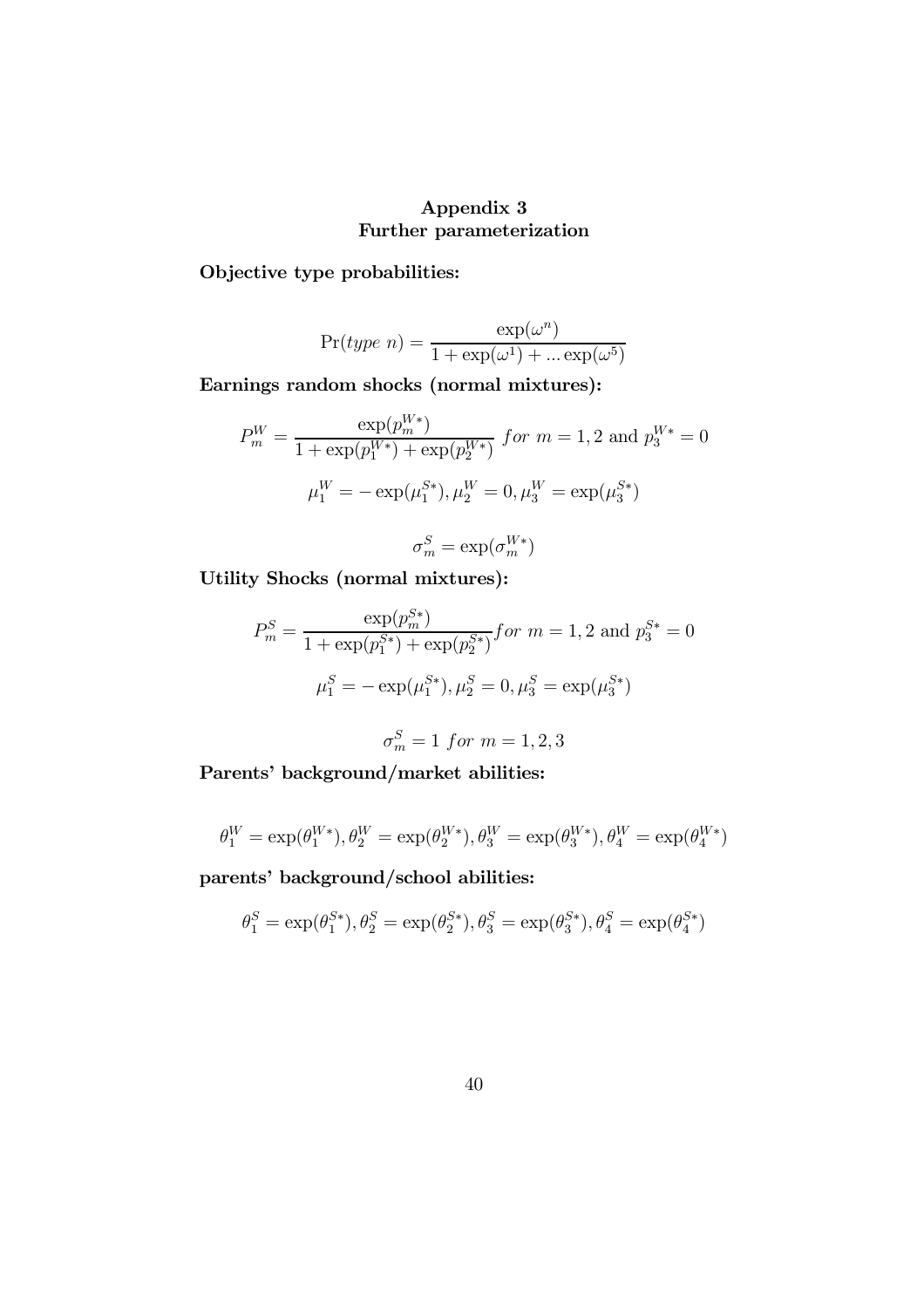## Future component:

$$
F_{2j} = -\exp(\mathbf{F}_{2j}^*), F_{3j} = -\exp(\mathbf{F}_{3j}^*), F_{4j} = -\exp(\mathbf{F}_{4j}^*), F_{5j} = -\exp(\mathbf{F}_{5j}^*) \forall j
$$

Subjective Beliefs: type 1/type 2

$$
\mu_H^{1,2} = \exp(\mu_1^{1,2}) + \exp(\mu_2^{1,2}), \mu_M^{1,2} = \exp(\mu_2^{1,2}), \mu_L^{1,2} = 0
$$

Subjective Beliefs: type 3/type 4

$$
\mu_H^{3,4} = \exp(\mu_1^{3,4}), \mu_M^{3,4} = \exp(\mu_1^{3,4}) + \exp(\mu_2^{3,4}), \mu_L^{3,4} = 0
$$

or

$$
\mu_H^{3,4} = 0, \mu_M^{3,4} = \exp(\mu_2^{3,4}) + \exp(\mu_3^{3,4}), \mu_L^{3,4} = \exp(\mu_3^{3,4})
$$

Subjective Beliefs: type 5/type 6

$$
\mu_H^{5,6} = 0, \mu_M^{5,6} = \exp(\mu_2^{5,6}), \mu_L^{5,6} = \exp(\mu_2^{5,6}) + \exp(\mu_3^{5,6})
$$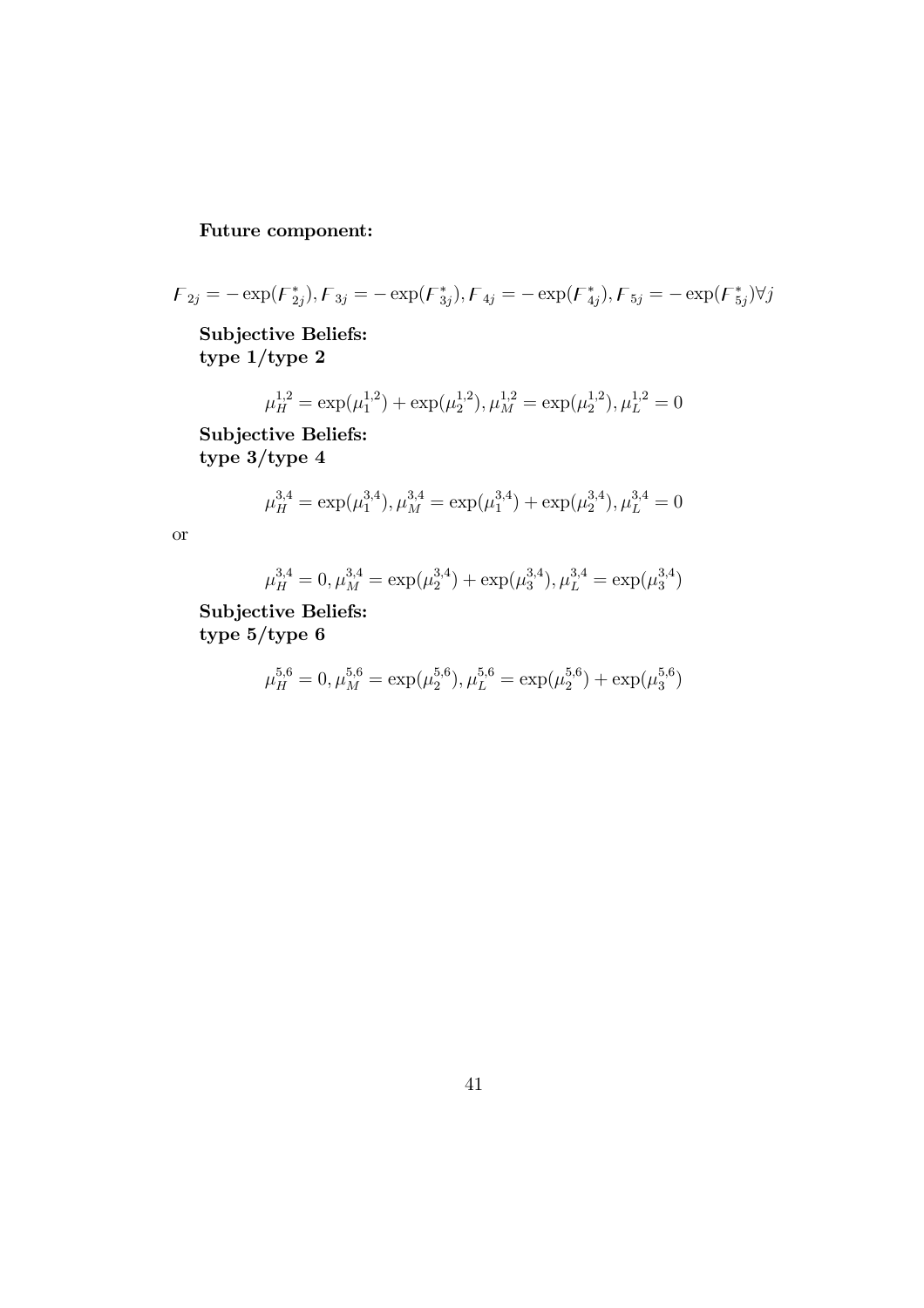| <b>Structural Estimates</b>                                                                                                            |            |          |  |
|----------------------------------------------------------------------------------------------------------------------------------------|------------|----------|--|
|                                                                                                                                        | estimate   | st-error |  |
| Type prob.                                                                                                                             |            |          |  |
| $\omega^1$                                                                                                                             | 0.5411     | 1.52     |  |
|                                                                                                                                        | 0.3259     | 1.30     |  |
| $\frac{\omega^2}{\omega^3}$                                                                                                            | 2.1311     | 8.35     |  |
| $\omega^4$                                                                                                                             | 0.5598     | 1.91     |  |
| $\omega^5$                                                                                                                             | 1.8588     | 6.18     |  |
| $\omega^6$                                                                                                                             |            |          |  |
| earnings shock                                                                                                                         |            |          |  |
| $p_1^{W*}$                                                                                                                             | 3.4441     | 0.13     |  |
| $p_2^{W*}$                                                                                                                             | 2.6870     | 0.16     |  |
| $p_{3}^{\bar{W}*}$                                                                                                                     | 0.00       |          |  |
| $\mu_1^{W*}$                                                                                                                           | $-9.5008$  | 0.21     |  |
| $\mu^{\bar W *}_2$                                                                                                                     |            |          |  |
| $\mu_3^{W*}$                                                                                                                           | 0.3710     | 0.47     |  |
| $\sigma_{m}^{W*}$                                                                                                                      | $-0.1073$  | 0.20     |  |
| $\sigma_m^{W*}$                                                                                                                        | 0.9387     | 0.21     |  |
| $\sigma_m^{W*}$                                                                                                                        | $-15.5809$ | 0.65     |  |
| Utility shocks                                                                                                                         |            |          |  |
| $p_1^{W*}$                                                                                                                             | $-0.9025$  | 0.38     |  |
| $p_1^{W*}$                                                                                                                             | 2.2243     | 0.12     |  |
|                                                                                                                                        |            |          |  |
| $\begin{array}{l} p^{W*}_{1}\\ \mu_1^{S*}_{1}\\ \mu_1^{S*}_{1}\\ \mu_1^{S*}_{1}\\ \sigma_1^{S*}_{2}\\ \sigma_2^{S*}_{3}\\ \end{array}$ | 1.7120     | 0.15     |  |
|                                                                                                                                        |            |          |  |
|                                                                                                                                        | 3.0763     | 0.08     |  |
|                                                                                                                                        |            |          |  |
|                                                                                                                                        |            |          |  |
|                                                                                                                                        |            |          |  |

# Appendix 4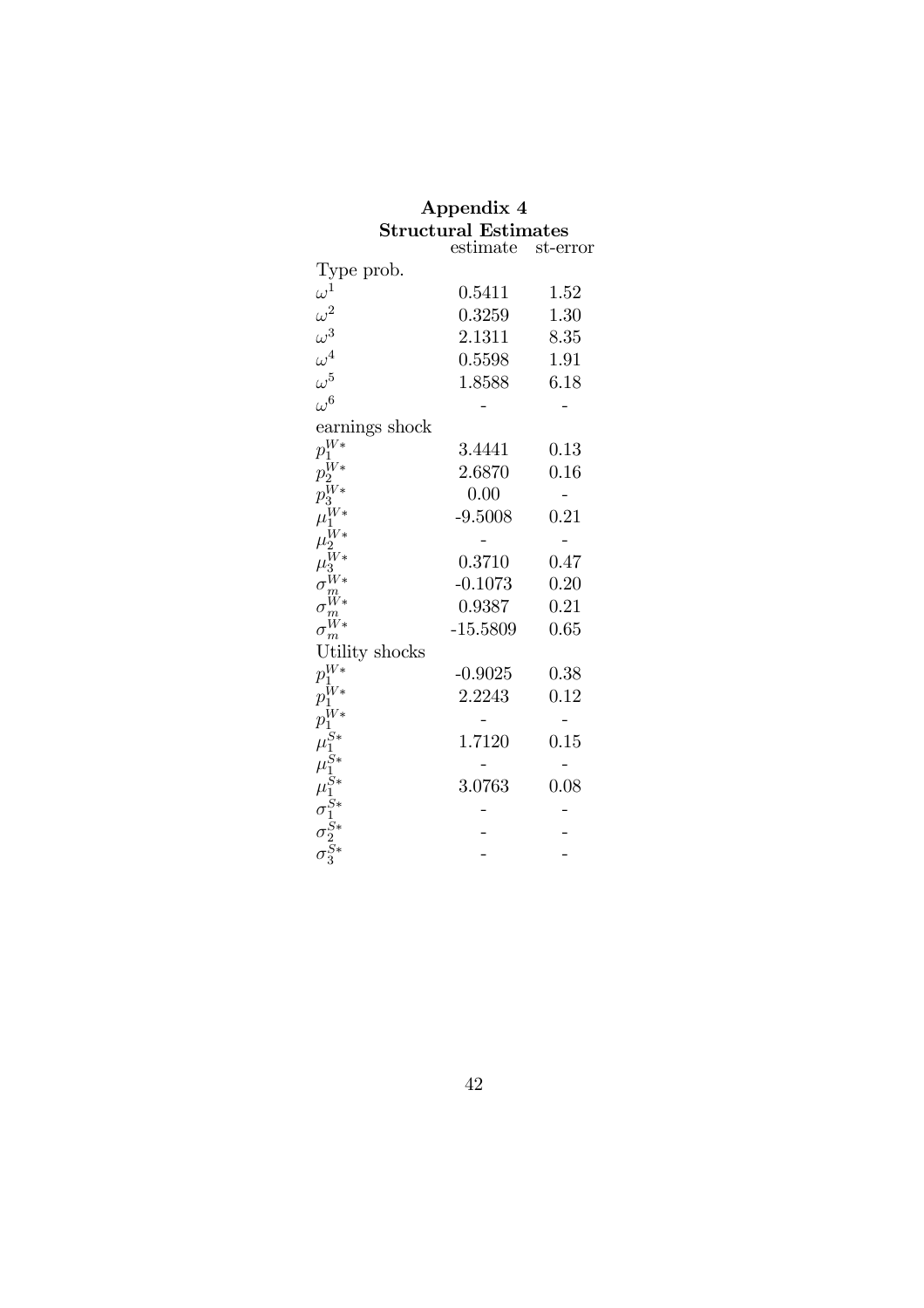| Appendix 4 (continued)                                                                      |            |          |
|---------------------------------------------------------------------------------------------|------------|----------|
|                                                                                             | estimate   | st-error |
| Market Earnings                                                                             |            |          |
|                                                                                             | 15.4604    | 0.31     |
| $\overset{\theta^{\bm{\prime} \bm{\prime}}_{H}}{\widetilde{\theta}_M^W}$                    | 9.6504     | 0.26     |
| $\tilde{\theta}^{\hat{W}}_L$                                                                | 5.1204     | 0.29     |
| $\varsigma_{univ}$                                                                          | 8.3444     | 0.38     |
| $\zeta_{u.H.S.}$                                                                            | 6.5436     | 0.25     |
| $\zeta_{u.L.S.}$                                                                            | 1.3004     | 0.22     |
| $\varsigma_{elem}$                                                                          | 0.00       |          |
| experience                                                                                  | 11.7200    | 0.69     |
| experience <sup>2</sup>                                                                     | $-3.9448$  | 0.22     |
| $\theta_1^W(FED)$                                                                           | $-5.9525$  | 0.21     |
| $\theta_2^{\rm{I\nu}}(MED)$                                                                 | $-10.8193$ | 0.22     |
| $\theta_3^{\rm \tilde W}({FWC})$                                                            | $-7.8566$  | 0.20     |
| $\theta_4^W(MWC)$                                                                           | $-7.4735$  | 0.19     |
|                                                                                             | $-3.6078$  | 0.28     |
| $\overset{\circ}{\theta^W_5} \overset{\circ}{(female)} \theta^W_6 (North)$                  | 0.3950     | 0.18     |
| $\theta_7^W(South)$                                                                         | $-1.3824$  | 0.19     |
| earnings in school                                                                          |            |          |
| ${\widetilde \theta}_H^S$                                                                   | 13.7248    | 0.25     |
|                                                                                             | $-1.6169$  | 0.22     |
|                                                                                             | $-0.0889$  | 0.20     |
|                                                                                             | $-1.1805$  | 0.30     |
| $\begin{array}{l} \zeta_{univ}^S\ \zeta_{U.H.S}^S\ \zeta_{L.H.S}^S\ \zeta_{L}. \end{array}$ | 6.2336     | 1.41     |
|                                                                                             |            |          |
|                                                                                             | $-1.6710$  | 0.22     |
| $\theta_1^S(MED)$                                                                           | 1.7110     | 0.19     |
| $\theta_1^S(FWC)$                                                                           | $-4.9025$  | 0.22     |
|                                                                                             | $-3.4981$  | 0.22     |
| $\overset{\circ}{\theta_1^S}(\overset{\circ}{MWC}) \ \theta_1^S(\textit{female})$           | $-5.4962$  | 0.54     |
| $\theta_1^S(North)$                                                                         | 8.6653     | 0.53     |
| $\theta_1^S(South)$                                                                         | $-1.2457$  | 0.72     |

## Appendix 4 (continued)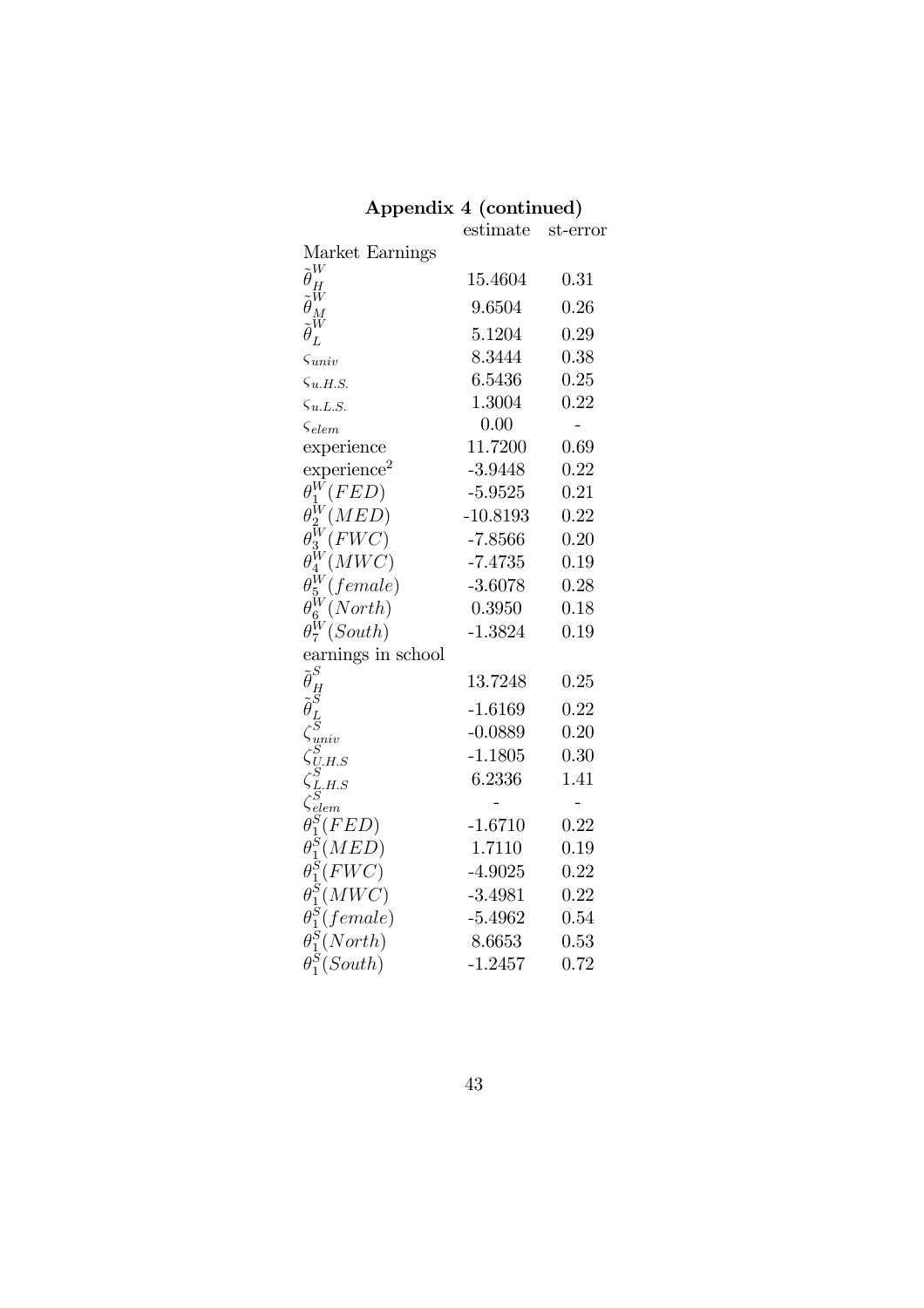# Appendix 4 (continued)

|                                 | estimate st.error |      |
|---------------------------------|-------------------|------|
| Subj beliefs                    |                   |      |
| type 1                          |                   |      |
| $\mu_1^1$                       | $-2.6024$         | 0.81 |
| $\mu_2^1$                       | $-5.2051$         | 1.31 |
| $\mu_3^1$                       | 0.0000            |      |
| type 2                          |                   |      |
|                                 | 1.5132            | 0.31 |
|                                 | $-1.0272$         | 0.27 |
| $\mu_1^2 \ \mu_2^2 \ \mu_3^2$   | $-0.1073$         |      |
| type $\sqrt{3}$                 |                   |      |
|                                 | 1.3763            | 0.22 |
|                                 | 1.8312            | 0.22 |
| $\mu_1^3 \\ \mu_2^3 \\ \mu_3^3$ | $\overline{0}$    |      |
| type 4                          |                   |      |
| $\mu_1^4$                       | 0.2371            | 0.24 |
|                                 | 1.4390            | 0.39 |
| $\mu_2^4 \ \mu_2^4$             | $\overline{0}$    |      |
| type 5                          |                   |      |
| $\mu_1^5$                       | $\overline{0}$    |      |
|                                 | $-0.1526$         | 0.24 |
| $\mu_2^5$<br>$\mu_3^5$          | 2.7275            | 0.50 |
| type 6                          |                   |      |
| $\mu_1^6$                       | $\overline{0}$    |      |
| $\mu^6$                         | 3.5198            | 0.92 |
| $\mu_1^6$                       | $-3.0832$         | 0.80 |
|                                 |                   |      |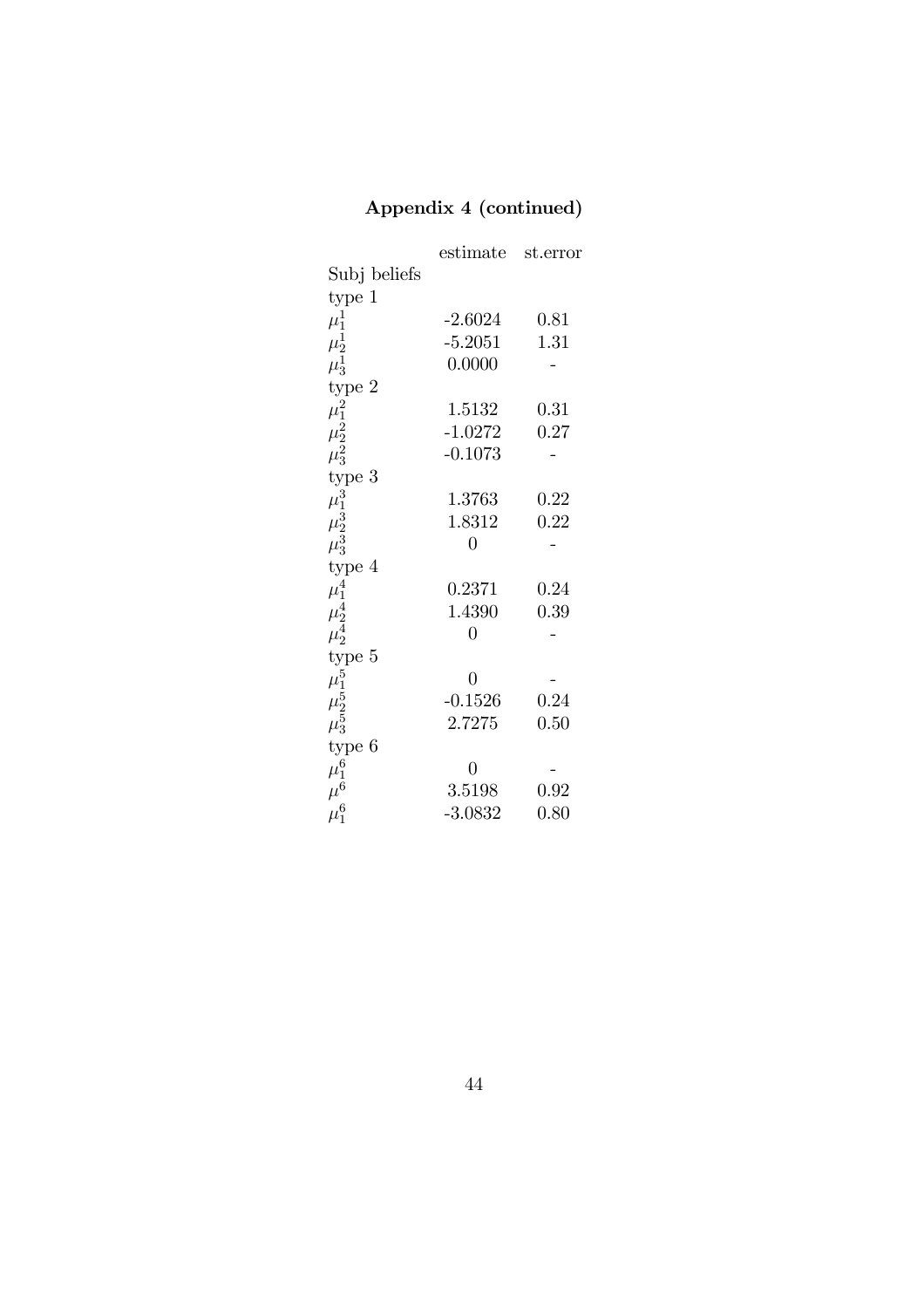## Appendix 4 (continued)

|                           |            | estimate st. error |
|---------------------------|------------|--------------------|
| Future comp.              |            |                    |
| heterogenity $(F_{0klj})$ |            |                    |
| $F_{0HH1}$                | $-14.4515$ | 0.53               |
| ${F}_{0LH1}$              | $-10.2853$ | 0.46               |
| ${F}_{0HM1}$              | $-9.8577$  | 0.58               |
| $F_{0LM1}$                | $-14.8952$ | 0.87               |
| ${F}_{0HL1}$              | $-7.4294$  | 0.91               |
| $F_{0LL1}$                | $-9.1069$  | 0.57               |
|                           |            |                    |
| $F_{0HH2}$                | $-3.8859$  | 0.47               |
| $F_{0LH2}$                | $-3.8189$  | 0.37               |
| $F_{0HM2}$                | $-16.0533$ | 0.35               |
| $F_{0LM2}$                | -4.6045    | 0.38               |
| $F_{0HL2}$                | $-9.3889$  | 0.59               |
| $F_{0LL2}$                | $-10.8507$ | 0.72               |
|                           |            |                    |
| $F_{0HH3}$                | $-9.4381$  | 0.93               |
| $F_{0LH3}$                | 7.1000     | 0.86               |
| ${F}_{0HM3}$              | $-1.6309$  | 0.64               |
| $F_{0LM3}$                | 21.0022    | 0.43               |
| $F_{0HL3}$                | $-12.6764$ | 0.29               |
| $F_{0LL3}$                | $-5.2139$  | 0.21               |
|                           |            |                    |
| ${F}_{0HH4}$              | 6.7245     | 0.22               |
| ${F}_{0LH4}$              | 5.4495     | 0.48               |
| ${F}_{0HM4}$              | 12.4105    | 0.36               |
| $F_{0LM4}$                | $-5.2858$  | 0.37               |
| $F_{0HL4}$                | 10.5117    | 0.74               |
| $F_{0LL4}$                | 11.1104    | 0.67               |
|                           |            |                    |
| $F_{0HH5}$                | 11.9737    | 0.66               |
| ${F}_{0LH5}$              | 23.3494    | 0.62               |
| $F_{0HM5}$                | 22.7861    | 0.37               |
| $F_{0LM5}$                | 20.8798    | 0.34               |
| $F_{0HL5}$                | 23.0335    | 0.38               |
| $F_{0LL5}$                | 17.4454    | 0.40               |